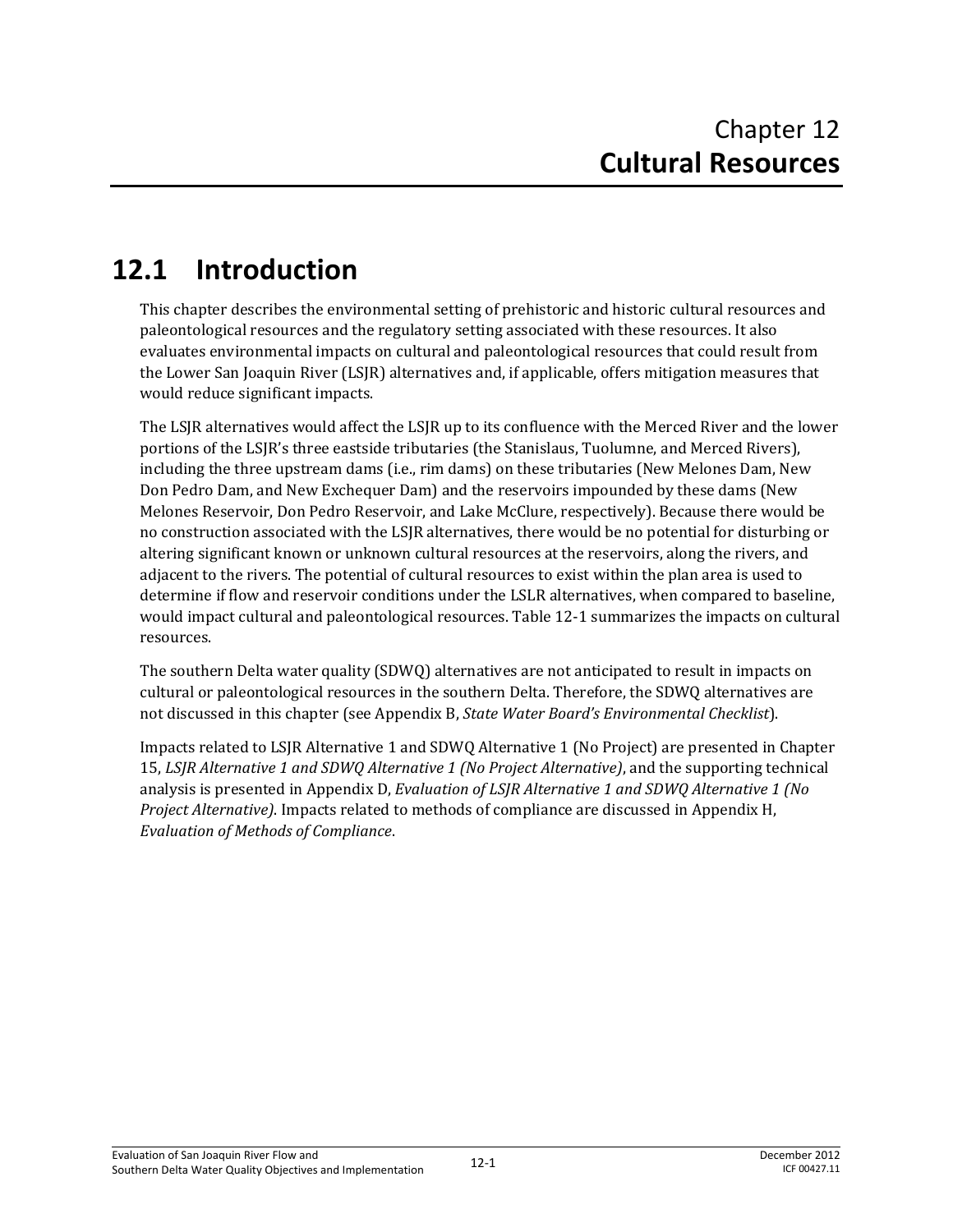| Alternative                                                                                              | Summary of Impact(s)                                                                                                                                                                                                                                | Significance Determination |  |  |  |  |
|----------------------------------------------------------------------------------------------------------|-----------------------------------------------------------------------------------------------------------------------------------------------------------------------------------------------------------------------------------------------------|----------------------------|--|--|--|--|
| CUL-1 Substantial adverse change in the significance of a historical or archaeological resource          |                                                                                                                                                                                                                                                     |                            |  |  |  |  |
| LSJR Alternative 1                                                                                       | See note. <sup>1</sup>                                                                                                                                                                                                                              |                            |  |  |  |  |
| <b>LSJR</b> Alternatives<br>$2 - 4$                                                                      | The expected changes in reservoir elevations are<br>within historical fluctuations, and known or<br>unknown significant cultural resources are<br>expected to continue to be inundated or exposed<br>as usual under current operations.             | Less than significant      |  |  |  |  |
|                                                                                                          | Changes in river flows are not expected to alter<br>the low potential for significant cultural resources<br>to exist along rivers due to previous natural and<br>anthropogenic disturbances.                                                        |                            |  |  |  |  |
|                                                                                                          | CUL-2 Disturbance of human remains, including those interred outside formal cemeteries                                                                                                                                                              |                            |  |  |  |  |
| LSJR Alternative 1                                                                                       | See note. <sup>1</sup>                                                                                                                                                                                                                              |                            |  |  |  |  |
| <b>LSJR</b> Alternatives<br>$2 - 4$                                                                      | The expected changes in reservoir elevations are<br>within historical fluctuations and are not<br>expected to affect human remains due to low<br>potential and prior treatment under existing state<br>and federal regulations.                     | Less than significant      |  |  |  |  |
|                                                                                                          | Changes in river flows are not expected to alter<br>the low potential for undocumented human<br>remains to exist along rivers due to previous<br>natural and anthropogenic disturbances.                                                            |                            |  |  |  |  |
| CUL-3 Disturbance or destruction of a unique paleontological resource or site or unique geologic feature |                                                                                                                                                                                                                                                     |                            |  |  |  |  |
| LSJR Alternative 1                                                                                       | See note. <sup>1</sup>                                                                                                                                                                                                                              |                            |  |  |  |  |
| <b>LSJR</b> Alternatives<br>$2 - 4$                                                                      | The expected changes in reservoir elevations are<br>within historical fluctuations and caves are<br>expected to continue to be inundated and exposed<br>as they currently are under operations.<br>Changes in river flows are not expected to alter | Less than significant      |  |  |  |  |
| $N \sim + \infty$                                                                                        | the low potential for paleontological resources to<br>exist along rivers due to depth of occurrence or<br>previous natural and anthropogenic disturbances.                                                                                          |                            |  |  |  |  |

#### **Table 12-1. Summary of Cultural Resource Impacts**

Note:

1 The No Project Alternative would result in implementation of flow objectives and salinity objectives identified in the 2006 Bay-Delta Plan. See Chapter 15, *LSJR Alternative 1 and SDWQ Alternative 1 (No Project Alternative)*, for the No Project impact discussion and Appendix D, *Evaluation of LSJR Alternative 1 and SDWQ Alternative 1 (No Project Alternative)*, for the No Project Alternative technical analysis.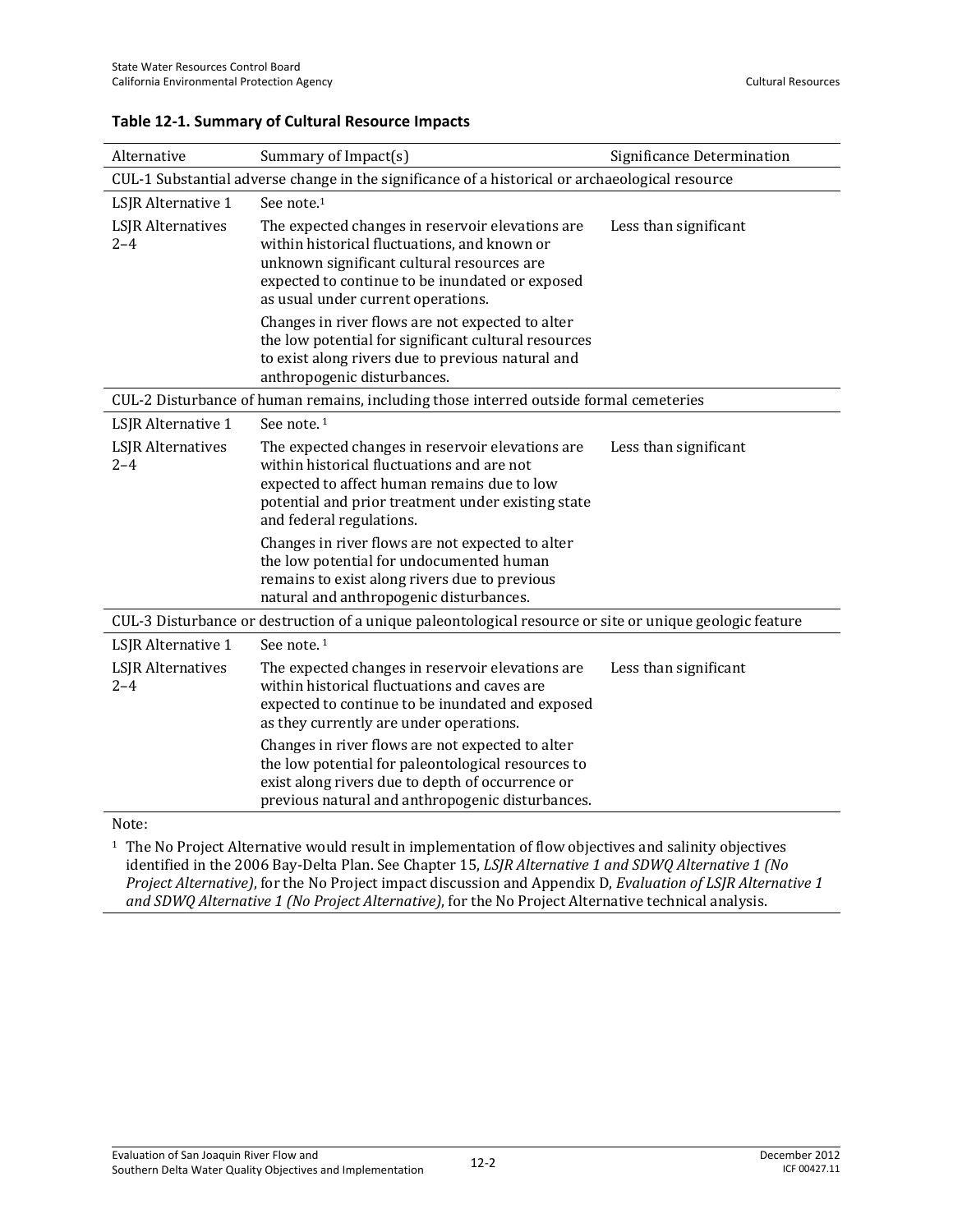# **12.2 Environmental Setting**

Cultural resources include archaeological sites of prehistoric or historic origin, built or architectural resources older than 50 years (e.g., historical resources), and traditional or ethnographic resources, as well as paleontological resources (e.g., fossil deposits of paleontological importance). A prehistoric or historic archaeological site, district, built environment resource, or traditional cultural resource that is recognized as historically or culturally significant may be determined to be a "historical resource" as defined by state law (California Public Resources Code [Pub. Resources Code], § 21084.1; 14 California Code of Regulations [Cal. Code Regs.], § 15064.5(a)).

Archaeological resources include both prehistoric and historic remains of human activity. Built environment resources include an array of historic resources such as buildings, structures, and objects serving as a physical connection to California's past. Traditional or ethnographic cultural resources may include Native American sacred sites (traditional cultural properties), traditional cultural places, and traditional resources of any ethnic community that are important for maintaining the cultural traditions of any group.

Prehistoric site locations are often predicted using environmental variables, particularly the availability of water and food, because site occupation and exploitation of natural resources were primarily based on subsistence essentials. For historic-era sites, historical settlement in this region was influenced primarily by the growth of mining in the foothills, agriculture in the valley, and the development of a transportation network of rivers, roads and railroads connecting the valley and foothills Many archaeological sites in the region, particularly along the river drainages, have been destroyed by mining practices and developments in agriculture and irrigation, or previously have been affected by the construction of dams and reservoirs or other development. Although remnants of sites have been discovered within the region, many have been highly disturbed.

Paleontological resources, including mineralized, partially mineralized, or unmineralized bones and teeth, soft tissues, shells, wood, leaf impressions, footprints, burrows, and microscopic remains, are more than 5,000 years old and occur mainly in Pleistocene or older sedimentary rock units.

Appendix I, *Cultural Resources Overview,* provides an overview of the prehistoric, historic, and paleontological setting of the northern portion of the San Joaquin Valley and the adjacent foothills. Section 12.2.2, describes the setting for the three reservoirs, the LSJR, and the three eastside tributaries.

# **12.2.1 Reservoir Cultural and Paleontological Resources**

The reservoirs evaluated for the presence or absence of cultural and paleontological resources are New Melones Reservoir, Don Pedro Reservoir, and Lake McClure Summaries of cultural resources (prehistoric, historic, and ethnographic) and paleontological resources are described below for each reservoir.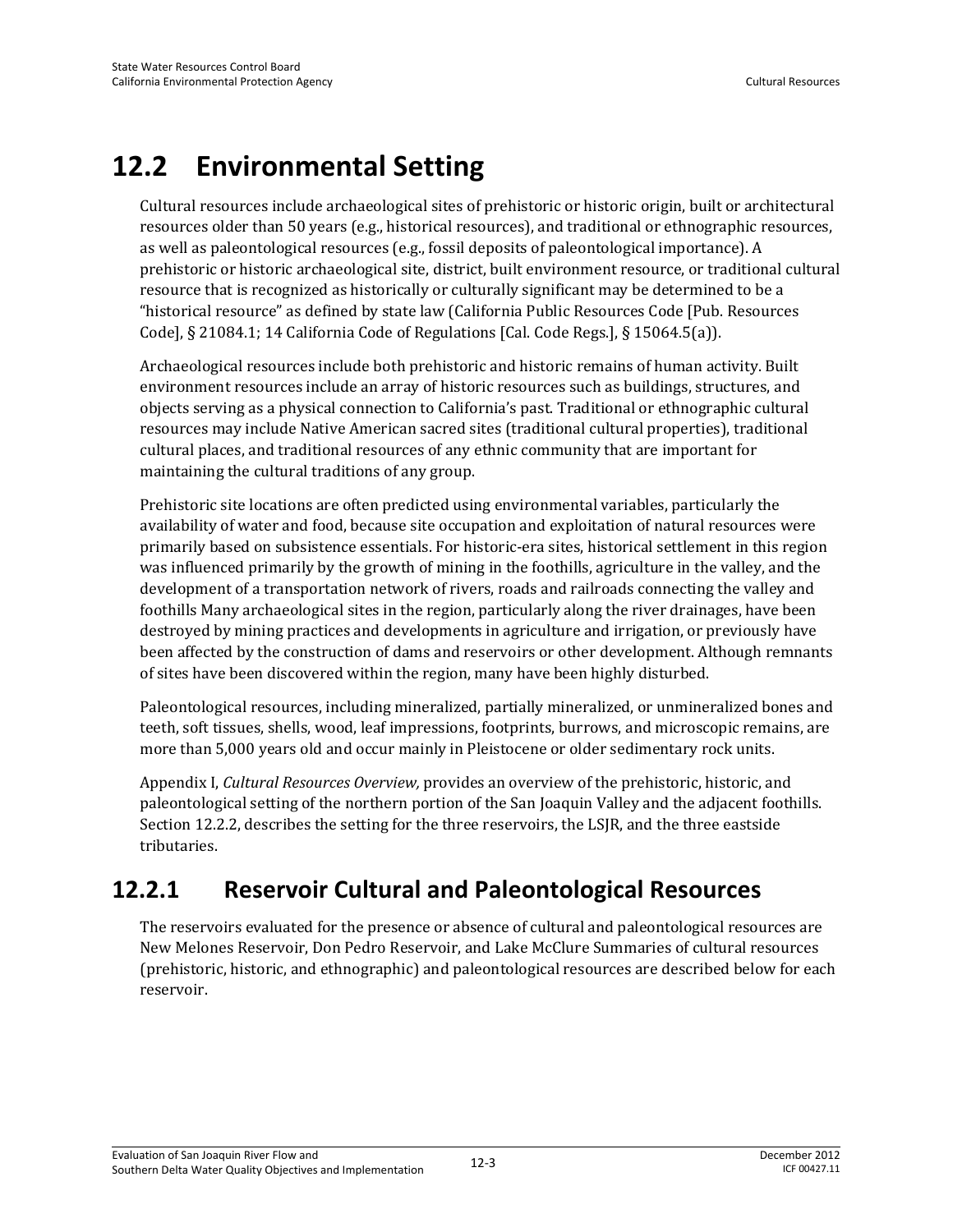### **New Melones Reservoir**

### **Prehistoric and Historic Resources**

The U.S. Army Corps of Engineers (USACE) began construction of the New Melones Dam and reservoir, spillway, and powerhouse on the Stanislaus River in 1966 and completed it in 1979. Management of the project was transferred to U.S. Bureau of Reclamation (USBR) in 1979, and the reservoir is now part of the Central Valley Project (CVP). Archaeological survey, excavation, and analysis were conducted for the project between 1968 and 1981, documenting nearly 700 prehistoric and historic-era sites (Moratto 1984:312). The New Melones Archaeological District, comprised of more than 500 archaeological sites, bedrock mortars, and historic-era homestead sites, is eligible for National Register of Historic Places (NRHP) inclusion (USBR 2010:5.90–5.91). In addition to prehistoric habitation, rock art, and resource processing sites, mortuary chambers used between circa 1000 B.C. and A.D. 700 were identified in numerous caves in the plan area (Moratto 2002:40). The reservoir inundated the Gold Rush era mining towns of Bostwick Bar, Pine Log, and Robinson's Ferry (later renamed Melones, and now State Historical Landmark #276) (USBR 2007:3.14). Completed in 1988, the 10-volume cultural report on the New Melones project presented the evidence for a local archaeological sequence, with occupation of the area beginning as early as 10,000 years ago (USBR 2010:5.84).

A study completed in 2008 for the *New Melones Lake Area Resource Management Plan and Environmental Impact Statement* (RMP/EIS) identified 643 prehistoric, ethnohistoric, and historicera cultural resources within the New Melones Lake Area, which includes a total of 23,265 acres administered by USBR and the U.S. Bureau of Land Management (BLM) (USBR 2010:5.82). Prehistoric site types, some of which include lithic scatters, human remains, house depressions and/or shell scatters, are bedrock mortar, midden, cave, and rock art. Historic site types are mining, homestead/ranching, water/power systems, transportation, cemetery, and historic feature.

Of the archaeological sites identified within the New Melones Lake Area, 122 sites are located in the permanent pool zone lower than 808 feet above mean sea level (MSL), 33 sites in the permanent pool/fluctuation pool zone 808–1,088 feet above MSL, 232 sites in the fluctuating pool zone only, 24 sites in the fluctuating pool zone/above-pool area, 203 sites above the flood pool zone, and 5 sites that include portions in all zones (USBR 2007:3.1-3.3, Table R-9). The elevation of the remaining sites is uncertain. Of the archaeological resources located in the permanent pool zone, 66 are prehistoric and 75 are historic sites or features (USBR 2007:3.11–3.12, 3.14–3.15). Ninety-six prehistoric and 226 historic sites or features are located entirely or partially within the fluctuating pool zone; these have been subject to wave action, erosion from cyclical inundation and exposure, and are considered by USBR to be most susceptible to damage from lakeside recreational use and vandalism. Known cultural resources above the flood zone include 69 prehistoric and 147 historic sites or features.

No historic-era built environment resources are referenced in the New Melones Lake Area Final RMP/EIS (USBR 2010:5.82–5.83).

Of the 6,735 total acres of the New Melones Lake Area that has not yet been surveyed for the presence or absence of cultural resources, 2,063 acres are below the maximum pool zone (USBR 2010:5.82–5.83, Table 5-14). The potential for a surface survey to yield newly identified cultural resources varies from low to very high depending on the management area and the density of previously recorded resources within each area. In management areas (USBR 2010:Figure 2-2) that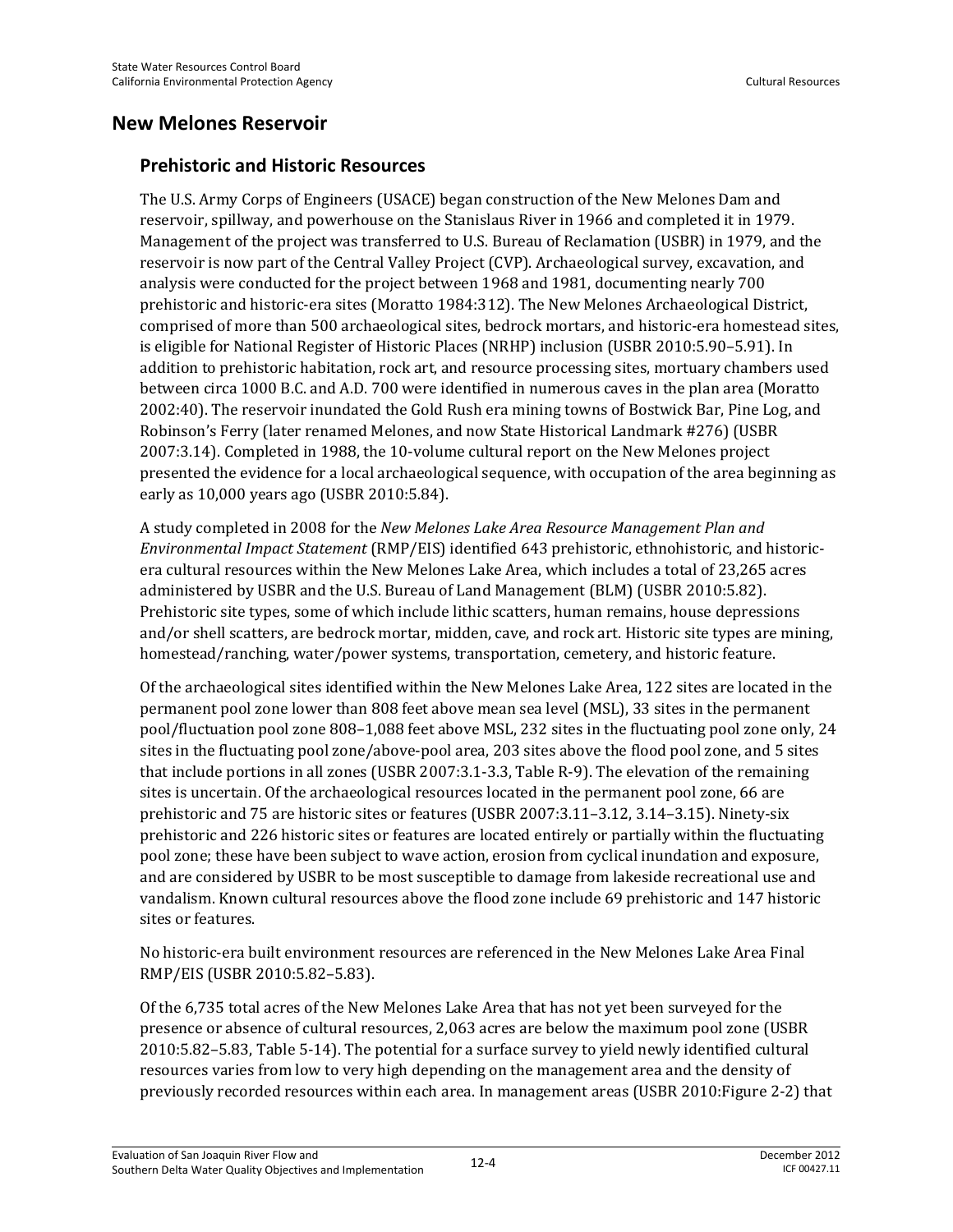have been completely inventoried (Bowie Flat, Dam and Spillway, Mark Twain) or in those under the maximum pool zone (Middle Bay, North Bay, and South Bay) the discovery of previously unidentified cultural resources is considered unlikely. The potential for surface discovery in nine management areas located under or partially under reservoir waters is considered low to moderate in one (Greenhorn Creek), moderate in two (Bear Creek, Carson), moderate to high in two (Camp Nine, French Flat), high in two (Coyote Creek, Westside), and very high in two (Parrotts Ferry, Stanislaus River Canyon). Four of the designated management areas are outside the reservoir boundary (Bowie Flat, Dam and Spillway, Peoria Wildlife Area, Tuttletown).

No traditional cultural properties (TCPs) or sacred lands have been identified as of February 2010 within the New Melones Lake Area (USBR 2010:5.91). If identified after this date, TCPs are subject to the same impacts as archaeological sites.

All documented or currently undocumented historic properties<sup>1</sup> at New Melones would be protected and managed by the *Resource Protection Plan* administered by the USBR at New Melones Lake (USBR 2010:1.5, 5.81) (Section 12.3.1).

### **Paleontological Resources**

Geologic formations around the reservoir are pre-Tertiary metamorphic or igneous rocks with low paleontological potential; however, there are Calaveras Formation deposits in proximity to New Melones Reservoir (USBR 2010:5.5-5.8). Caves formed in the Calaveras Formation limestone deposits are unique geologic features, and the formation is also considered to have a high paleontological potential since fossilized vertebrate remains have been recovered from its caves (UCMP 2012). Paleontological specimens have been discovered in the New Melones region inside the limestone caves. The caves are managed and protected in accordance with the directives of the *New Melones Lake Revised Cave Management Plan* administered by USBR (Section 12.3.1).

Fossilized remains of Rancholabrean (younger Pleistocene and Holocene fauna) vertebrates recovered from more than a dozen Calaveras Formation caves include ground sloth, horse, deer, rabbit, squirrel, and mole, among others (UCMP 2012). In 1978, before the reservoir was filled, the BLM identified 87 caves within the New Melones Lake Area (USBR 2010:5.10–5.12). The specific location of caves ranked by the BLM as paleontologically significant is confidential, so the following references all 87 caves. Of these, 30 of the 44 caves within the Stanislaus River Canyon are inundated or subject to inundation by the impounded waters. Of the 19 caves in the Coyote Creek Canyon, all but Lower Natural Bridges Cave are above the New Melones Dam spillway elevation of 1,088 feet above MSL. Coyote Creek flows through two caves, Upper and Lower Natural Bridges. In the Skunk Gulch and Grapevine Gulch areas, all 24 caves identified there are above spillway elevation. Five of the caves, including Upper and Lower Natural Bridges, are protected under the Federal Caves Protection Act of 1988. Of these, Lower Natural Bridges (Cave 85) and two others (Caves 25 and 54) are below the 1,088-foot MSL spillway level of the New Melones Dam.

 $\overline{\phantom{0}}$ 

<sup>1 &</sup>quot;Historic property" is a term with defined statutory meaning at 36 CFR 800.16(l) and means any cultural resource (prehistoric or historic district, site, building, structure, or object) included in, or eligible for inclusion in, the NRHP. The term includes properties of traditional religious or cultural importance to an Indian tribe that meet the NRHP criteria listed at 36 CFR Section 60.4.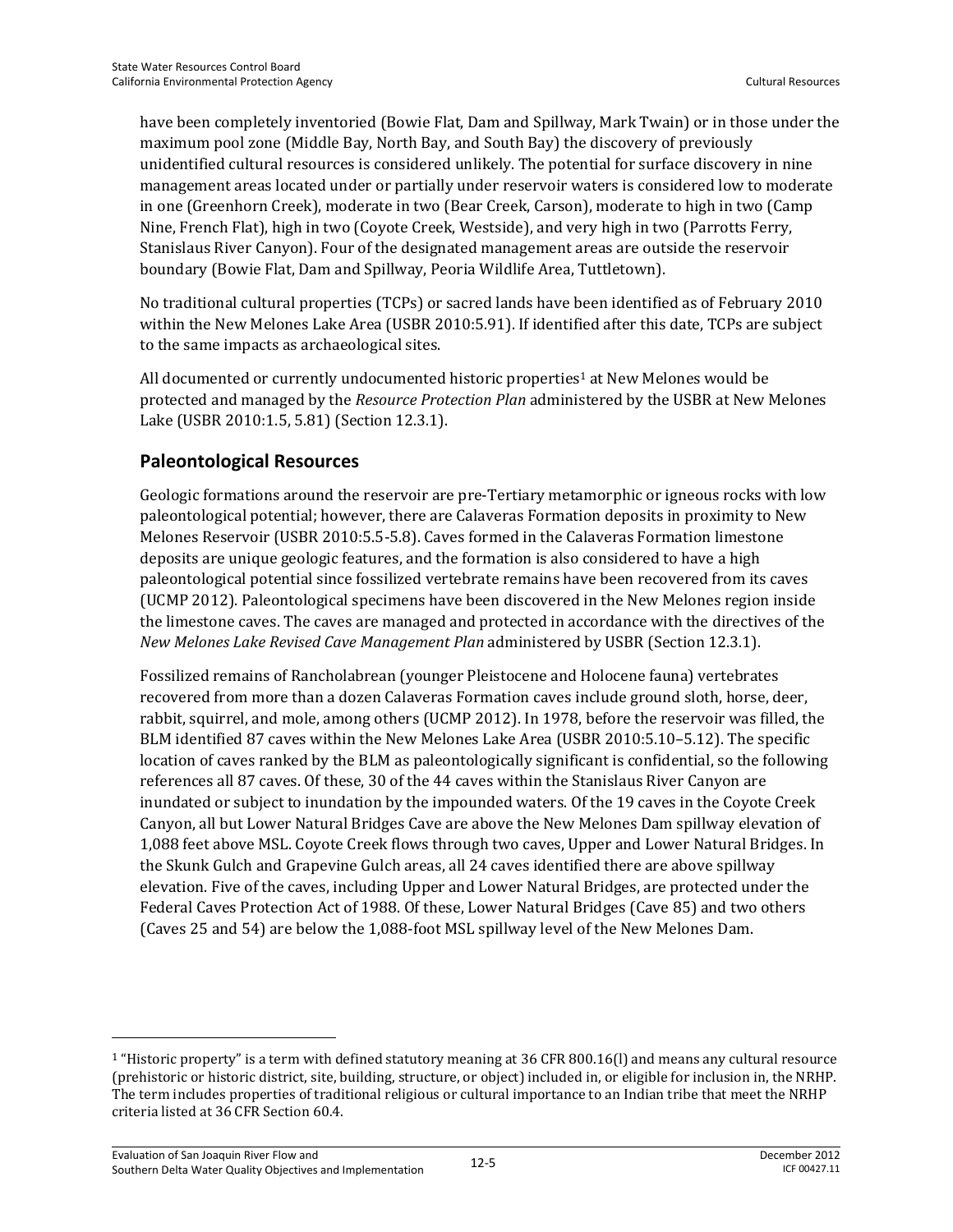### **New Don Pedro Reservoir**

The New Don Pedro Dam and reservoir on the Tuolumne River were completed in 1971. Archaeological investigations were conducted in the late 1960's but were fairly limited and not initiated before many of the archaeological sites already had been inundated or damaged (TID and MID 2011a:5.246). During 1970 and 1971, salvage archaeology in the reservoir basin recorded the remnants of 41 prehistoric sites (Moratto 1984:311). A July 2010 records search identified 61 prehistoric and historic archaeological sites within the boundary for the Federal Energy Regulatory Commission (FERC) New Don Pedro relicensing application (FERC Project No. 2299) (TID and MID 2011a: 5.255, 5.260–5.263). These include 32 prehistoric, 21 historic, and 2 multi-component sites; 6 sites with missing records are of unknown type. Prehistoric site types found at New Don Pedro Reservoir are bedrock mortar, kiln, lithic scatter, midden, and village; a few of these include human remains, shell scatters, house pits, or evidence for cave dwelling. Historic site types found at New Don Pedro Reservoir are foundations, rock walls, mining features, a gravestone, water conveyance systems, rock dam, roadbeds, debris scatters, and the former location of a mining town called Jacksonville. Of the 61 resources that are currently documented, 4 prehistoric sites have been determined eligible for inclusion in the NRHP and two prehistoric bedrock milling stations, as well as the former location of Jacksonville, which is now a State Historical Landmark (#419), are under the waters of New Don Pedro Reservoir (TID and MID 2011a:5.260–5.263, 2011b:4-5). An inventory and evaluation for NRHP eligibility of historic-era built environment resources is also in progress for the Don Pedro FERC relicensing application (TID and MID 2011b:8).

A survey is planned for the year 2012 that will include the time of year when the reservoir level is at its lowest to ensure as much surface area is exposed as possible for a historic properties study, and additional sites below the high water mark may be identified (TID and MID 2011b:10). A review of historic maps identified more than 50 locations where unrecorded historic-era sites or features may be present, such as roads, trails, buildings, mines, ditches, and the Hetch Hetchy railroad and aqueduct.

No Traditional Cultural Properties (TCPs) or sacred lands have been identified as of November 2011 within the FERC relicensing boundary (TID and MID 2011c:3.5). A TCP study and consultation with local Native American groups or tribes is in progress for the New Don Pedro FERC relicensing application. If identified, TCPs are subject to the same impacts as archaeological sites.

Geologic formations around the reservoir are pre-Tertiary metamorphic or igneous rocks (TID and MID 2011a:5.3) with low paleontological potential. No paleontological resources have been reported at the New Don Pedro Reservoir (TID and MID 2011a).

All documented or undocumented cultural resources at the New Don Pedro Reservoir would be protected and managed under a Historic Properties Management Plan (HPMP) (Section 12.3.3).

### **Lake McClure**

Construction of the New Exchequer dam and Lake McClure Reservoir on the Merced River was completed in 1967, prior to the 1972 enactment of the California Environmental Quality Act (CEQA). No cultural resources investigations were conducted in the plan area prior to 1977 (Merced Irrigation District [Merced ID] 2008: 7.12/4-5). Cultural resources surveys of approximately 6,200 acres were conducted for the Merced River Hydroelectric Project (FERC Project No. 2179) July 2008–July 2010 when lands usually inundated by Lake McClure were exposed and accessible due to lower than normal water levels (Merced ID 2012a: Exhibit E, 411-415). Merced ID has identified a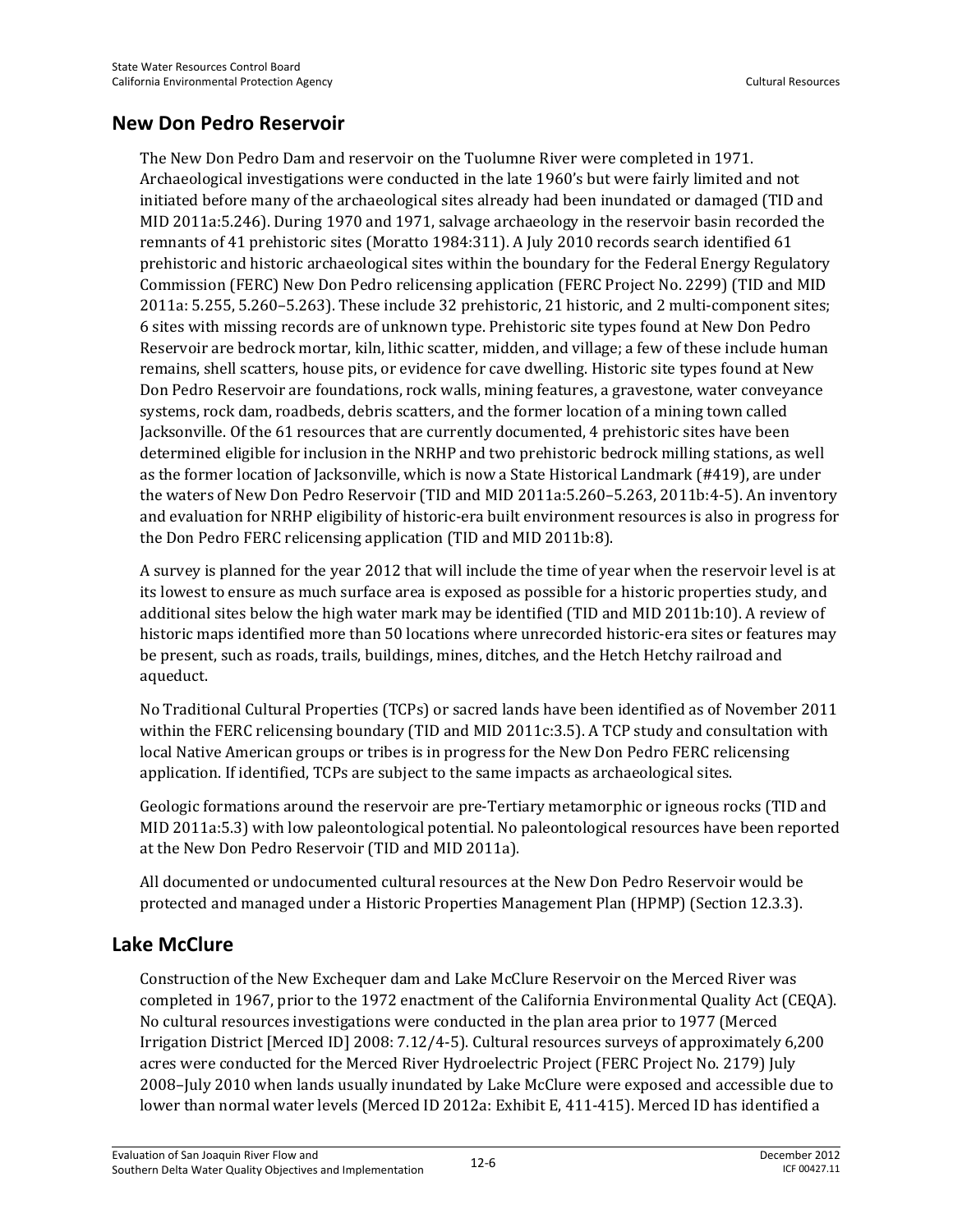total of 203 archaeological sites: 38 prehistoric, 149 historic-era, and 16 with prehistoric and historic-era components (Merced ID 2012b:27). Prehistoric site types that were identified include base and temporary camps, sparse lithic scatter, and milling station; site constituents at the camps include bedrock mortars, rock art, midden, and/or artifact scatters (Merced ID 2012b:28). Historic site types found include mining and mining related, road and trail, railroad element, farming and ranching habitation, industrial foundation, rock walls, water control element, refuse deposit, land survey marker, hydroelectric element, transmission line, and Bagby townsite (Merced ID 2012b:31). Multi-component sites include constituents of both prehistoric and historic period use (e.g., bedrock mortars and lithic scatters with cabin foundations, rock walls, or prospect pits) (Merced ID 2012b:30-31). No evidence of burials was observed at the location of a possible cemetery noted on a U.S. Geological Survey (USGS) quadrangle map, and no human remains were found during the survey (Merced ID 2012b:27, 48).

The 203 documented archaeological sites remain unevaluated for potential listing on the NRHP; all prior eligibility assessments are now considered premature (Merced ID 2012a: Exhibit E, 413– 414).2 Of the 203 sites, more than 45 prehistoric and historic-era sites are at or below the high water level (Merced ID 2011: Exhibit E, 334–335). Siltation was noted at 16 of the 45 sites and was considered a positive effect because it provides site protection. Among the Gold Rush-era mining communities now under the waters of Lake McClure are the town of Benton Mills (later renamed Bagby), the Exchequer mining camp, and the Horseshoe Bend camp (Merced ID 2008: 7.12/12).

The archaeological site on the north and south banks of the Merced River comprising the townsite of Bagby/Benton Mills includes artifacts and 31 features (e.g., foundations, structure pads, pits, cisterns, retaining walls) (Merced ID 2012b:30–32). Although normally submerged, portions of the townsite were exposed during low water levels in 2009 (Merced ID 2010b:48). Remnants of Yosemite Valley Railroad elements were exposed during the low water levels in 2008 (Merced ID 2010b:34–38). During the survey within the two drought years (2008–2010), portions of a prehistoric base camp were also noted to extend underwater into the Merced River (Merced ID 2010b:28).

In 2011, Merced ID completed its study of the built environment for the Merced River Hydroelectric Project (FERC Project No. 2179), and determined the New Exchequer and McSwain Dams, powerhouses, and other project features, most of which were constructed in the late 1960's, are not currently eligible for inclusion on the NRHP but will be reevaluated once individual facilities become 50 years old (Merced ID 2012a: Exhibit E, 412-414). Seventeen buildings and structures more than 50 years old, including the original Exchequer Dam and a gauging station, were determined not eligible for NRHP listing. The original Exchequer Dam is normally submerged but was exposed in 2008 during the low water levels (below 720-foot elevation) (Merced ID 2010b:38).

No TCPs or sacred lands have been identified prior to submission of the final license application for the Merced River Hydroelectric Project in February 2012 (Merced ID 2012a: Exhibit E, 412). Ethnographic interviews with the Southern Sierra Miwok Nation (also known as the American Indian Council of Mariposa County, Inc.) may be conducted during the term of the new license and may identify potential TCPs. If identified, TCPs are subject to the same impacts as archaeological sites.

 $\overline{a}$ 

<sup>2</sup> It is anticipated that concurrence by the State Historic Preservation Officer (SHPO) on NRHP recommendations will be received by the end of 2012.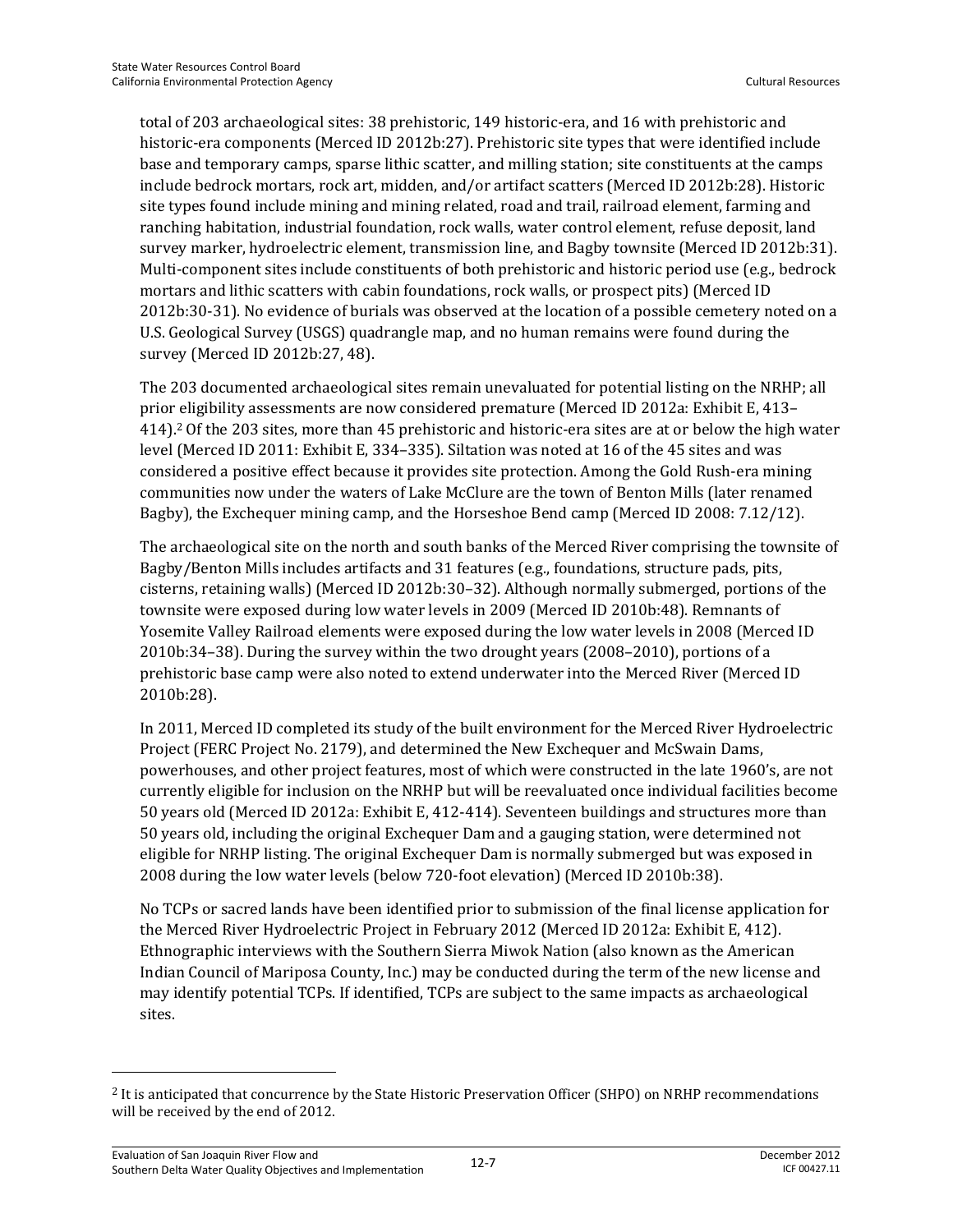Geologic formations around the reservoir are pre-Tertiary metamorphic or igneous rocks (Merced ID 2012a, b:E3.47, Figure 3.3.1-1) with low paleontological potential. No paleontological resources have been reported within the boundaries of the Merced River Hydroelectric Project (FERC Project No. 2179) (Merced ID 2008, 2012b).

All documented or undocumented cultural resources at Lake McClure would be protected and managed under an HPMP (Section 12.3.3).

# **12.2.2 River Cultural and Paleontological Resources**

The potential presence or absence of cultural resources along the LSJR and the Merced, Stanislaus, and Tuolumne Rivers below the major rim dams and reservoirs has been presented in numerous documents. It was most recently summarized in the Environmental Impact Statement/ Environmental Impact Report (EIS/EIR) prepared to meet the flow objectives for the San Joaquin River Agreement (SJRA) (EA Engineering 1999). Due to the extensive reach of the LSJR and its three eastside tributaries, the summary of prehistoric and historic resources was presented in two tables tabulated by the total number of sites recorded in each county (EA Engineering 1999: Tables 3.7–2 and 3.7–3). Because little change is likely in the number of recorded cultural resources between the time that document was prepared and now, the same information is presented in Table 12-2 and Table 12-3 (below) for the six counties traversed by the LSJR and the Merced, Stanislaus, and Tuolumne Rivers. Following Table 12-2 and Table 12-3 is a discussion of anthropogenic practices that have disturbed or destroyed archaeological sites during the historic period.

Geologic formations along the LSJR and the Merced, Stanislaus, and Tuolumne Rivers downstream of the rim dams include eight Pleistocene or older sedimentary rock units that have a high paleontological potential and are mapped at the surface or beneath Holocene-age alluvium. As detailed below, these units are the Ione, Laguna, Mehrten, Modesto, Moreno, Riverbank, Turlock Lake, and Valley Springs Formations, each of which has yielded the fossilized remains of plants, invertebrates, or vertebrates.

## **Prehistoric Cultural Resources**

A summary of prehistoric resources by county is provided in Table 12-2. Together, these counties have more than 2,600 recorded prehistoric sites and range from 2 to 15 percent surveyed for cultural resources. Although people were present in the northern San Joaquin Valley and Sierra Nevada foothills as early as 12,000 years ago (Rondeau et al. 2007:65; Rosenthal et al. 2007:151), the majority of prehistoric sites documented in this region are less than 500 years old (EA Engineering 1999:3.106–3.109). Prehistoric sites recorded in the region include villages, seasonal occupation areas, burials, bedrock mortars, and lithic scatters, among other site types.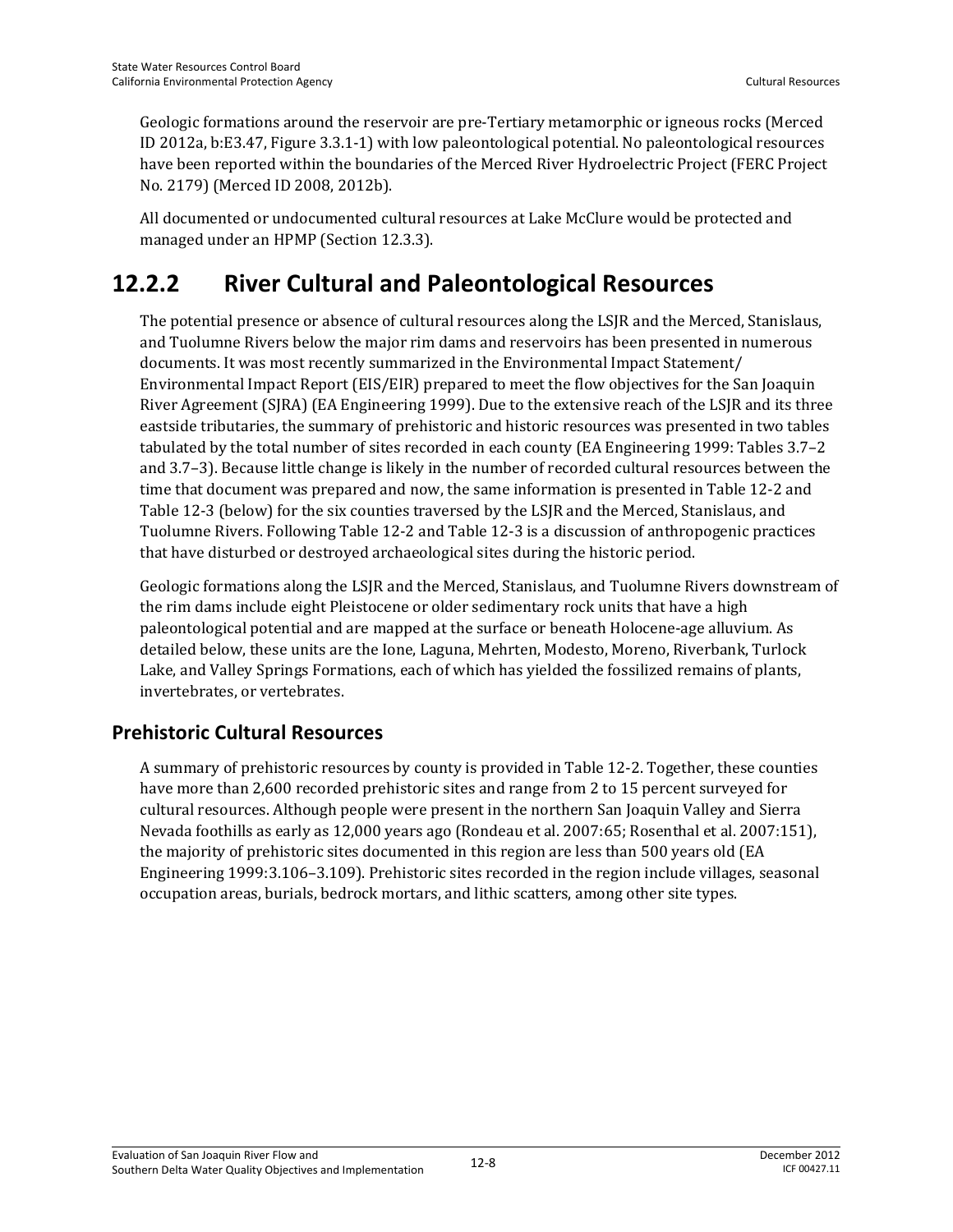| County                                    | Total<br>Number of<br>Recorded<br><b>Sites</b> | Number of<br>Prehistoric<br>Sites | Percentage<br>of County<br>Land<br>Surveyed | Areas with High Density of<br>Sites                                             | Overall Amount<br>of Significant<br>Disturbance in<br>the County |  |
|-------------------------------------------|------------------------------------------------|-----------------------------------|---------------------------------------------|---------------------------------------------------------------------------------|------------------------------------------------------------------|--|
| Calaveras                                 | 1,527                                          | 929                               | $10 - 15$                                   | Stanislaus, N. Fork<br>Stanislaus, and Mokelumne<br>Rivers; creeks, ridge flats | Low                                                              |  |
| Mariposa                                  | 1,264                                          | 856                               | 5                                           | Merced River; along creeks;<br>in Yosemite National Park                        | Low                                                              |  |
| Merced                                    | 341                                            | 316                               | 2                                           | Unknown                                                                         | Low                                                              |  |
| San Joaquin                               | 249                                            | 189                               | 5                                           | San Joaquin and<br>Mokelumne Rivers                                             | Low to<br>moderate                                               |  |
| Stanislaus                                | 350                                            | 280                               | 3                                           | Stanislaus, Tuolumne, and<br>San Joaquin Rivers; along<br>smaller creeks        | Low                                                              |  |
| Tuolumne                                  | 3,540                                          | Unknown                           | 10                                          | <b>Stanislaus and Tuolumne</b><br>Rivers; along creeks, ridge<br>flats          | Low                                                              |  |
| Totals                                    | 7,271                                          | >2,570                            |                                             |                                                                                 |                                                                  |  |
| Source: EA Engineering 1999: Table 3.7-2. |                                                |                                   |                                             |                                                                                 |                                                                  |  |

#### **Table 12-2. Prehistoric Sites by County**

The areas in the six counties with the highest density of documented prehistoric sites are along the rivers (Table 12-2). The natural channels and meanders of these rivers have changed during the historic period by agriculture, irrigation, and mining practices, eliminating much of the natural floodplains and terraces, creating large in-channel and off-channel pits, and resulting in relatively static channels with narrow floodways confined by dikes or levees and agricultural fields. Other activities, such as hydraulic mining practiced in the New Melones Lake area, have also disturbed much of the river areas (USBR 2010:5–9). Historical dredge tailings remain visible, flanking the Merced River between Lake McSwain and the community of Hopeton, and locally along parts of the Tuolumne River between the community of La Grange and the City of Waterford, indicating past areas of substantial disturbance (Merced ID 2010a:2.5–2.6; TID and MID 2011a:5.8). Large-scale aggregate mining along the lower Merced and Tuolumne Rivers began in the early 1900's, and gold mining continued on the lower Tuolumne River near Waterford into the mid-1900's, which also disturbed large areas of the rivers (Merced ID 2008:7.1/3–7.1/4; TID and MID 2011a:5.8).

The prehistoric site data reflect the preference of indigenous Californians for occupation along major watercourses, as well as the location of cultural resource management projects during the last three to four decades. Although a high number of prehistoric archaeological sites have been recorded along the rivers, sites have been destroyed by agriculture and irrigation practices, mining activities, or development. Furthermore, although Table 12-2 indicates the overall amount of significant disturbance in the six counties is relatively low; many of the known sites along the rivers have been highly disturbed by these types of activities (EA Engineering 1999:3.106).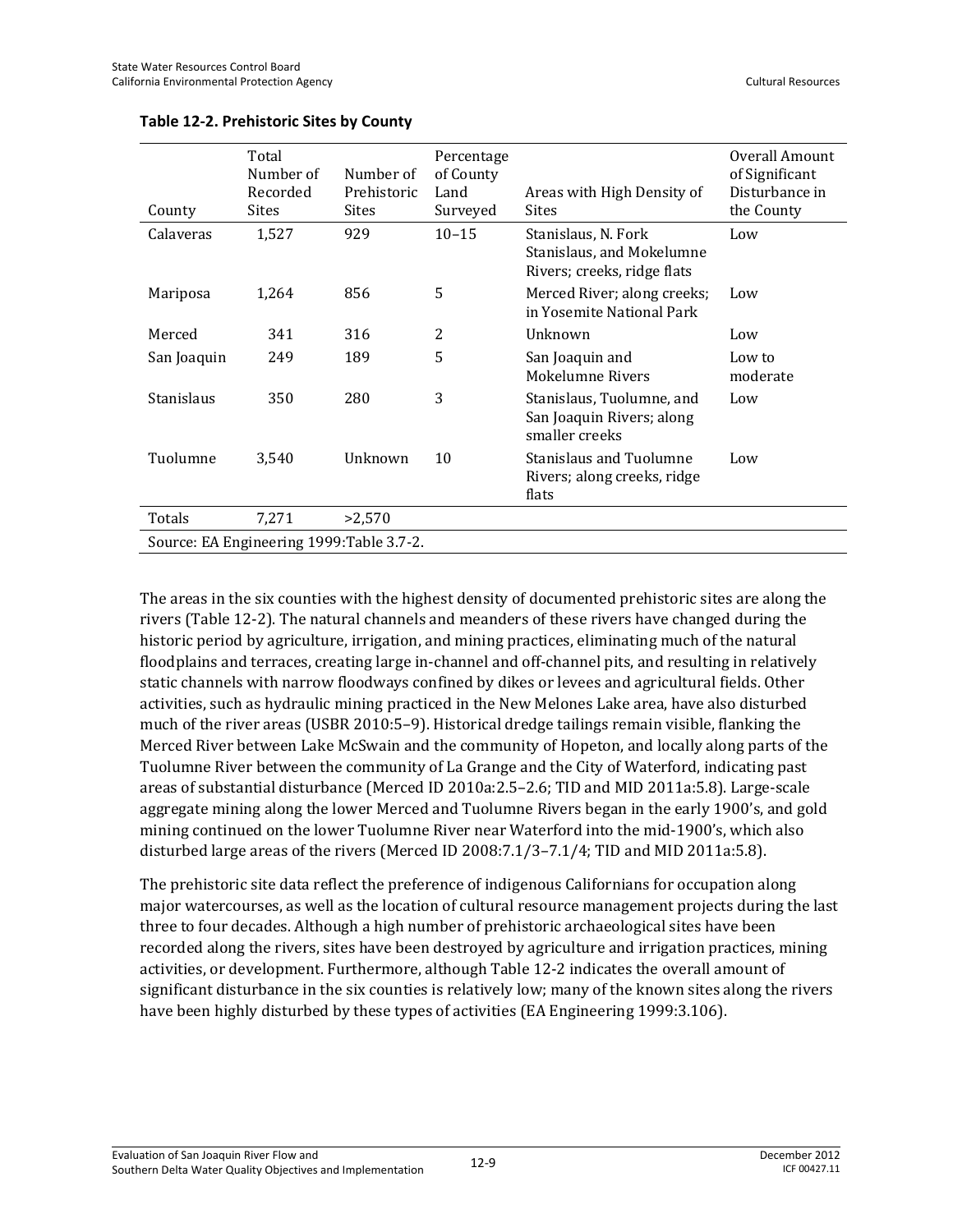### **Historic Cultural Resources**

A summary by county of historic-era resources listed in the NRHP and the California Historical Resources Inventory is provided in Table 12-3. Together, these six counties have more than 1,000 recorded historic sites, of which more than 200 have been evaluated for listing in the NRHP, California Register of Historical Resources (CRHR), or local registers. The counties also include a number of historic properties listed in the NRHP, as well as California Historical Landmarks and Points of Historical Interest.

|             | Number of<br>Historic | Number of<br>Properties in | Number of<br>California<br>Historical | Number of<br>Evaluated Sites in<br>California<br>Historical<br>Resources | Number of<br>California Points of |
|-------------|-----------------------|----------------------------|---------------------------------------|--------------------------------------------------------------------------|-----------------------------------|
| County      | Sites <sup>1</sup>    | the NRHP                   | Landmarks                             | Inventory                                                                | <b>Historical Interest</b>        |
| Calaveras   | 598                   | 13                         | 42                                    | 56                                                                       | 4                                 |
| Mariposa    | 408                   | 29                         | 8                                     | 15                                                                       | 0                                 |
| Merced      | 25                    | 12                         | 5                                     | 13                                                                       | 7                                 |
| San Joaquin | 60                    | 31                         | 23                                    | 28                                                                       | 8                                 |
| Stanislaus  | 70                    | 17                         | 5                                     | 12                                                                       | 7                                 |
| Tuolumne    | Unknown               | 19                         | 20                                    | 79                                                                       | 4                                 |
| Totals      | >1,161                | 121                        | 103                                   | 203                                                                      | 30                                |

### **Table 12-3. Historic Resources by County in the Northern San Joaquin Valley**

Source: EA Engineering 1999:Tables 3.7-2 and 3.7-3.

1 Calculated by subtracting the number of prehistoric sites from the recorded sites total provided in Table 12-2.

NRHP = National Register of Historic Places

The historic period in the northern San Joaquin Valley is characterized by agricultural settlement, while mining activities influenced the east side of the valley and the Sierra Nevada foothills. The availability of water, as well as soil and landform type, was an important factor in early agricultural settlement and the interrelated locations of settlements and towns (Caltrans 2006:16–17, 34–35; Caltrans 2007:31–35).

Many of the documented historic-era resources in the six counties shown in Table 12-3 represent early settlement along the rivers during the Gold Rush era. Historic-era resources recorded along the rivers include buildings, structures or features of farming and ranching homesteads and rural communities, cemeteries, ferry landings, bridges, boat ramps and anchors, irrigation ditches or canals, early trails and roadways, rock walls, and assorted historic features and debris. In the Sierra Nevada foothills, resources related to the establishment and growth of mining, most of which are located along the rivers and smaller waterways, are represented by the buildings or remnants of camps and towns, refuse deposits, ditches, earthen dams, flumes, prospect pits, rock walls, and remains of stamp mills and other mining structures. Recorded resources also include transportation features, such as abandoned railroad grades, bridges, and roadways that connected the mines, ferry crossings, and settlements in the foothills to the San Joaquin Valley.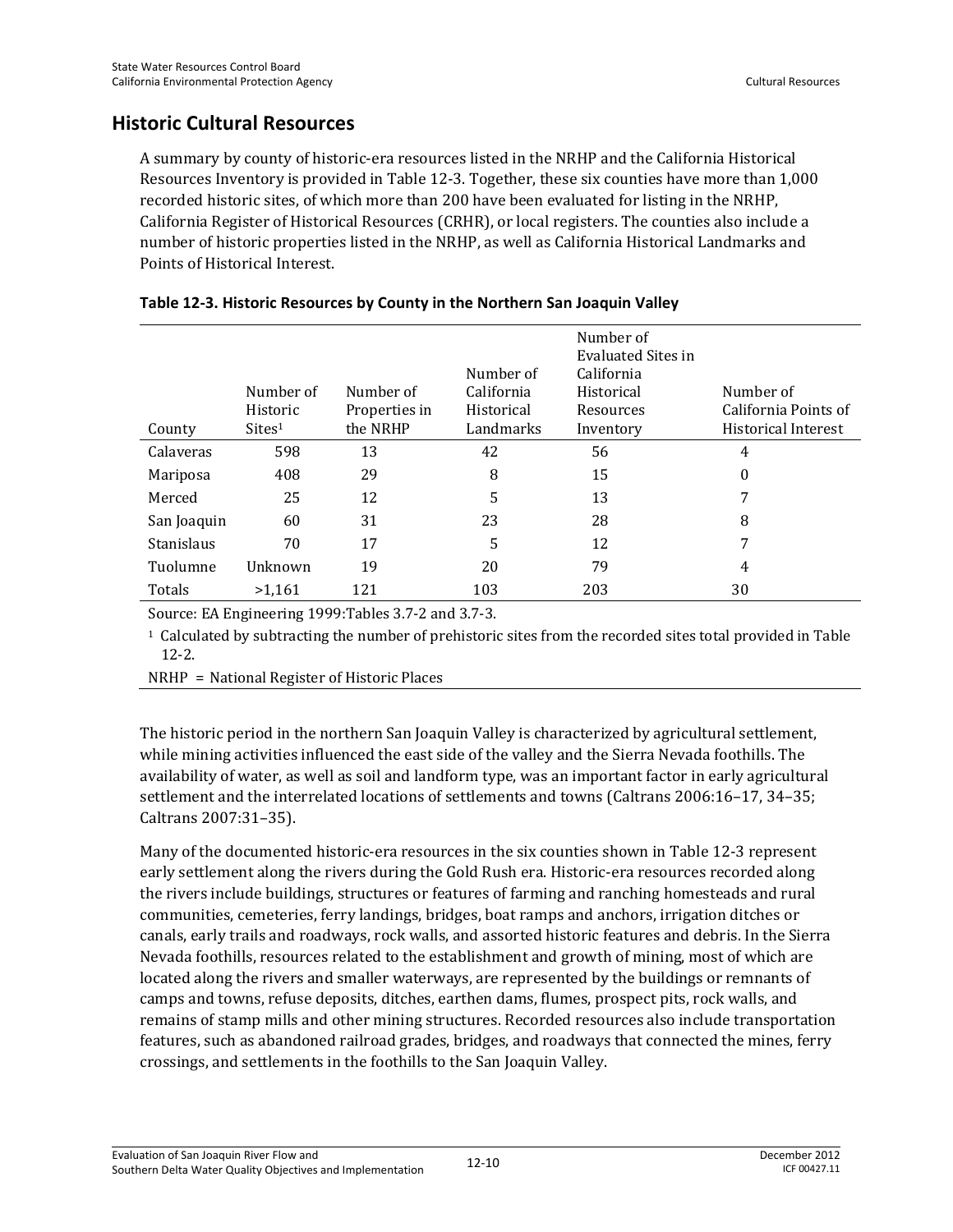The natural channels and meanders of the LSJR and the lower Merced, Tuolumne, and Stanislaus Rivers have been extremely modified by anthropogenic processes during the historic period, particularly by agriculture, irrigation, and mining practices, as discussed above. Although a high number of historic period archaeological sites or built resources have been recorded along the rivers, many have been highly disturbed or destroyed. Due to these disruptive practices and considering the young age of the alluviallandforms, the potential for buried historic-era archaeological sites along the four rivers is considered low (Rosenthal and Meyer 2004:106–107, Table 18).

In addition to agriculture, irrigation practices, and aggregate mining, commercial and residential development continues to affect riverside cultural resources. For example, the riverside town of Burneyville, dating from the 1870's, has been absorbed by the expanding City of Riverbank on the Stanislaus River (Hoover et al. 2002:521). The City of Modesto, initially established in 1870 as a railroad town, prospered in the early 1900's following the establishment of the Modesto Irrigation District (MID) and modern irrigation practices, and has now absorbed lands along both sides of the Tuolumne River, an area sensitive for the presence of historic-era sites related to ranching, agriculture, and early transportation practices (ICF Jones & Stokes 2008:V/8.3–5). Similarly, the City of Livingston's proposal to expand its sphere of influence within the agricultural lands along the southern side of the Merced River could affect historic-era resources (PMC 2008:1.0/5–6, Figure 2-1).

## **Paleontological Resources**

The Holocene riverine floodplain deposits along the LSJR and the lower portions of the three eastside tributaries (Merced, Stanislaus, and Tuolumne Rivers) are surrounded mainly by a mixture of continental rocks and deposits that include younger Holocene and older Pleistocene alluvium, three Pleistocene formations (Modesto, Riverbank, and Turlock Lake), and the Pliocene Laguna Formation (Page 1986: Plate 2). There is a large area with Holocene-age sand dunes mapped on the stretch of the Merced River between the communities of Irwin and Cressey. A few small sand dune patches are also mapped on the Stanislaus River west of the City of Riverbank. The sand dunes range in thickness up to about 140 feet (Page 1986:19). At the confluence of the three eastside tributaries with the LSJR are Holocene flood-basin deposits, some of which may be Pleistocene Modesto Formation (Page 1986:18–19). The thickness of the flood-basin deposits in the San Joaquin Valley is estimated to be as much as 100 feet. The geologic formations (e.g., Miocene and Pliocene-age Mehrten Formation deposits) in the area have a high paleontological potential and have produced fossils as described below in Table 12-4.

As discussed previously, the natural channels and meanders of the LSJR and the Merced, Tuolumne, and Stanislaus Rivers have been extremely modified by anthropogenic processes, particularly agriculture, irrigation, and mining practices. The natural floodplains and terraces have been mostly eliminated and the rivers confined by dikes, levees, and agricultural fields to relatively static channels with narrow floodways. During the historic era, native soils and sediments along the waterways draining westward from the foothills were displaced or buried by hydraulic mining and dredging, two particularly destructive mining methods that have been followed by modern largescale aggregate mining (USBR 2010:5–9; Merced ID 2008:7.1/3–7.1/4; Merced ID 2010a:2.5–2.6; TID and MID 2011a:5.8). Although a number of fossil localities have been recorded along the rivers in the northern San Joaquin Valley, these are typically identified at depths below surficial Holoceneage deposits, including those native sediments rearranged by the anthropogenic practices that have recontoured and continue to recontour the riverine landscapes.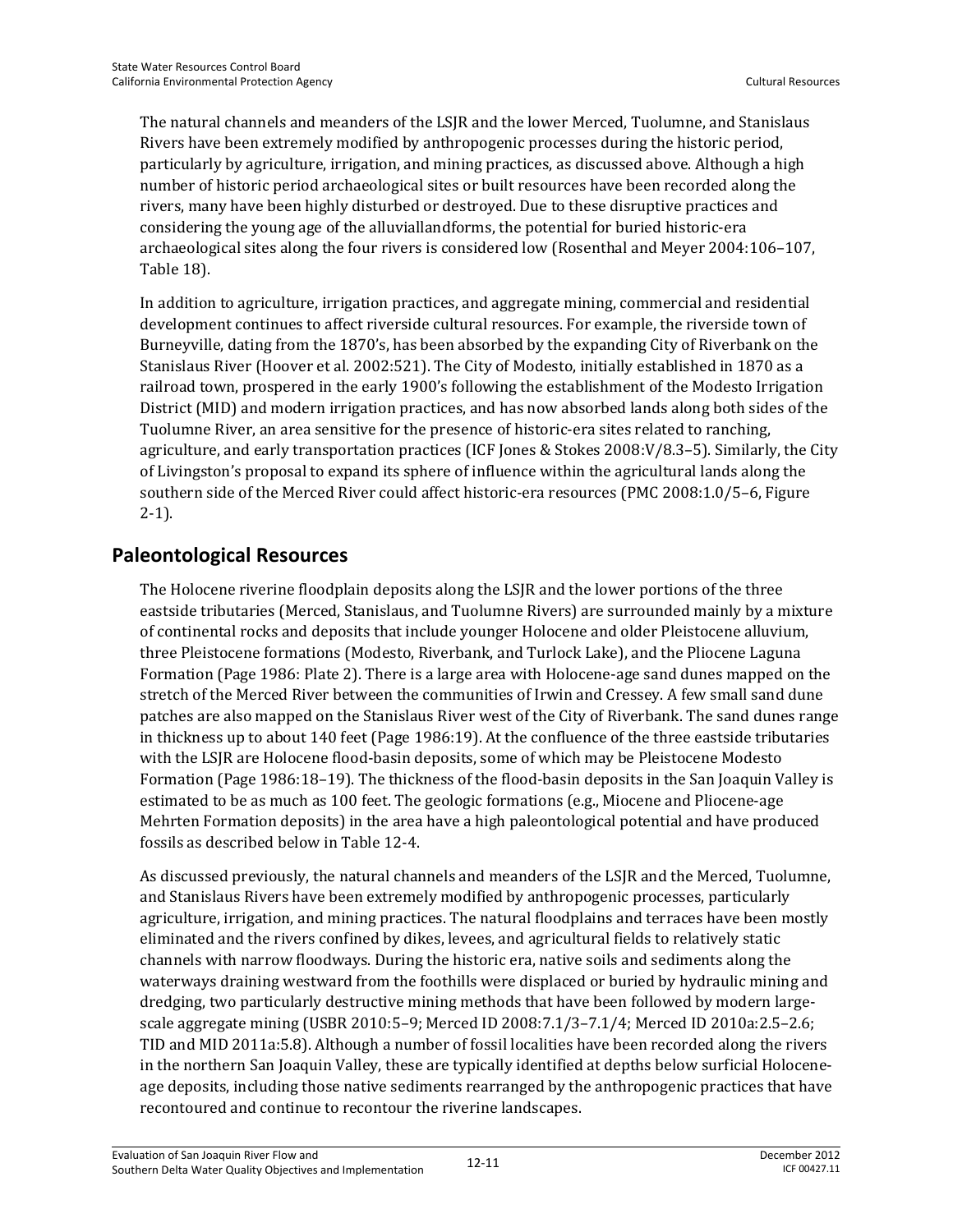| Formation | Characteristics                                                                                                                                                                                                                                                                                                                                                                                                                               | <b>Fossil Presence</b>                                                                                                                                                                                                                                                                                                                                                            |
|-----------|-----------------------------------------------------------------------------------------------------------------------------------------------------------------------------------------------------------------------------------------------------------------------------------------------------------------------------------------------------------------------------------------------------------------------------------------------|-----------------------------------------------------------------------------------------------------------------------------------------------------------------------------------------------------------------------------------------------------------------------------------------------------------------------------------------------------------------------------------|
| Ione      | This middle Eocene rock unit extends more than 200<br>miles along the western edge of the Sierra Nevada<br>(Creely and Force 2007:10). The marine sandstone and<br>kaolinitic clay deposits have produced few marine<br>body fossils, but trace burrows are abundant in many<br>places.                                                                                                                                                       | Plant fossils have been recovered from deposits in Calaveras County<br>near Comanche Reservoir, and invertebrate fossils in Mariposa,<br>Stanislaus and Tuolumne Counties (UCMP 2012). Near the<br>alternatives, the Ione Formation contains fossils of an Eocene fossil<br>index bivalve at the Planicosta Buttes just south of the bridge at<br>Merced Falls (Arkley 1962:5).   |
| Laguna    | This Pliocene rock unit consists of moderately<br>consolidated, interbedded, arkosic alluvial gravel, sand,<br>and silt (Helley and Harwood 1985:17). The gravel<br>beds are predominantly comprised of quartz and<br>metamorphic rock fragments.                                                                                                                                                                                             | Land vertebrate fossils have been found in fine-grained deposits of<br>the Laguna Formation, mainly along the Sierra Nevada foothills.                                                                                                                                                                                                                                            |
| Mehrten   | This rock unit is comprised of a sequence of dark<br>sandstone, conglomerate and claystone beds of late<br>Miocene and Pliocene age (Arkley 1962:6-7) that<br>unconformably overlies the Valley Springs Formation<br>and consists of fluvial material reworked from volcanic<br>deposits. In the Modesto area, the Mehrten attains a<br>maximum thickness of about 1,200 feet where it lies at<br>a depth of about 1,100 feet (Page 1986:11). | Microfossils and fossilized plant specimens have been identified in<br>the Mehrten in Tuolumne County. Vertebrate fossils, including horse,<br>pronghorn, and peccary, have been found at Goodwin Dam in<br>Calaveras County, near Columbia and Two Mile Bar in Tuolumne<br>County, and at Oakdale and Turlock Lake State Recreation Area in<br>Stanislaus County (UCMP 2012).    |
| Modesto   | This Pleistocene rock unit was deposited by rivers still<br>existing today and forms alluvial terraces and fans of<br>major rivers along the axis of the Central Valley,<br>including the San Joaquin and Sacramento Rivers, and<br>is widely distributed along the rivers in the Sacramento<br>and San Joaquin Valleys (Helley and Harwood<br>1985:10). The upper and lower member are dated<br>9,000-73,000 years ago.                      | The type section for this unit is along the south bluff of the Tuolumne<br>River south of Modesto. Vertebrate fossils have been recovered from<br>sediments in Merced, San Joaquin and Stanislaus Counties, and from<br>nearly every major community in the San Joaquin Valley, including<br>Fresno, Lathrop, Lodi, Manteca, Merced, Modesto, Stockton, and Tracy<br>(UCMP 2012). |

### **Table 12-4. Summary of Formations with High Paleontological Potential along the LSJR and Three Eastside Tributaries**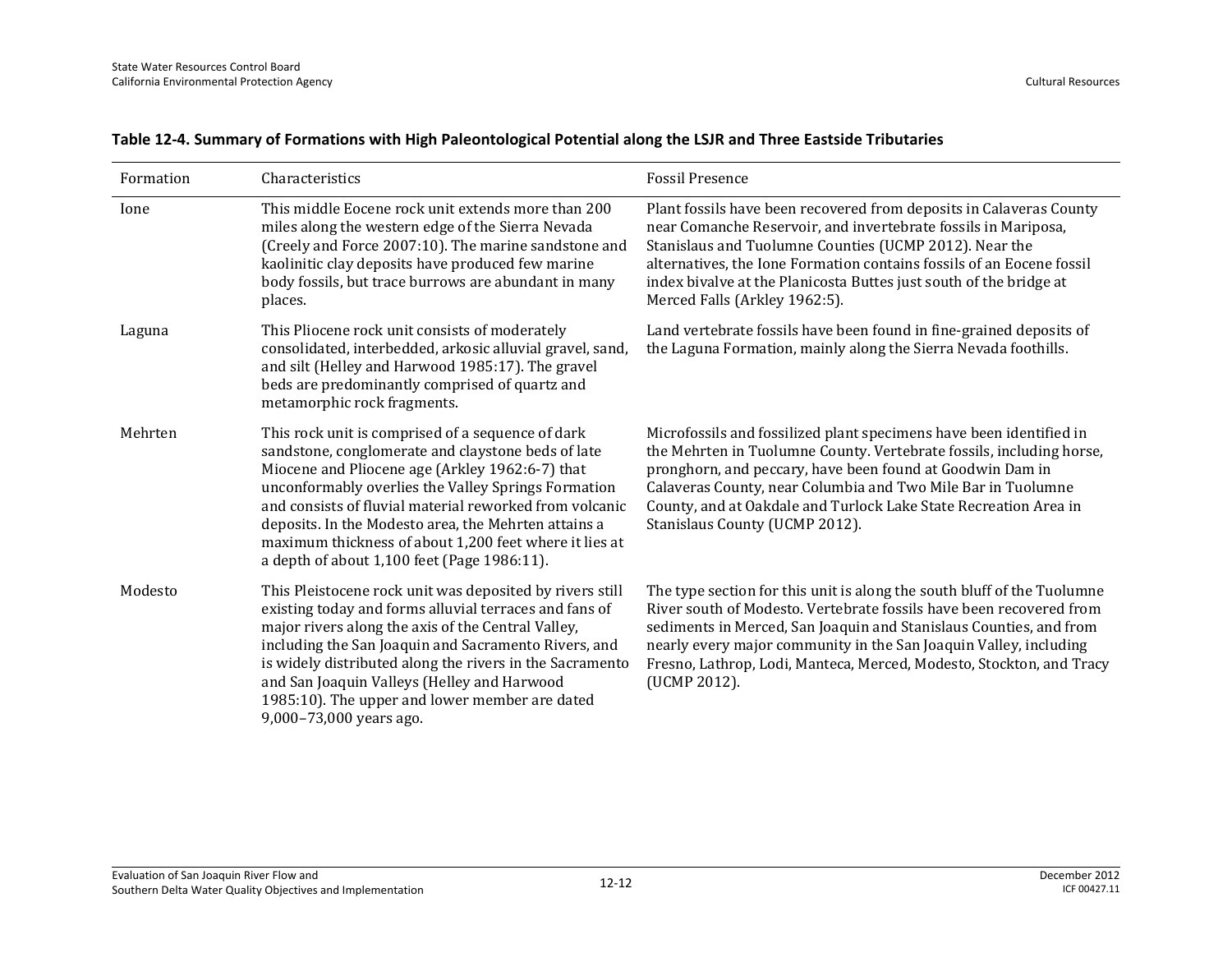| Formation             | Characteristics                                                                                                                                                                                                                                                                                                                                                      | <b>Fossil Presence</b>                                                                                                                                                                                                                                                                                                                                                                                                                         |
|-----------------------|----------------------------------------------------------------------------------------------------------------------------------------------------------------------------------------------------------------------------------------------------------------------------------------------------------------------------------------------------------------------|------------------------------------------------------------------------------------------------------------------------------------------------------------------------------------------------------------------------------------------------------------------------------------------------------------------------------------------------------------------------------------------------------------------------------------------------|
| Moreno                | Late Cretaceous in age, the Moreno Formation is the<br>most important fossil locality of Cretaceous-aged<br>marine vertebrates in the western United States.                                                                                                                                                                                                         | Fossilized bony fish and plesiosaur and mosasaur remains have been<br>found in Merced County near Laguna Seca and Rattlesnake Creeks<br>(UCMP 2012). Moreno Formation deposits in Merced and Stanislaus<br>Counties have produced invertebrate fossils. Microfossils have been<br>found in Merced and San Joaquin Counties. Fossilized plant remains<br>have been identified near Del Puerto and Little Salado Creeks in<br>Stanislaus County. |
| Riverbank             | Formed during the Pleistocene age, 2.6 million to<br>11,700 years ago, this formation forms arkosic alluvial<br>terraces and fans consisting of weathered, reddish<br>gravel, sand and silt with some mafic igneous rock<br>fragments. In the San Joaquin Valley, the Riverbank is<br>broken into informal upper and middle members<br>(Helley and Harwood 1985:11). | Fossils have mainly been recovered from fine-grained deposits,<br>typically at a depth of 12 feet or more below the surface. Vertebrate<br>fossils have been identified at various locations in Merced, San<br>Joaquin, and Stanislaus Counties.                                                                                                                                                                                               |
| Turlock Lake          | The alluvial sediments of this Pleistocene rock unit<br>originated from the Sierra Nevada, and the formation is<br>more widespread in the San Joaquin Valley than the<br>Sacramento Valley (Helley and Harwood 1985:11-12).<br>The age of the lower and upper members is estimated<br>to at least 730,000 years and 600,000 years ago,<br>respectively.              | A series of exposures in Turlock Lake State Recreation Area in<br>Stanislaus County are the type site for this formation. The most well-<br>known locality is the Fairmead Landfill near Chowchilla in Madera<br>County that has produced more than 3,000 fossil specimens from 35<br>different species (Dundas et al. 1996).                                                                                                                  |
| <b>Valley Springs</b> | This formation is generally considered to be late<br>Miocene age (Arkley 1962:5; Page 1986:10). It consists<br>of a fluvial sequence of rhyolitic ash, sandy clay, and<br>siliceous gravel, and in most areas lies unconformably<br>over the Ione Formation.                                                                                                         | Fossilized plant specimens have been found near the community of<br>Burson in Calaveras County (UCMP 2012).                                                                                                                                                                                                                                                                                                                                    |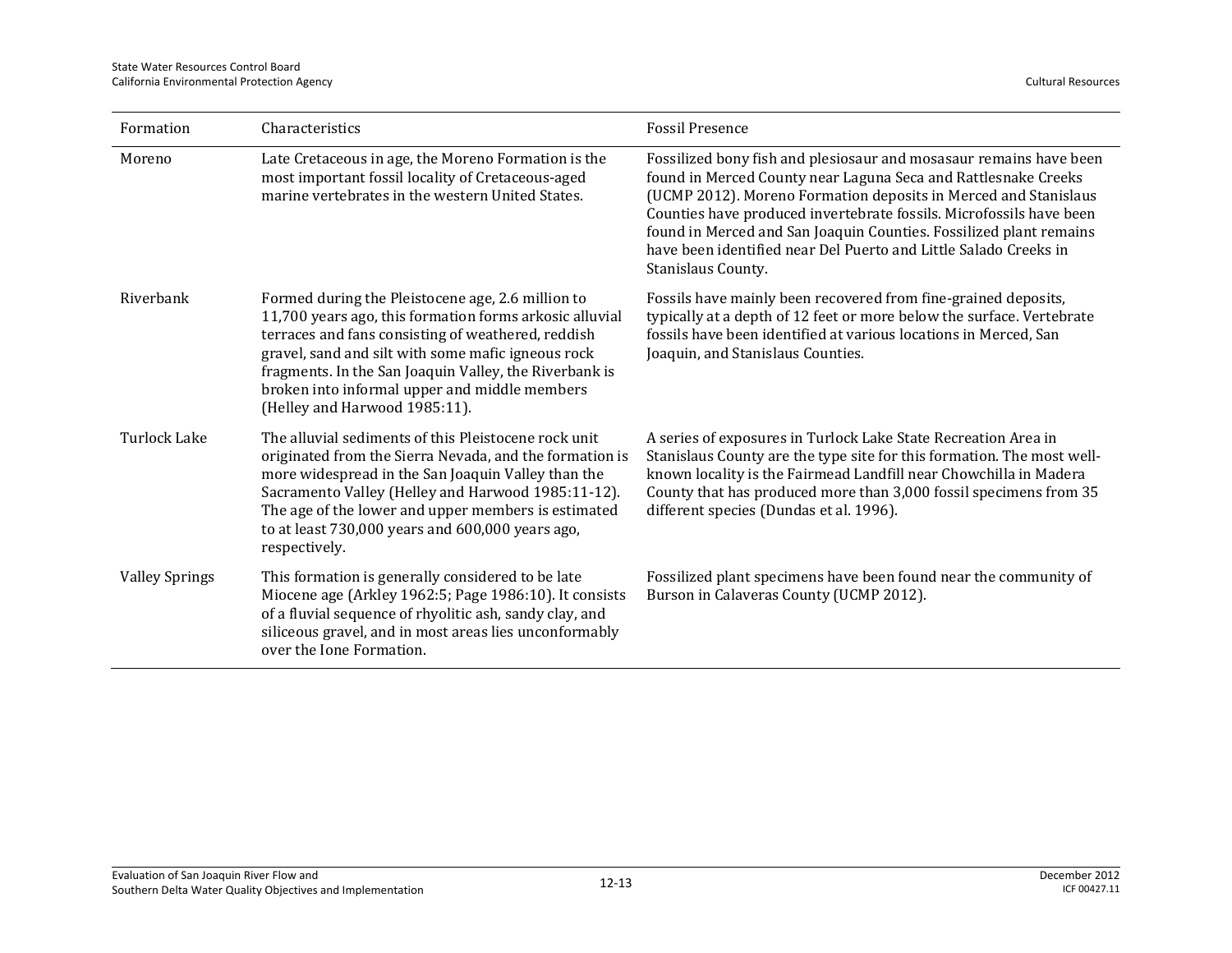# **12.2.3 Southern Delta Cultural and Paleontological Resources**

The SDWQ alternatives were eliminated from detailed environmental analysis. Therefore, the setting and summary of cultural and paleontological resources for the southern Delta is not presented in this section.

# **12.3 Regulatory Setting**

# **12.3.1 Federal**

Relevant federal programs, policies, plans, or regulations related to cultural resources are described below.

## **National Historic Preservation Act of 1966**

The National Historic Preservation Act (NHPA) of 1966 (16 United States Code [U.S.C.], § 470), as amended, is the primary federal law governing the preservation of cultural and historic resources in the United States. The NHPA establishes the federal government policy on historic preservation and the programs through which this policy is implemented. Section 106 of NHPA (16 U.S.C., § 470f) requires federal agencies to take into account the effects of their undertakings on any district, site, building, structure, or object that is included in or determined eligible for inclusion in the NRHP and to afford the ACHP a reasonable opportunity to comment on such undertakings (36 Code of Federal Regulations [CFR], § 800.1).

Under Section 106 of the NHPA, the significance of any adversely affected cultural resource is assessed and mitigation measures are proposed to reduce any impacts to an acceptable level. Significant cultural resources ("historic properties") are those resources that are listed in, or are eligible for listing on the NRHP per the criteria listed at 36 CFR Section 60.4. Section 101(d)(6)(A) of the NHPA allows properties of traditional religious and cultural importance to a Native American tribe to be determined eligible for inclusion on the NRHP. Section 106 also directs federal agencies to involve consulting parties, including the SHPO, Native American tribes, and local governments, and to provide an opportunity for public involvement during the compliance process (800 CFR, §  $800.2(4)(c)$ ).

To be eligible for the NRHP, cultural resources must possess integrity and meet at least one of the following four criteria delineated in 36 CFR Section 60.4.

- Are associated with events that have made a significant contribution to the broad patterns of our history (Criterion A).
- Are associated with the lives of persons significant in our past (Criterion B).
- Embody the distinctive characteristics of a type, period, or method of construction, or that represent the work of a master, or that possess high artistic values, or that represent a significant and distinguishable entity whose components may lack individual distinction(Criterion C).
- Have yielded, or may be likely to yield, information important in prehistory or history(Criterion D).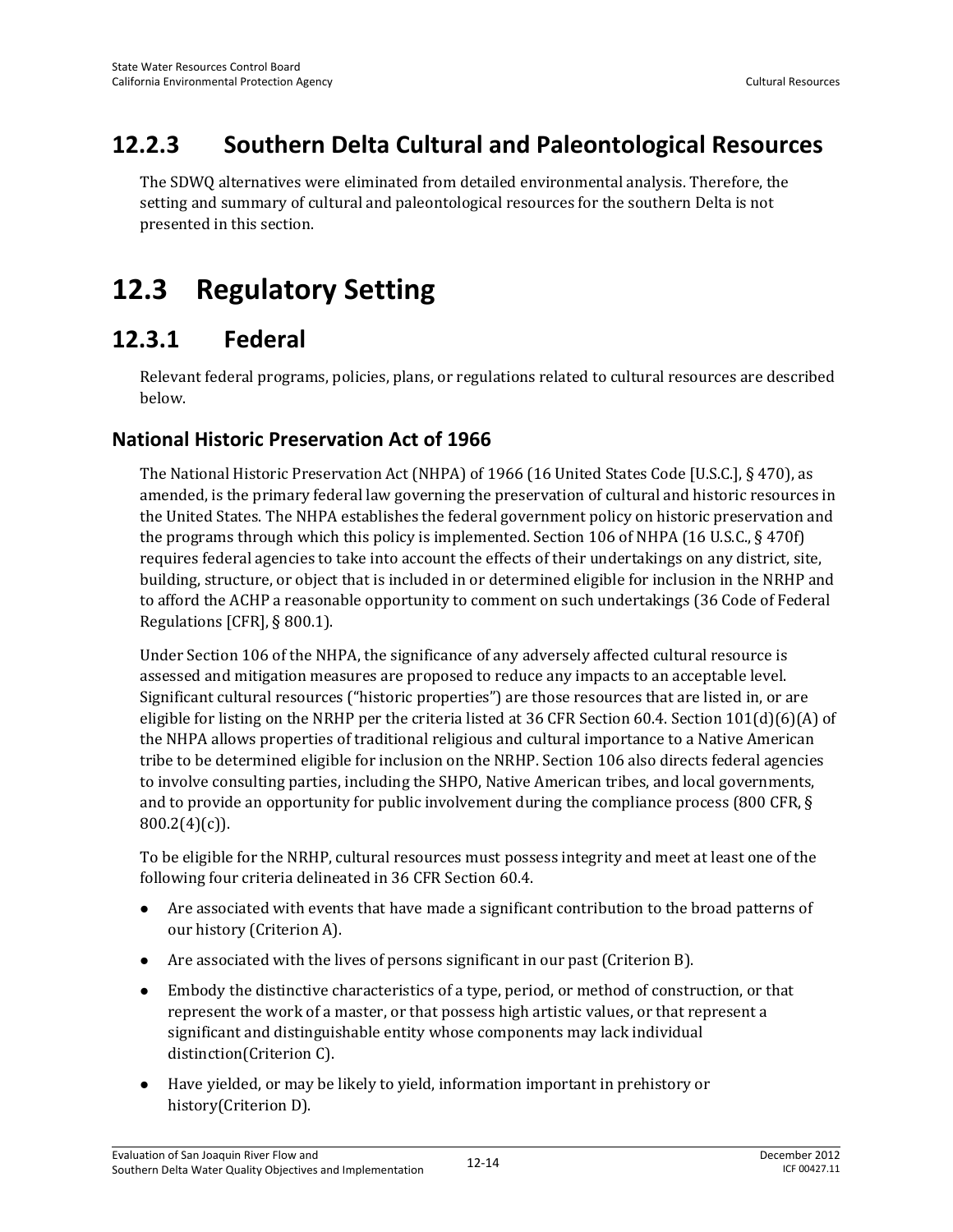Under Section 106, a project's impacts on historic properties that affect the characteristics that qualify a property for NRHP inclusion are considered an adverse effect on the environment. Examples of adverse effects on historic properties are listed under 36 CFR Section 800.5(a)(2) and include, but are not limited to, physical destruction or damage to all or part of a property, change of the character of the use of the property or physical feature within the setting of the property that contribute to its significance, or introduction of visual, atmospheric, or audible elements that diminish the integrity of significant features of the property. If an adverse effect is found, the agency shall act pursuant to 36 CFR, Section 800.6 (36 CFR, § 800.5[d][2]) to resolve the adverse effect by developing and evaluating alternatives or modifications to the undertaking that "could avoid, minimize or mitigate adverse effects on historic properties" (36 CFR, § 800.6[a]). Cultural resources that have been determined noneligible for the NRHP, in consultation with the SHPO and interested parties, require no further consideration unless new discoveries trigger reevaluation.

Section 106 of the NHPA does not apply to paleontological resources unless they are found in a culturally-related context. In addition to the Antiquities Act (16 U.S.C., §§ 431–433) of 1906, the preservation and salvage of fossils and other paleontological resources can be protected under the National Registry of Natural Landmarks (16 U.S.C., §§ 461–467) and the National Environmental Policy Act (NEPA), which directs federal agencies to "preserve important historic, cultural, and natural aspects of our national heritage."

## **Archeological Resources Protection Act of 1979**

The Archeological Resources Protection Act (ARPA) of 1979 (43 CFR, § 7) may impose additional requirements on an agency if federal or Native American lands are involved. The act: (1) prohibits unauthorized excavation on federal and Indian lands, (2) establishes standards for permissible excavation, (3) prescribes civil and criminal penalties, (4) requires agencies to identify archeological sites, and (5) encourages cooperation between federal agencies and private individuals.

## **American Indian Religious Freedom Act of 1978**

The American Indian Religious Freedom Act (AIRFA) of 1978 (42 U.S.C., 1996 and 1996a) affirms the right of Native Americans to have access to their sacred places. If a place of religious importance to American Indians may be affected by an undertaking, AIRFA promotes consultation with Indian religious practitioners; this may be done in coordination with Section 106 consultation. Amendments to Section 101 of NHPA in 1992 strengthened the interface between AIRFA and NHPA by clarifying the following: (1) properties of traditional religious and cultural importance to an Indian tribe or Native Hawaiian organization may be determined to be eligible for inclusion in the NRHP, and (2) in carrying out its responsibilities under Section 106, a federal agency shall consult with any American Indian tribe or Native Hawaiian organization that attaches religious and cultural significance to properties described under (1).

## **Native American Graves Protection and Repatriation Act of 1990**

For activities on federal lands, the Native American Graves Protection and Repatriation Act (NAGPRA) of 1990 (43 CFR, § 10) requires consultation with "appropriate" Indian tribes (including Alaska Native villages) or Native Hawaiian organizations prior to the intentional excavation, or removal after inadvertent discovery, of several kinds of cultural items, including human remains and objects of cultural patrimony. For activities on Native American or Native Hawaiian lands, which are defined in the statute, NAGPRA requires the consent of the Indian tribe or Native Hawaiian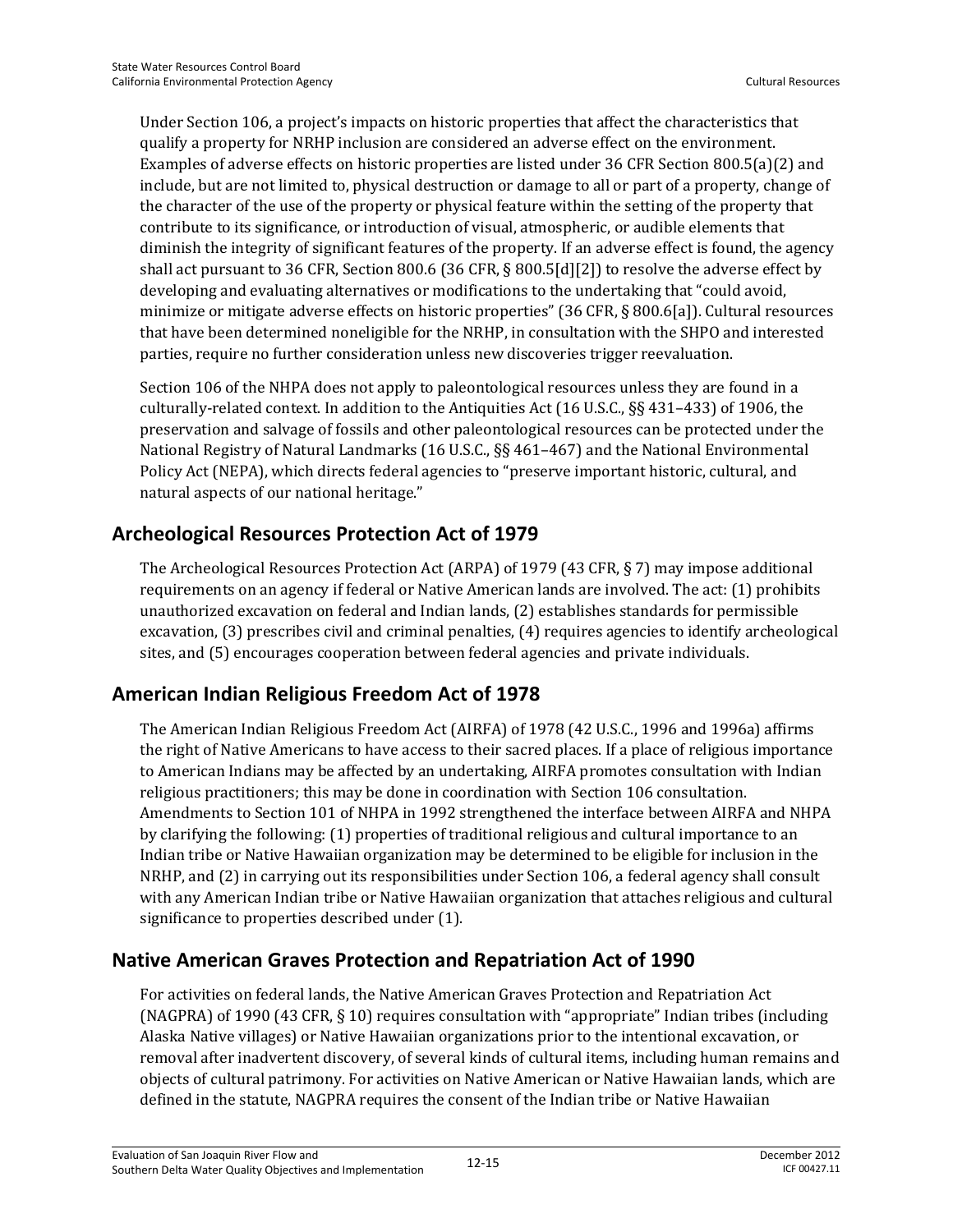organization prior to the removal of cultural items. The law also provides for the repatriation of such items from federal agencies and federally assisted museums and other repositories.

The 1992 amendments to the NHPA strengthened NAGPRA by encouraging "protection of Native American cultural items . . .and of properties of religious or cultural importance to Indian tribes, Native Hawaiians, or other Native American groups" (§ 112[b][3]); and by stipulating that a federal ". . . agency's procedures for compliance with Section 106 . . . provide for the disposition of Native American cultural items from federal or tribal land in a manner consistent with Section 3(c) of the Native American Graves Protection and Repatriation Act . . . ."

The final rule of the NAGPRA regulations, effective May 14, 2010, added procedures for the disposition of culturally unidentifiable Native American human remains in the possession or control of museums of federal agencies. The rule also amended sections of NAGPRA related to purpose and applicability of the regulations, definitions, inventories of human remains and related funerary objects, civil penalties, and limitations and remedies.

## **Federal Cave Resources Protection Act of 1988**

The Federal Cave Resources Protection Act of 1988 (16 U.S.C., §§ 4301–4309) requires inventory of significant caves on federal lands, implementation of management measures, and provides certain protections of cave resources. It also requires that significant caves, defined as having an invaluable and irreplaceable part of the nation's heritage, are considered in the preparation of resource management plans and that the public be invited to participate in the planning. It provides for the issuance of permits for collection or removal of cave resources and identifies criminal and civil penalties for prohibited acts.

## **Paleontological Resources Preservation Act of 2009**

The Paleontological Resources Preservation Act as provided in Title VI, Subtitle D, Paleontological Resources Preservation of the Omnibus Public Land Management Act of 2009 (Public Law 111-011), requires the secretaries of the interior and agriculture to manage and protect paleontological resources on federal land using scientific principles and expertise. The law, which applies only to federal lands, reaffirms the authority of federal land managing agencies to implement many of the policies for managing paleontological resources, such as issuing permits for collecting paleontological resources, curating paleontological resources, and maintaining confidentiality of locality data. The law provides authority for the protection of significant paleontological resources on federal lands, including criminal and civil penalties for fossil theft and vandalism.

## **Executive Order 11593 (1971): Protection and Enhancement of the Cultural Environment**

Under Executive Order 11593 (36 Federal Register 8921), the federal government shall provide leadership in preserving, restoring, and maintaining the historic and cultural environment of the nation. This Executive Order addresses the NRHP and provides guidance to those involved with federally controlled or owned properties that should be inventoried and nominated for listing on the NRHP.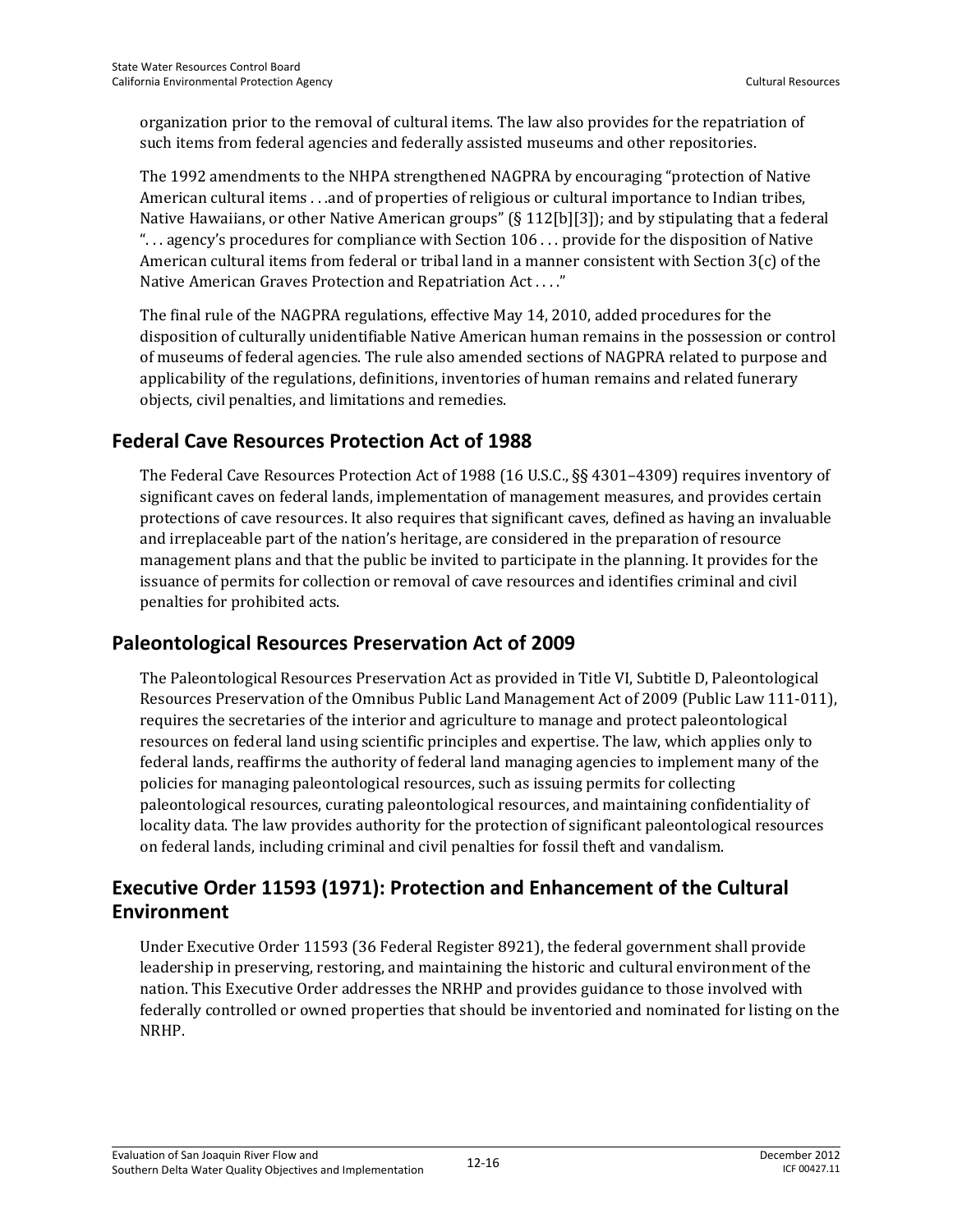## **Executive Order 13007 (1996): Protection and Preservation of Native American Sacred Sites**

Executive Order 13007 (61 Federal Register 26771–26772) is meant to improve the management of Native American sacred sites on federal lands. The Executive Order strives to protect and preserve Indian religious practices by accommodating access to and ceremonial use of Indian sacred sites by Indian religious practitioners, and by avoiding adversely affecting the physical integrity of such sacred sites.

## **New Melones Lake Resource Management Plan**

The purpose of the RMP is to develop a framework for management guidance on recreational, natural, and cultural resource management. The RMP document would reflect contemporary resource needs for the New Melones Lake Area, while ensuring the dam and reservoir continue to meet their authorized purposes of flood control, water supply, power recreation, water quality, and fish and wildlife enhancement. The RMP serves as the basis for future resource management decision-making that, when implemented, may result in the desired future condition for the management area.

All documented or currently undocumented historic properties at New Melones would be protected and managed by the Resource Protection Plan administered by USBR at New Melones Lake (USBR 2010:1.5, 5.81). Projects undertaken by USBR follow the directives and guidelines found in a series of Policy and Directives and Standards in the USBR manual that establish policies for cultural resource identification, evaluation, and management. The policies include standard unanticipated discovery and treatment measures should any previously unknown cultural resources, including human remains, be discovered during continued operation of the dam. In addition, USBR park rangers currently patrol recreational facilities and check on the condition of cultural resources in the New Melones Lake Area (USBR 2010:5.73).

## **New Melones Lake Revised Cave Management Plan**

The caves at New Melones are managed and protected in accordance with the directives of the New Melones Lake Revised Cave Management Plan administered by USBR (USBR 2007:3.5; USBR 2010:1.16). The plan was prepared in 1996 and updated the information presented in the Draft Cave Management Plan of 1978. The current plan includes guidance to minimize publicity and access to sensitive cave locations, to avoid constructing trails, and to install gates where necessary for conservation purposes.

# **12.3.2 State**

Relevant state programs, policies, plans, or regulations related to cultural resources are described below.

## **California Environmental Quality Act of 1972**

CEQA (Pub. Resources Code, § 21000, *et seq*.; California Environmental Quality Act Guidelines, Cal. Code Regs., § 1500, et seq.) is the principal regulatory control addressing impacts on historical and paleontological resources in California. Projects with the potential to adversely affect significant cultural resources must be reviewed through the CEQA process. The lead agency is responsible for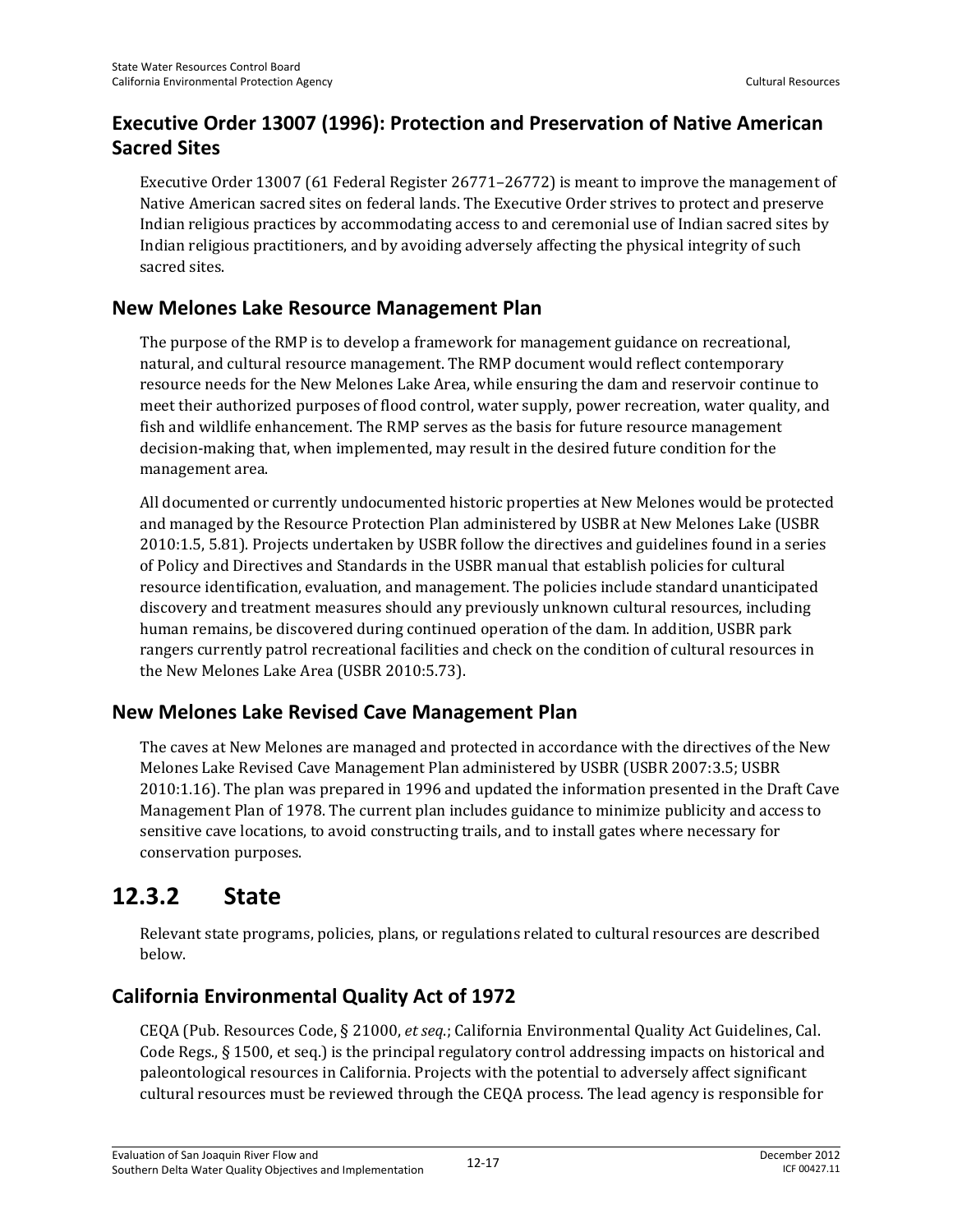complying with CEQA's requirements regarding the identification of feasible measures to mitigate significant adverse changes to historical and paleontological resources and ensuring that the measures are enforceable through permit conditions, agreements, or other measures.

State CEQA Guidelines (14 Cal. Code Regs., § 15064.5), "Determining the Significance of Impacts to Archaeological and Historical Resources," provide further direction regarding cultural resources. Subsection (a) defines the term "historical resources." Subsection (b) explains when a project may be deemed to have a significant effect on historical resources and defines terms used in describing those situations. Subsection (c) describes CEQA's applicability to archaeological sites and provides a bridge between the application of the terms "historical resource" and a "unique" archaeological resource.

The term "historical resource" is similar to but more inclusive than the NRHP criteria. Under CEQA, a historical resource includes, but is not limited to the following.

- A resource listed in, or determined to be eligible by the State Historical Resources Commission for listing in the CRHR (Pub. Resources Code, § 5024.1; 14 Cal. Code Regs., § 4852).
- A resource included in a local register of historical resources (as defined by Pub. Resources Code, § 5020.1[k]), or identified in a historical resource survey meeting the requirements of Public Resources Code, Section 5024.1(g) (presumption of historical significance).
- A resource that meets at least one of the following criteria for CRHR listing.
	- $\circ$  Is associated with events that have made a significant contribution to the broad patterns of California's history and cultural heritage (Criterion 1).
	- Is associated with the lives of persons important in our past (Criterion 2).
	- $\circ$  Embodies the distinctive characteristics of a type, period, region, or method of installation, represents the work of an important creative individual, or possesses high artistic values (Criterion 3).
	- Has yielded, or may be likely to yield, information important in prehistory or history (Criterion 4).
- A resource that the lead agency otherwise determines is a historical resource as defined by Public Resources Code, Section 5020(j) or Section 5024.1.

As defined in Public Resources Code, Sections 5097.9 and 5097.993, Native American historic, cultural, or sacred sites may be listed or eligible for listing in the CRHR pursuant to Public Resources Code, Section 5024.1.

State CEQA Guidelines (14 Cal. Code Regs., § 15126.4), "Consideration and Discussion of Mitigation Measures Proposed to Minimize Significant Effects," subsection (b) discusses impacts of maintenance, repair, stabilization, restoration, conservation, or reconstruction of a historical resource. Subsection (b) also discusses mitigation through avoidance of damaging effects on any historical resource of an archaeological nature, preferably by preservation in place, or by data recovery through excavation if avoidance or preservation is not feasible. Data recovery must be conducted in accordance with an adopted data recovery plan.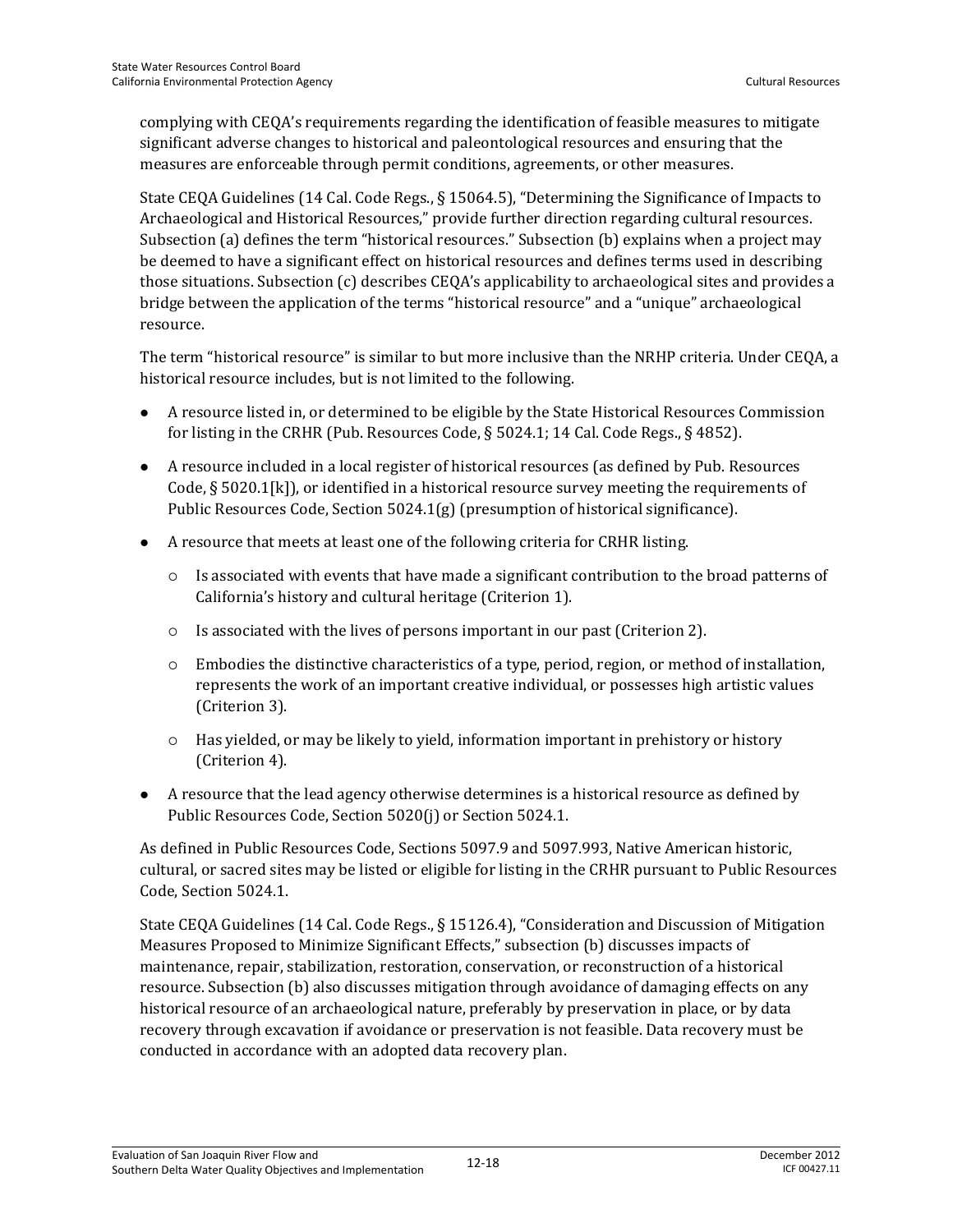## **California Public Resources Code**

Public Resources Code Section 5024.1 establishes the CRHR; sets forth the criteria to determine significance (detailed above); defines eligible properties; and lists nomination procedures. As described in subsection (d), resources that are automatically listed in the CRHR include those listed in or formally determined eligible for listing in the NRHP ("historic properties") and California Historical Landmarks from Number 770 onward.

Public Resources Code Section 5097.5 states that any unauthorized removal or destruction of archaeological or paleontological resources on sites located on public land is a misdemeanor. "Public lands" is defined as "lands owned by, or under the jurisdiction of, the state, or any city, county, district, authority, or public corporation, or agency thereof."

Public Resources Code Section 5097.9 prohibits the interference with the free expression of Native American religion as provided in the United States Constitution and the California Constitution, and cause of severe or irreparable damage to any Native American sanctified cemetery, place of worship, religious or ceremonial site, or sacred shrine on public property, except on a clear and convincing showing that the public interest and necessity so require.

Public Resources Code Section 5097.97 promotes preservation of certain Native American cultural places located on public property, including a sanctified cemetery, place of worship, religious or ceremonial site, or sacred shrine, by ensuring access to these places by Native Americans.

Public Resources Code Section 5097.98 requires the Native American Heritage Commission (NAHC), upon notification by a county coroner, to notify the most likely descendants regarding the discovery of Native American human remains; enables the descendants, within 48 hours of the notification by the commission, to inspect the site of the discovery of Native American human remains and to recommend to the landowner or the person responsible for the excavation work means for treating or disposition, with appropriate dignity, the human remains and any associated grave goods; requires the owner of the land upon which Native American human remains were discovered, in the event that no descendant is identified, or the descendant fails to make a recommendation for disposition, or the landowner rejects the recommendation of the descendant, to reinter the remains and burial items with appropriate dignity of the property in a location not subject to further disturbance.

Public Resources Code Section 5097.99 prohibits obtaining or possessing Native American artifacts or human remains taken from a grave or cairn and sets penalties for those actions.

Public Resources Code Section 5097.991 states that it is the policy of the state that Native American remains and associated grave artifacts shall be repatriated.

Public Resources Code Sections 5097.993–5097.994 (Native American Historic Resource Protection Act) states that it is unlawful to maliciously excavate, remove, destroy, injure, or deface a Native American historic, cultural, or sacred site, that is listed or may be eligible for listing in the CRHR pursuant to Public Resources Code, Section 5024.1, including any historic or prehistoric ruins, any burial ground, any archaeological or historic site, any inscriptions made by Native Americans at such a site, any archaeological or historic Native American rock art, or any archaeological or historic feature of a Native American historic, cultural, or sacred site on public land.

Public Resources Code Section 21083.2 states that if a project may affect a resource that has not met with the definition of a historical resource set forth in Section 21084, then the lead agency may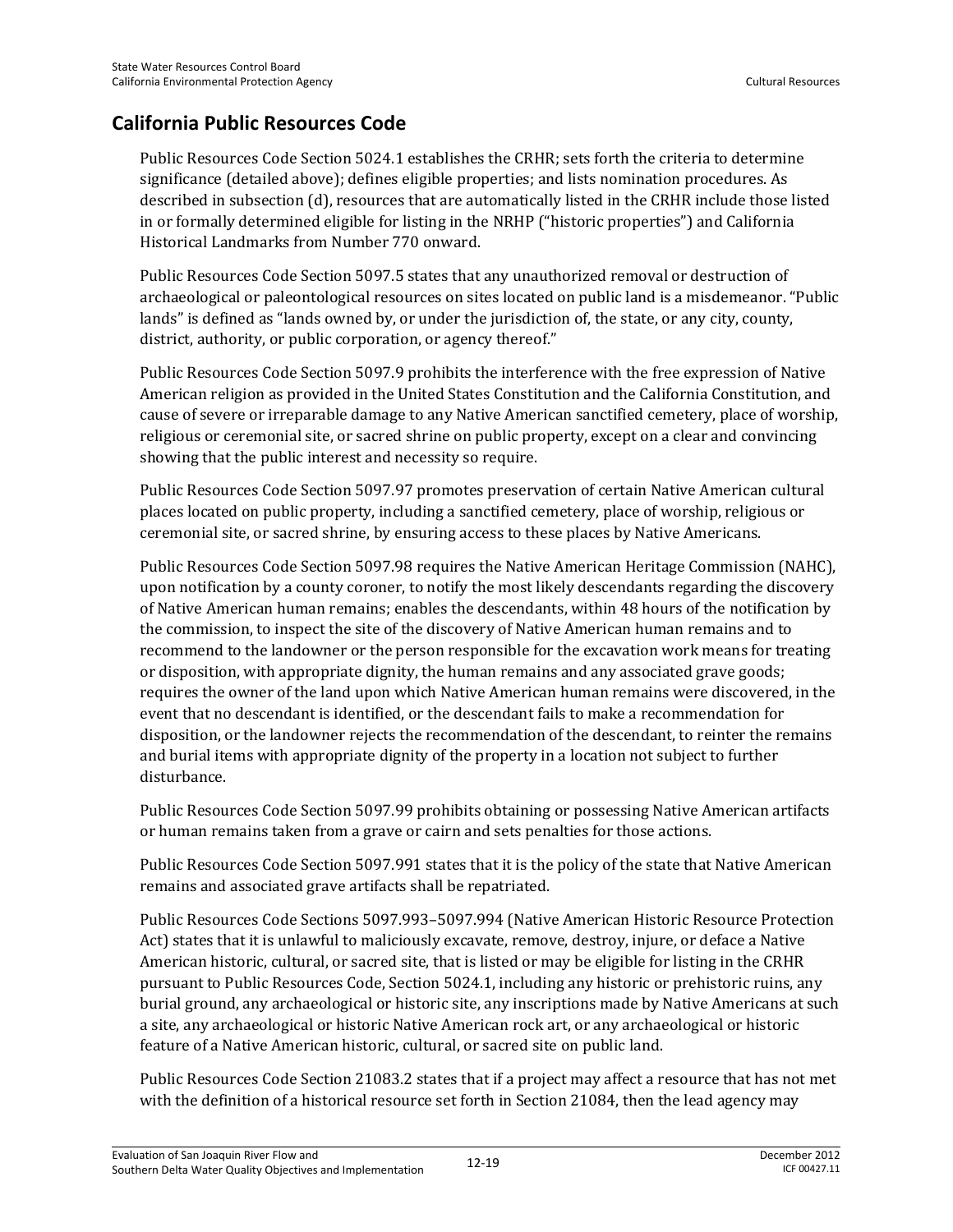determine whether a project may have a significant effect on "unique" archaeological resources; if so, an EIR (or, if applicable, an EIR/EIS, or, if authorized, a Substitute Environmental Document [SED]) shall address these resources. If a potential for damage to unique archaeological resources can be demonstrated, such resources must be avoided; if they cannot be avoided, mitigation measures will be required. The law also discusses excavation as mitigation; discusses the costs of mitigation for several types of projects; sets time frames for excavation; defines unique and nonunique archaeological resources; provides for mitigation of unexpected resources; and sets financial limitations for this section.

Public Resources Code Section 21084.1 indicates that a project may have a significant effect on the environment if it causes a substantial adverse change in the significance of a historical resource; the section further defines a "historical resource" and describes what constitutes a "significant" historical resource.

## **California Administrative Code**

California Administrative Code (14 Administrative Code, § 4307) states that no person shall remove, injure, deface, or destroy any object of paleontological, archaeological or historical interest or value.

## **California Penal Code**

California Penal Code Sections 594–625(c) (California Cave Protection Act of 1976, effective 1977) makes it a misdemeanor to perform certain acts that damage cave features, materials, or resources. "Material" means all or any part of any archaeological, paleontological, biological, or historical item including, but not limited to, any petroglyph, pictograph, basketry, human remains, tool, beads, pottery, projectile point, remains of historical mining activity or any other occupation found in any cave.

California Penal Code Section 622.5 establishes as a misdemeanor with willful injury, disfiguration, defacement, or destruction of any object or thing of archaeological or historical interest or value, whether on private or public lands.

## **California Health and Safety Code**

California Health and Safety Code Section 7050.5 requires that if human remains are discovered outside of a dedicated cemetery, the county coroner must be contacted and further excavation or disturbance of the site or area shall cease until the coroner has made a determination. If the coroner determines the remains are Native American, the coroner must contact the NAHC within 24 hours and the procedures outlined in Public Resources Code, Section 5097.98 must be followed.

# **12.3.3 Regional or Local**

Relevant regional or local programs, policies, or regulations related to cultural resource are described below. Although local policies, plans, and regulations are not binding on the State of California, below is a description of relevant ones.

## **Historic Properties Management Plans**

All documented or currently undocumented cultural resources at New Don Pedro Reservoir or Lake McClure/McSwain are be protected and managed under HPMPs. These plans are being prepared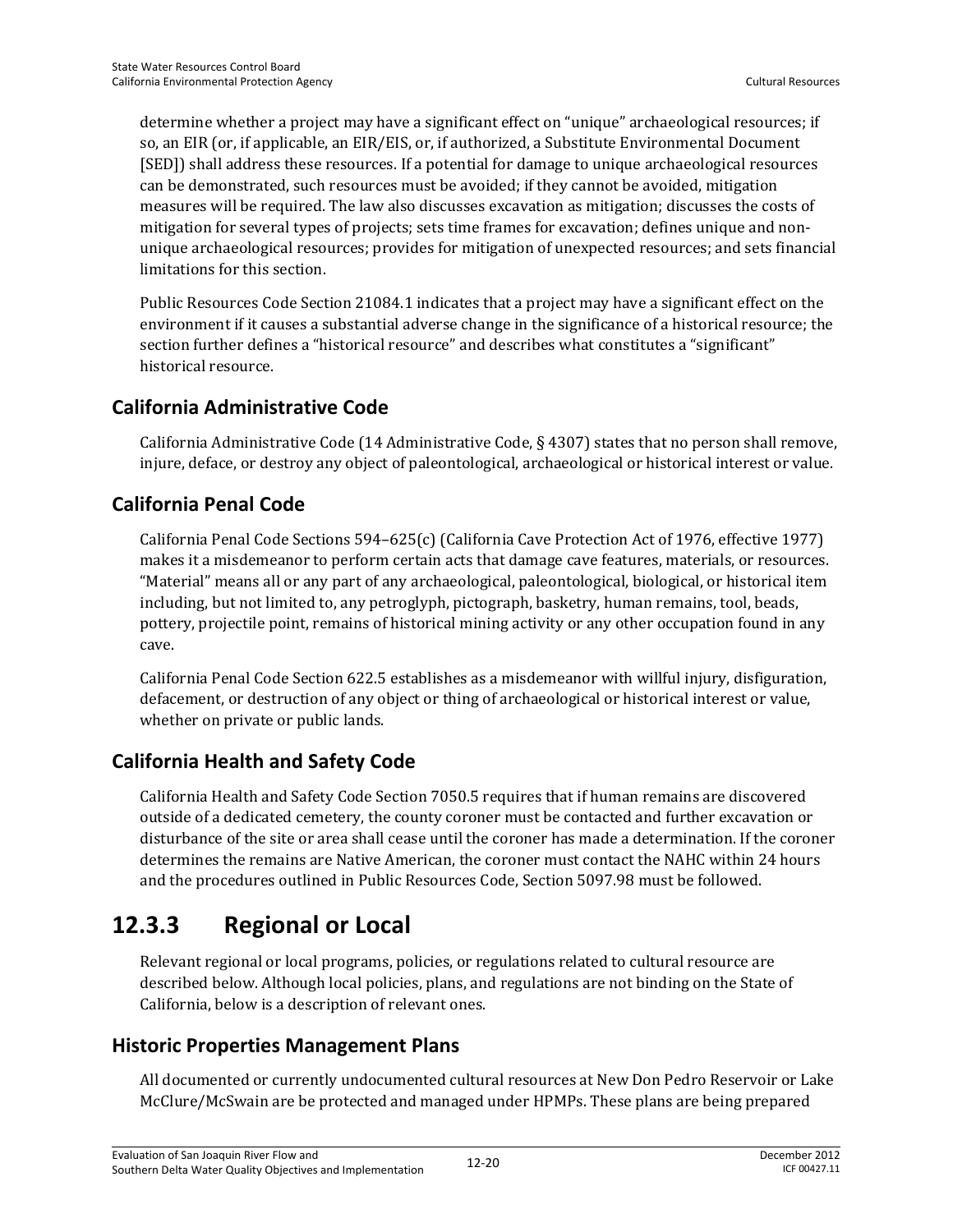following the Historic Properties Study Plan as part of the FERC hydropower water quality certification for the Don Pedro Dam (FERC Project No. 2299) and the Merced River Hydroelectric Project (FERC Project No. 2179) (TID and MID 2011b and Merced ID 2012a: Exhibit E, 413–415). Requirements to protect cultural resources at New Don Pedro Reservoir and Lake McClure/McSwain include site management measures, training for all operations and maintenance staff, and routine monitoring of known cultural resources. HPMPs also include standard unanticipated discovery and treatment measures should any previously unknown cultural resources, including human remains, be discovered during continued operation of the dams.

# **12.4 Impact Analysis**

This section lists the thresholds used to define impacts on cultural and paleontological resources. It describes the methods of analysis and the approach to determine the significance of impacts on cultural and paleontological resources. The impact discussion describes the changes to baseline resulting from the alternatives and incorporates the thresholds for determining whether those changes are significant. Measures to mitigate (i.e., avoid, minimize, rectify, reduce, eliminate, or compensate for) significant impacts accompany the impact discussion where appropriate.

# **12.4.1 Thresholds of Significance**

The thresholds for determining the significance of impacts for this analysis are based on the State Water Board's Environmental Checklist in Appendix A of the board's CEQA regulations (Cal. Code Regs, tit. 23, §§ 3720–3781) and the Environmental Checklist in Appendix G of the State CEQA Guidelines. The thresholds derived from the checklist(s) have been modified, as appropriate, to meet the circumstances of the alternatives. (Cal. Code Regs., tit. 23, § 3777, subd. (a)(2)). Cultural resource impacts were determined to be potentially significant (see Appendix B, *State Water Board's Environmental Checklist* in this SED) and therefore are discussed in the analysis. Impacts would be significant if the LSJR alternatives result in any of the following conditions.

- Cause a substantial adverse change in the significance of a historical resource as defined in Section 15064.5.
- Cause a substantial adverse change in the significance of an archaeological resource pursuant to Section 15064.5.
- Directly or indirectly destroy a unique paleontological resource or site or unique geologic feature.
- Disturb any human remains, including those interred outside of formal cemeteries.

Section 15064.5 provides that, in general, a resource not listed on state or local registers of historical resources shall be considered by the lead agency to be historically significant if the resource meets the criteria for listing on the CRHR. Section 15064.5 also provides standards for determining what constitutes a "substantial adverse change" that must be considered a significant impact on archaeological or historical resources. For example, a "substantial adverse change in the significance of an historical resource means physical demolition, destruction, relocation, or alteration of the resource or its immediate surroundings such that the significance of an historical resource would be materially impaired" (State CEQA Guidelines, 14 Cal. Code Regs., § 15064.5  $[b][1]$ ).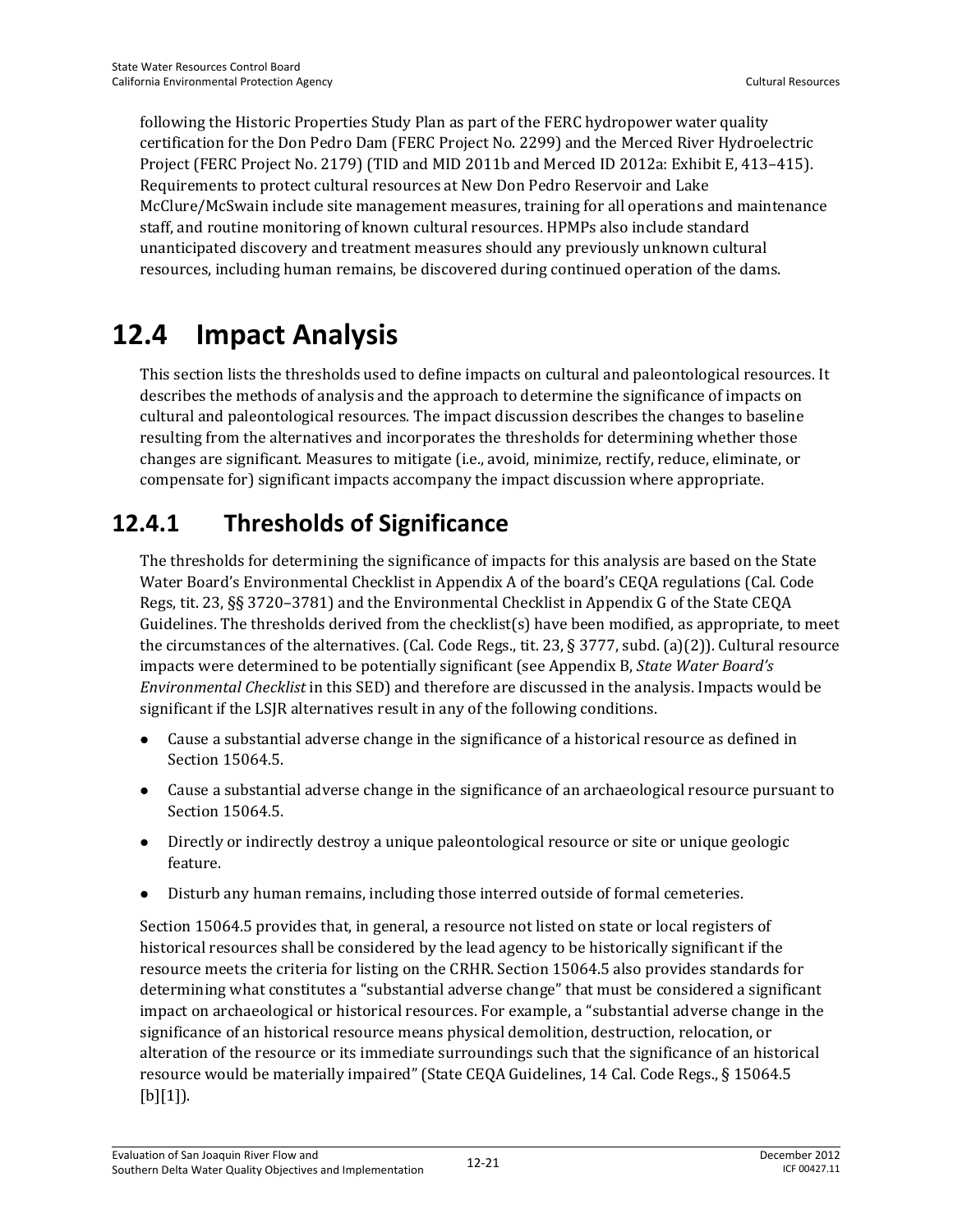Section 15064.5 of the State CEQA Guidelines pertains to the determination of the significance of impacts on archaeological and historical resources. Direct and indirect impacts may occur by any of the following.

- Physically damaging, destroying, or altering all or part of the resource.
- Altering characteristics of the surrounding environment that contribute to the resource's significance.
- Neglecting the resource to the extent that it deteriorates or is destroyed.
- The accidental discovery of cultural resources during construction.

# **12.4.2 Methods and Approach**

### **LSJR Alternatives**

Cultural and paleontological resources for this analysis of the LSJR alternatives were identified solely through a review of the location, environmental setting, and available documentation as described above in the environmental setting for the reservoirs and the rivers. No fieldwork was used to confirm the presence or absence of archaeological, architectural, or paleontological resources, nor was any evaluation of known resources accomplished to assess their significance. Unless determined previously, the significance evaluation of documented resources is in progress as part of the HPMPs underway for the FERC hydropower water quality certifications for the Don Pedro Project (FERC Project No. 2299) on the Tuolumne River and the Merced River Hydroelectric Project (FERC Project No. 2179) including Lake McClure, or for the RMP administered by USBR at New Melones Lake (USBR 2010:5.81; Merced ID 2011: Exhibit E, 334–335; TID and MID 2011b:2-3).

Potential direct and indirect impact mechanisms for disturbing, materially altering, or demolishing cultural resources, including buried human remains and paleontological resources, as a result of the LSRJ Alternatives were considered. Providing people access to known or currently unknown cultural resources is the primary direct mechanism to disturb, alter, or demolish cultural resources (e.g., vandalism, authorized collection of artifacts, use of off-highway vehicles). Additionally, cultural resources could be indirectly disturbed, altered, or demolished by activities that would substantially increase natural processes, such as weathering or erosion. Soil disturbance or grading is not considered a direct impact mechanism under the alternatives because soil disturbance or grading would not occur under the alternatives. The LSJR alternatives were evaluated by first determining the potential for significant known and unknown cultural resources to exist at the three reservoirs and along the rivers and then qualitatively analyzing the effects of altering reservoir elevations or modifying flows using the results of the State Water Board's Water Supply Effects (WSE) model. For detailed discussion of results of the WSE model, see Chapter 5, *Water Supply, Surface Hydrology, and Water Quality*, and Appendix F.1, *Hydrology and Water Quality Modeling*. The WSE results used in the cultural resource impact analysis are described below.

The prevalence of cultural resources, within and adjacent to the reservoirs, determines the potential for direct and indirect impacts on cultural resources. There are documented significant cultural resources located at the reservoirs; however, the locations of many significant or potentially significant cultural resources remain unknown because survey of the reservoirs remains incomplete and there is a potential for buried resources. The LSJR alternatives could provide access to people at the reservoirs by exposing known or currently unknown significant cultural resources now underwater as a result of reservoir elevation reductions. Additionally, the LSJR alternatives could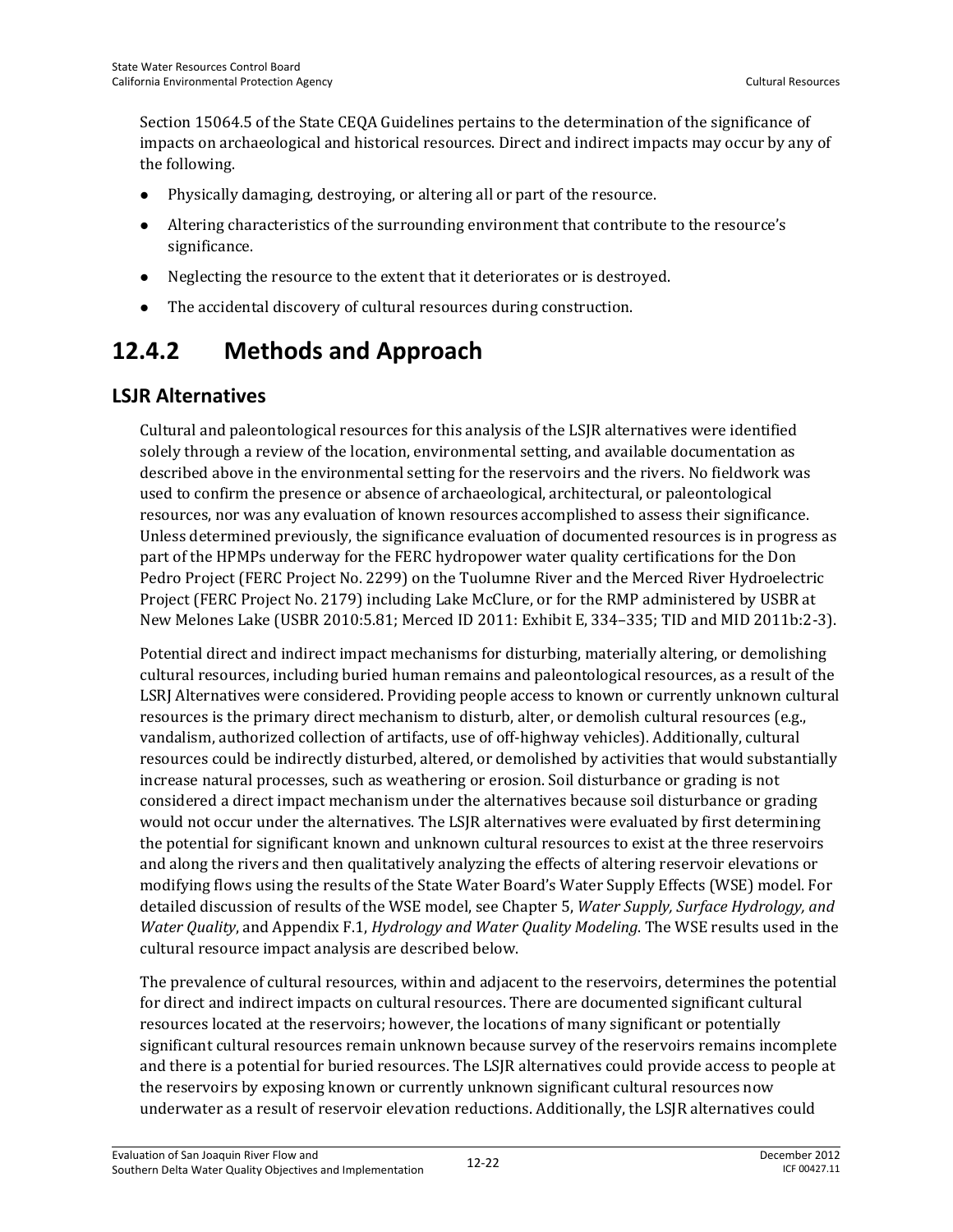substantially increase natural processes such as weathering or erosion by inundating known or currently unknown significant cultural resources. WSE results were summarized in two ways to characterize the potential reservoir elevation changes.

 First, the modeled ranges of elevation change for LSJR Alternatives 2, 3, and 4 were evaluated to capture both the increase and decrease of the surface water elevations in each reservoir. This characterizes the modeled change that cultural resources could experience as a result of inundation or exposure. This was done by determining the range of elevations between the 10 percent cumulative distribution3 (i.e., low elevations) and the 90 percent cumulative distribution (i.e., high elevations). These ranges were then compared for the LSJR alternatives to the modeled baseline. The resulting differences were used to calculate the annual average range of elevation change in feet and percent. Table 12-5 summarizes the annual average change in the range of reservoir elevations in feet and the annual average percent change for each alternative. As shown in Table 12-5, generally the annual average change in the range of elevations between the 10 and the 90 percent cumulative distribution under the LSJR alternatives would be less than 20 feet and less than 10 percent. The exception is Lake McClure under LSJR Alternative 2, which would experience an increase in the lower elevations throughout the year (e.g., more water in the reservoir under LSJR Alternative 2), thus reducing the elevation range of the reservoir.

| Table 12-5. Average Annual Change in Elevation Ranges (90 Percent Cumulative Elevation Minus |
|----------------------------------------------------------------------------------------------|
| the 10 Percent Cumulative Elevation)                                                         |
|                                                                                              |

|                    |      | New Melones   | New Don Pedro |               | Lake McClure |               |
|--------------------|------|---------------|---------------|---------------|--------------|---------------|
| Alternative        | Feet | $\frac{0}{0}$ | Feet          | $\frac{0}{0}$ | Feet         | $\frac{0}{0}$ |
| LSJR Alternative 2 |      | 3.0           | -7            | -4            | -43          | $-24$         |
| LSJR Alternative 3 | 11   | 5.9           |               |               |              |               |
| LSJR Alternative 4 | 17   | 9.3           |               |               | 10           |               |

Note: Negative numbers indicate a reduction in the range of elevation change because of an increase in lower elevation levels at the reservoirs.

 Second, the lowest elevations under LSJR Alternatives 2, 3, and 4 are identified at the 10 percent, 20 percent, and 30 percent cumulative distribution for each alternative, and the difference is calculated. Reporting the results of the cumulative distribution accounts for the interannual variability over the 82-year modeled period in each month. The annual average change in elevation is presented using the 10, 20 and 30 percent cumulative distribution because it is expected that at these lowest elevation levels, there would be the potential to expose more cultural resources located in the reservoirs. Table 12-6 summarizes the results.

l

 $3$  The cumulative distribution of a particular variable (e.g., reservoir surface water elevations) is determined by sorting the values from minimum to maximum and graphing them as the percentage of the total number of values. The lowest value is at the left of the graph (e.g., 0 percent) and the highest value is at the right of the graph (100 percent). The cumulative distribution indicates the probability of occurrence for the variable. This term is not referring to, and should not be confused with, the term cumulative impacts, which is a specific CEQA term. A discussion of cumulative impacts for CEQA purposes is provided at the end of each resource chapter, Chapter 4, *Introduction to Analysis*, Chapter 15, *LSJR Alternative 1 and SDWQ Alternative 1 (No Project Alterantive)*, and Chapter 16, *Cumulative Impact Summary, Growth-Inducting Effects, and Irreversible Commitment of Resources.*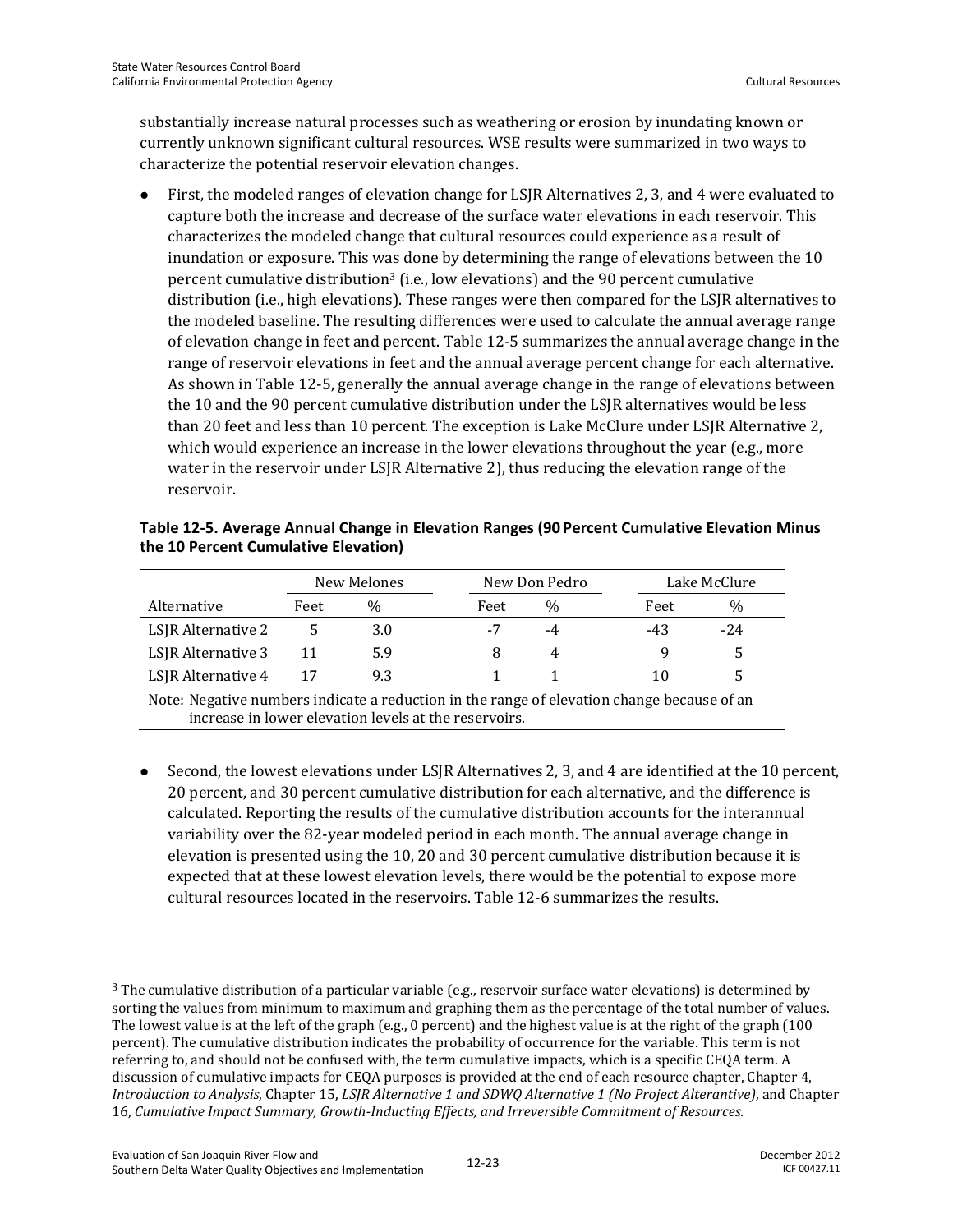| <b>Cumulative Distribution</b>                                                              | LSJR Alternative 2 | LSJR Alternative 3 | LSJR Alternative 4 |  |
|---------------------------------------------------------------------------------------------|--------------------|--------------------|--------------------|--|
| New Melones                                                                                 |                    |                    |                    |  |
| 10%                                                                                         | 8                  | $-13$              | $-18$              |  |
| 20%                                                                                         | 14                 | $-2$               | 7                  |  |
| 30%                                                                                         | 17                 | -8                 | $-5$               |  |
| New Don Pedro                                                                               |                    |                    |                    |  |
| 10%                                                                                         | 9                  | 1                  | 1                  |  |
| 20%                                                                                         | 18                 | 8                  | 5                  |  |
| 30%                                                                                         | 14                 | 1                  | $-3$               |  |
| Lake McClure                                                                                |                    |                    |                    |  |
| 10%                                                                                         | 44                 | 35                 | 25                 |  |
| 20%                                                                                         | 36                 | 24                 | 10                 |  |
| 30%                                                                                         | 24                 | 10                 | $-2$               |  |
| Note: Negative numbers indicate a decrease in annual average reservoir elevations: positive |                    |                    |                    |  |

**Table 12-6. Average Annual Reservoir Elevations (feet) for all Months at the 10 Percent, 20 Percent, or 30 Percent Cumulative Distribution for New Melones, New Don Pedro, and Lake McClure** 

Note: Negative numbers indicate a decrease in annual average reservoir elevations; positive numbers indicate an increase in annual average reservoir elevations.

The prevalence of cultural resources within and adjacent to the three eastside tributaries and the LSJR determines the potential for direct and indirect impacts on cultural resources in and adjacent to the rivers. The potential for currently unknown cultural resources to exist is low and many of the known cultural resources have likely been modified, altered, damaged, or destroyed. The LSJR alternatives' changes in flow would not provide new or expanded access to known or unknown cultural resources. People currently using the rivers would continue to do so and experience the periodic fluctuations and changes in flow. Therefore, general trends for the LSJR alternatives were identified from the WSE and used to analyze impacts on cultural resources along the rivers. They are summarized below.

- The Stanislaus River currently experiences flows that are approximately 40 percent of the average unimpaired flow; the lowest monthly flows on the Stanislaus River would be eliminated under LSJR Alternatives 2, 3, and 4.
- The Merced and Tuolumne Rivers currently experience flows that are approximately 20 percent of the average unimpaired flow; the lowest monthly flows on the Merced and Tuolumne Rivers would be eliminated under LSJR Alternatives 2, 3 and 4.
- The LSJR currently experience flows that are approximately 20 percent of the average unimpaired flow; the lowest monthly flows on the LSJR would be eliminated under LSJR Alternatives 2, 3, and 4.
- None of the alternatives would modify the flood flows or flood releases on the three eastside tributaries or the LSJR.

As described in Chapter 3, *Alternatives Description*, the percent of unimpaired flow requirement, as specified by a particular LSJR alternative, would cease to apply during high flows or flooding to preserve public health and safety. The State Water Board would coordinate with federal, state and local agencies to determine when it is appropriate to waive the requirements. Action stages for the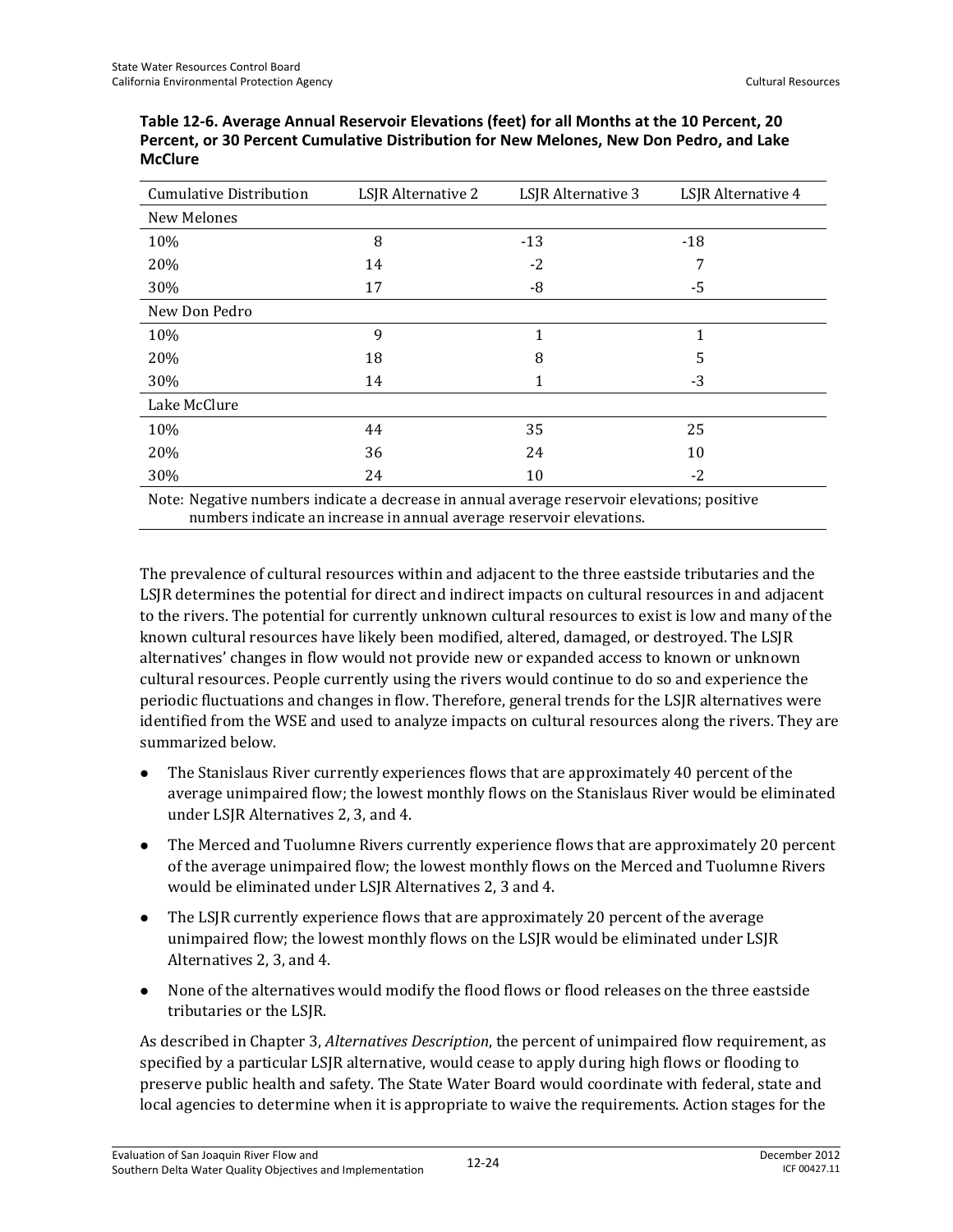three eastside tributaries are identified in Table 6-4 and are a reasonable proxy for the purposes of this SED analysis to describe when the unimpaired flow requirements might be waived as a result of public health and safety concerns. The WSE modeling performed for this chapter, and other chapters, uses monthly flow limits derived from observed flows above which the unimpaired flow requirement no longer applies. The modeling and incorporation of the limits is further discussed in Appendix F.1 and Appendix L, *Sensitivity Analyses*.

### **SDWQ Alternatives**

The change to the salinity objective under the SDWQ alternatives would not alter the chemical properties of the baseline water quality conditions in the southern Delta (identified in Chapter 5, *Water Supply, Surface Hydrology, and Water Quality*). Currently, the southern Delta either meets or exceeds the salinity objectives. Water quality is not a parameter that has the ability to destroy or modify significant cultural resources. Salinity has no potential to impact the significance of historical or archaeological resources, to disturb human remains, including those interred outside formal cemeteries, or to directly or indirectly destroy a unique paleontological resource, site or unique geologic feature. Furthermore, there would be no soil disturbance, grading, or other actions that could adversely affect cultural resources under SDWQ alternatives. Therefore, impacts on historical resources, archaeological resources, human remains, or paleontological resources under the SDWQ alternatives would not occur and will not be addressed further in this chapter.

# **12.4.3 Impacts and Mitigation Measures**

### **CUL-1: Substantial adverse change in the significance of a historical or archaeological resource**

There is generally a high potential for significant known and currently unknown cultural resources to exist at the three reservoirs because some resources have already been documented at each of the reservoirs. As described in the environmental setting, two-thirds of the documented cultural resources at New Melones Reservoir are currently located in the permanent pool zone and/or the fluctuation pool zone. Few cultural resources have been documented below the average water level at New Don Pedro Reservoir. Documented archaeological sites and one built resource at Lake McClure are at or below the high water levels and currently experience inundation by water or exposure by receding water. Significant historical and archaeological resources (historic properties) are protected and managed under the HPMPs being prepared as part of the FERC hydropower water quality certifications for the Don Pedro Project (FERC Project No. 2299) on the Tuolumne River and the Merced River Hydroelectric Project (FERC Project No. 2179), including Lake McClure, and by the RMP administered by USBR at New Melones Reservoir.

There is a low potential for significant unknown cultural resources to exist on the three eastside tributaries and LSJR because of prior disturbance by agriculture, irrigation practices, mining activities, or development within the riverine floodplains. Since the rivers have experienced extensive disturbances since the start of the historic period 150 years ago, there is a low potential for significant unknown cultural resources to exist within the displaced or reworked soils or sediments in the confined river channels. Furthermore, although a high number of historic period archaeological sites or built resources have been recorded along the rivers, many have been highly disturbed or destroyed by these processes as the natural floodplains and terraces were modified and confined by levees or agricultural fields, or as early settlements or mining prospects were later displaced or buried by hydraulic mining and dredging, which continued into the mid-1900's in some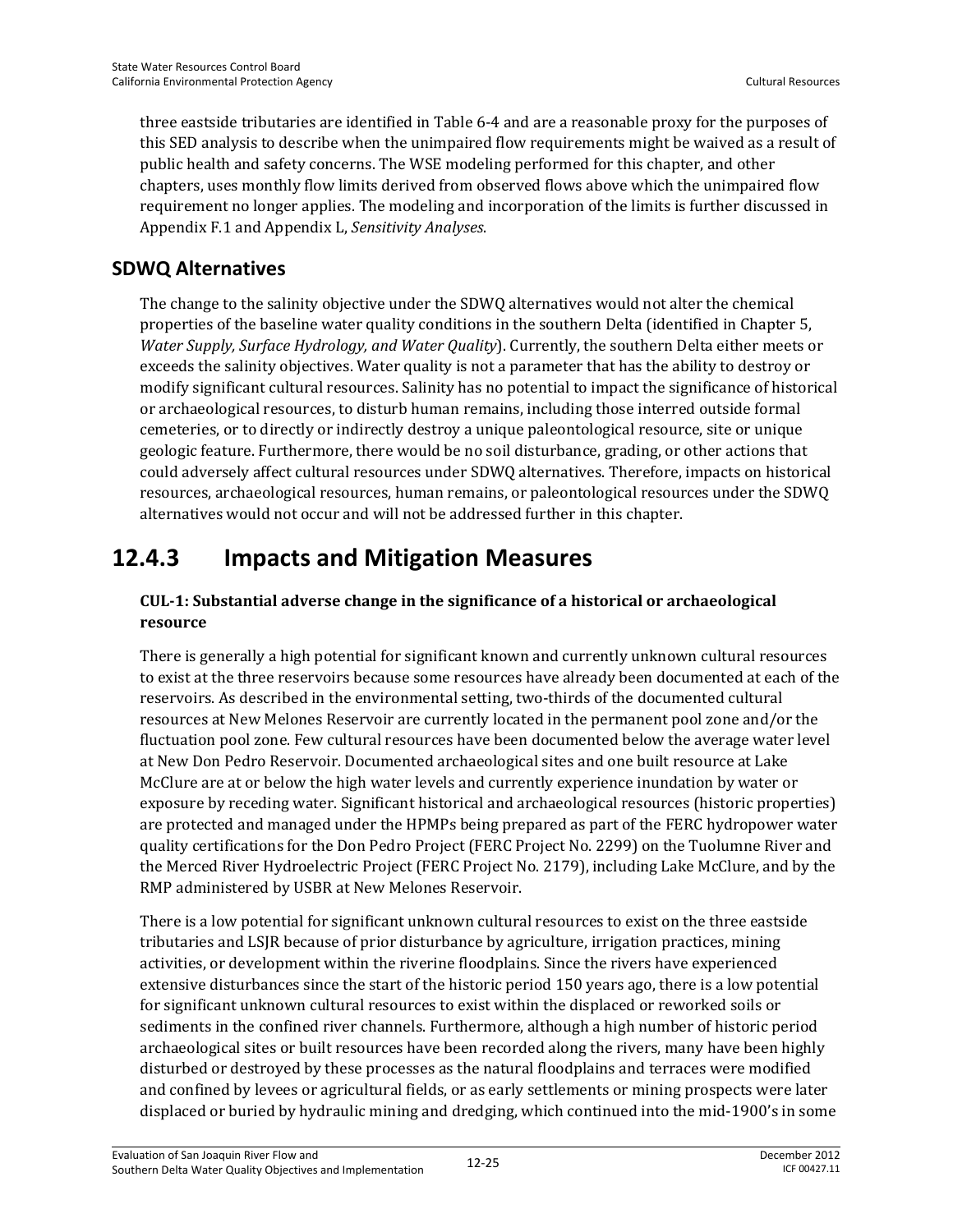places, such as the lower Tuolumne River near Waterford, and then by modern large-scale aggregate mining.

### *LSJR Alternative 1: No Project*

The No Project Alternative would result in implementation of flow objectives identified in the 2006 Bay-Delta Plan. See Chapter 15, *LSJR Alternative 1 and SDWQ Alternative 1 (No Project Alternative)*, for the No Project impact discussion and Appendix D, *Evaluation of LSJR Alternative 1 and SDWQ Alternative 1 (No Project Alternative)*, for the No Project Alternative technical analysis.

### *LSJR Alternative 2: 20% Unimpaired Flow (Less than significant)*

LSJR Alternative 2 would change reservoir elevations in New Melones Reservoir, New Don Pedro Reservoir, and Lake McClure. Table 12-5 and Table 12-6 summarize the expected changes. Generally, under LSJR Alternative 2 the range of the change in reservoir elevations decreases, indicating a smaller range of elevations experienced by the reservoirs. The annual average reservoir elevations would increase at the 10, 20 and 30 percent cumulative distribution, indicating an increase in the lowest elevations currently experienced and more water in the reservoirs. Depending on location, the resources may experience higher elevations at the reservoirs under this alternative; however, higher elevations would be expected to prevent human disturbance and would provide siltation protection to existing cultural resources. The existing archaeological and built environment resources currently experience, and would continue to experience, fluctuations in water levels at the reservoirs. Furthermore, the existing management plans at the reservoirs would include standard unanticipated discovery and treatment measures should any previously unknown significant or potentially significant cultural resources be discovered during continued operation of the dams. Although cultural resources might experience variation in their physical environment, changes in water level or siltation have an extremely low potential to cause a substantial adverse change in the characteristics that convey the historical significance of the resources. Accordingly, under LSJR Alternative 2, impacts on historical or archaeological resources at the reservoirs would be less than significant.

The potential for vandalism, unauthorized collection, and other anthropogenic disturbances is considered low along the LSJR and the three tributaries because of the prior anthropogenic and natural disturbance of the rivers and adjacent areas. It is expected that each of the rivers would continue to experience episodic high flows during significant storm events as the flood capacities of the rivers are controlled and managed by USACE. LSJR Alternative 2 would not exceed flood control or management requirements. The Merced and Tuolumne Rivers exhibit flows that are within the range of 20 percent average unimpaired flow, thus, the flows under this alternative are expected to be similar. Flows on the Stanislaus River are generally higher than would be required under LSJR Alternative 2; however, the alternative would remove the lowest monthly flows on the Stanislaus River, thereby preventing exposure of cultural resources. Furthermore, average and seasonal flows are expected to remain within the existing channels that have been previously disturbed by natural flows and anthropogenic activities. The potential for bank erosion for all four rivers under this alternative is expected to be similar to natural storm events, including occasional years with major flood events. In addition, flooding and flood control would continue to be managed at the reservoirs by the USACE and the reservoir operators. Because of the low potential for significant cultural resources to be located within and adjacent to the rivers, and since the expected change in flows has an extremely low potential to cause a substantial adverse change in the characteristics that convey the historical significance of any resources that may be present, impacts on historical or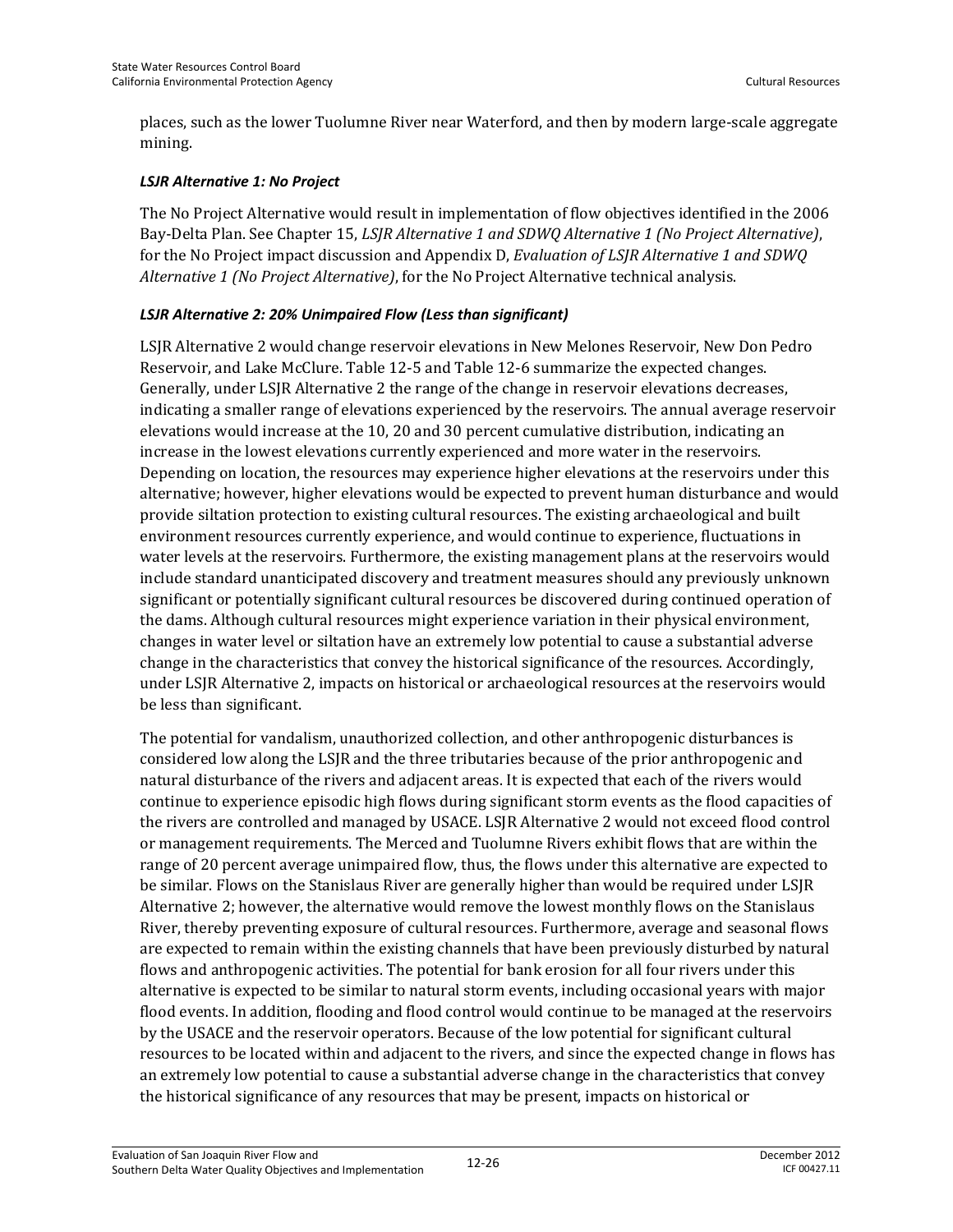archaeological resources located within or adjacent to the rivers under LSJR Alternative 2 would be less than significant.

### *LSJR Alternative 3: 40% Unimpaired Flow (Less than significant)*

Expected conditions under LSJR Alternative 3 flow objectives are described in Table 12-5 and 12-6 for the reservoirs. The range of change in reservoir elevations increases, indicating a wider range in elevations experienced at the reservoirs. The annual average elevations at the 10, 20, and 30 percent cumulative distributions would decrease slightly at New Melones Reservoir, increase slightly at New Don Pedro Reservoir, and increase by up to 35 feet at Lake McClure. Depending on location, cultural resources may experience higher elevations in Lake McClure under this alternative; however, this would be expected to prevent human disturbance and would protect existing cultural resources from siltation. Cultural resources would continue to experience inundation and receding reservoir water levels. As discussed under LSJR Alternative 2, any documented or currently unknown significant cultural resource would be managed by the various plans of the reservoirs. Although cultural resources might experience variation in their physical environment, changes in water level or siltation have an extremely low potential to cause a substantial adverse change in the characteristics that convey the historical significance of the resources. Accordingly, under LSJR Alternative 3, impacts on historical or archaeological resources at the reservoirs would be less than significant.

As identified in LSJR Alternatives 1 and 2, there is a low potential for significant unknown cultural resources to be located within and adjacent to the rivers due to past anthropogenic and natural modifications within river channels and adjacent to river channels. The Merced and Tuolumne Rivers exhibit flows that are 20 percent of the average unimpaired flow, thus, the flows under LSJR Alternative 3 are expected to be higher. However, average and seasonal flows are expected to remain within the existing channels that have been previously disturbed by natural flows and anthropogenic activities. Flows on the Stanislaus River are generally within the range of 40 percent of the average unimpaired flow and, therefore would be expected to be very similar under LSJR Alternative 3. Because of the low potential for significant cultural resources to be located within or adjacent to the rivers, and since the expected change in flows has an extremely low potential to cause a substantial adverse change in the characteristics that convey the historical significance of any resources that may be present, impacts on historical or archaeological resources located within or adjacent to the rivers under LSJR Alternative 3 would be less than significant.

### *LSJR Alternative 4: 60% Unimpaired Flow (Less than significant)*

Expected conditions under LSJR Alternative 4 flow objectives are described in Table 12-5 and Table 12-6 for the reservoirs. The range of the change in reservoir elevations would increase, indicating a wider range in elevations at the three reservoirs. The annual average elevations at the 10, 20 and 30 percent cumulative distributions would generally decrease at New Melones and increase at New Don Pedro and Lake McClure. Cultural resources would continue to experience inundation and receding reservoir waters. Cultural resources may be exposed at New Melones more throughout the year, but would be managed by the various plans of the reservoirs, such as the New Melones Lake RMP and Resource Protection Plan, and the HPMPs for New Don Pedro and Lake McClure. Although cultural resources might experience variation in their physical environment, changes in water level or siltation have an extremely low potential to cause a substantial adverse change in the characteristics that convey the historical significance of the resources. Therefore, under LSJR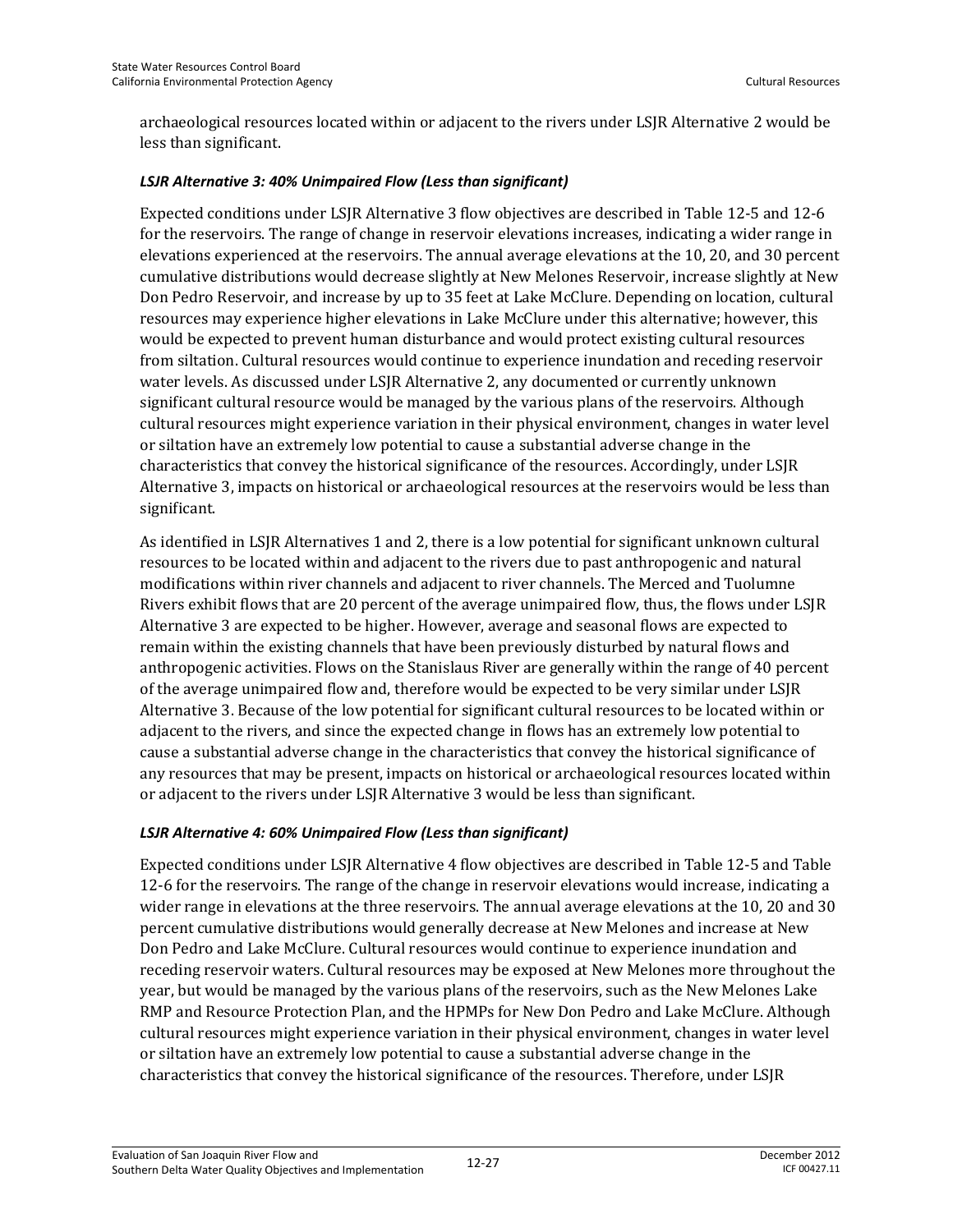Alternative 4, impacts on historical or archaeological resources at the reservoirs would be less than significant.

There is a low potential for significant unknown cultural resources to be located within and adjacent to the rivers due to anthropogenic and natural modifications that have occurred over the past within river channels and adjacent to river channels. As discussed under LSJR Alternative 2, any modification of flows has an extremely low potential to cause a substantial adverse change in the characteristics that convey the historical significance of documented or currently undocumented historical or archaeological resources located within or adjacent to the rivers. Accordingly, impacts on historical or archaeological resources within or adjacent to the rivers under LSJR Alternative 4 would be less than significant.

### **CUL-2: Disturbance of human remains, including those interred outside formal cemeteries**

As described in the setting, human remains interred outside of formal cemeteries have been documented at relatively few archaeological sites at New Melones Reservoir and New Don Pedro Reservoir. No human remains have been documented to date at Lake McClure. Cemeteries have been documented at New Melones Reservoir; however, "cemetery" is not listed as a historic site type at New Don Pedro Reservoir or Lake McClure; furthermore, no evidence of burials was found at a possible cemetery at Lake McClure. In compliance with procedures for the treatment of human remains discovered on state, private, or federal lands, documented human remains would have been left in place, reinterred under the maximum pool or elsewhere, or excavated, curated and/or repatriated at each of the reservoirs if they had been discovered previously. In addition, documented or currently undocumented sites with human remains would be protected under federal and state laws and under the HPMPs being prepared as part of the FERC hydropower water quality certifications for the Don Pedro Project (FERC Project No. 2299) on the Tuolumne River and the Merced River Hydroelectric Project (FERC Project No. 2179), including Lake McClure, and by the RMP administered by USBR at New Melones Reservoir. The potential for the presence of human remains in proximity to the reservoir fluctuation zones is considered low.

The potential for the presence of undocumented human remains within and adjacent to the LSJR and the three eastside tributaries is considered low due to prior disturbance of the riparian corridors by natural and historic-era anthropogenic processes. Any human remains discovered within and adjacent to the LSJR and the three tributaries outside of formal cemeteries would also have been treated in accordance with state or federal regulations.

### *LSJR Alternative 1: No Project*

The No Project Alternative would result in implementation of flow objectives identified in the 2006 Bay-Delta Plan. See Chapter 15, *LSJR Alternative 1 and SDWQ Alternative 1 (No Project Alternative)*, for the No Project impact discussion and Appendix D, *Evaluation of LSJR Alternative 1 and SDWQ Alternative 1 (No Project Alternative)*, for the No Project Alternative technical analysis.

### *LSJR Alternative 2: 20% Unimpaired Flow (Less than significant)*

Since the potential for human remains to exist within the fluctuation zone of the reservoirs is low, the change in reservoir elevation described above in CUL-1 would have a low potential to disturb documented or currently undocumented human remains. Considering the prior disturbance by agriculture, irrigation practices, mining activities, and development within the riverine floodplains, the change in flows under LSJR Alternative 2 would have an extremely low potential to disturb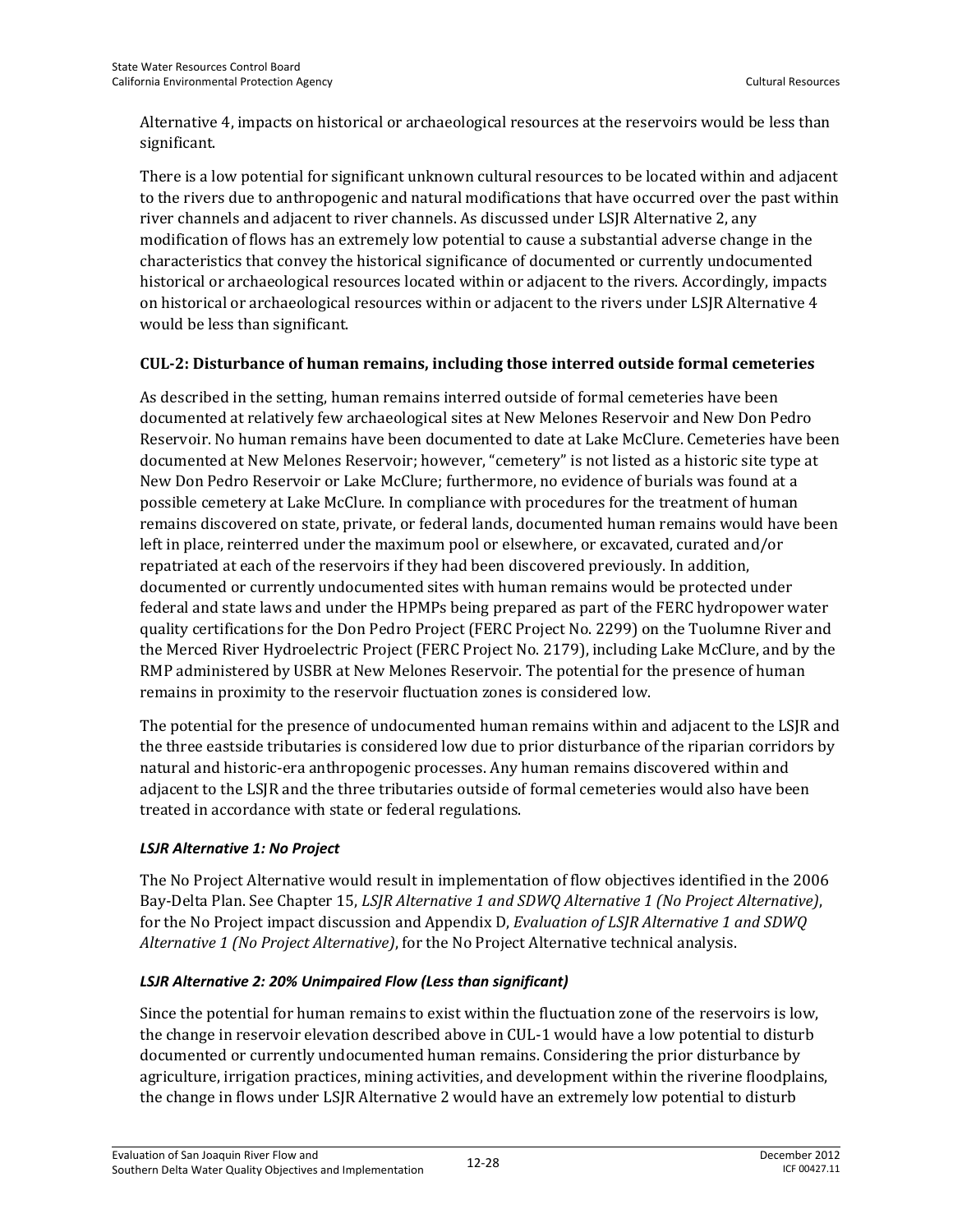documented or currently undocumented human remains, including those interred outside formal cemeteries. The natural processes of localized soil erosion and siltation could also be beneficial by reducing the potential for access and unauthorized artifact collection or vandalism. The potential for bank erosion with increased streamflow or reservoir level fluctuation may not be different than past and current conditions. Therefore, under LSJR Alternative 2, impacts on human remains, including those interred outside formal cemeteries, would be less than significant.

### *LSJR Alternatives 3: 40% Unimpaired Flow and LSJR Alternative 4: 60% Unimpaired Flow (Less than significant)*

The impacts on human remains, including those interred outside formal cemeteries, would not differ from those described under LSJR Alternative 2 for the reservoirs or the rivers. Accordingly, impacts on human remains under LSJR Alternatives 3 and 4 would be less than significant.

### **CUL-3: Disturbance or destruction of a unique paleontological resource or site or unique geologic feature**

As described in the setting, the rock units in proximity to the reservoirs have a low potential to contain paleontological resources. No paleontological resources have been documented at New Don Pedro Reservoir or Lake McClure. At New Melones Reservoir, fossils were recovered from more than 12 caves. More than 50 caves at New Melones Reservoir are inundated or subject to inundation. Three of the caves subject to inundation are considered significant paleontological resources. The documented caves are protected and managed under the Cave Management Plan administered by USBR at New Melones Reservoir.

As described in the environmental setting, the potential for paleontological resources within and adjacent to the LSJR and the three eastside tributaries is considered low due to the depth of occurrence of rock units with high paleontological potential below reworked surficial sediments and Holocene-age floodplain and channel deposits. In other words, buried paleontological resources would be found at soil and rock depth too deep for the rivers to modify or change. The potential is also low due to disturbance or destruction of near-surface paleontological resources by historic-era anthropogenic practices or natural processes.

### *LSJR Alternative 1: No Project*

The No Project Alternative would result in implementation of flow objectives identified in the 2006 Bay-Delta Plan. See Chapter 15, *LSJR Alternative 1 and SDWQ Alternative 1 (No Project Alternative)*, for the No Project impact discussion and Appendix D, *Evaluation of LSJR Alternative 1 and SDWQ Alternative 1 (No Project Alternative)*, for the No Project Alternative technical analysis*.*

### *LSJR Alternative 2: 20% Unimpaired Flow (Less than significant)*

As described above under CUL-1, reservoir elevations would continue to fluctuate. Since no paleontological resources have been documented at New Don Pedro Reservoir or Lake McClure, they cannot be affected. Furthermore, the low potential for rock units within proximity of these two reservoirs indicates that the change in elevation under LSJR Alternative 2 would have a low potential to affect unknown paleontological resources. New Melones Reservoir may experience an increase in reservoir elevations, but many of the caves adjacent to the reservoir are currently above the spillway elevation. Of those that are below the spillway elevation, the increase in reservoir elevations could prevent human disturbance of the caves. The documented caves would continue to be protected and managed under the Cave Management Plan administered by USBR at New Melones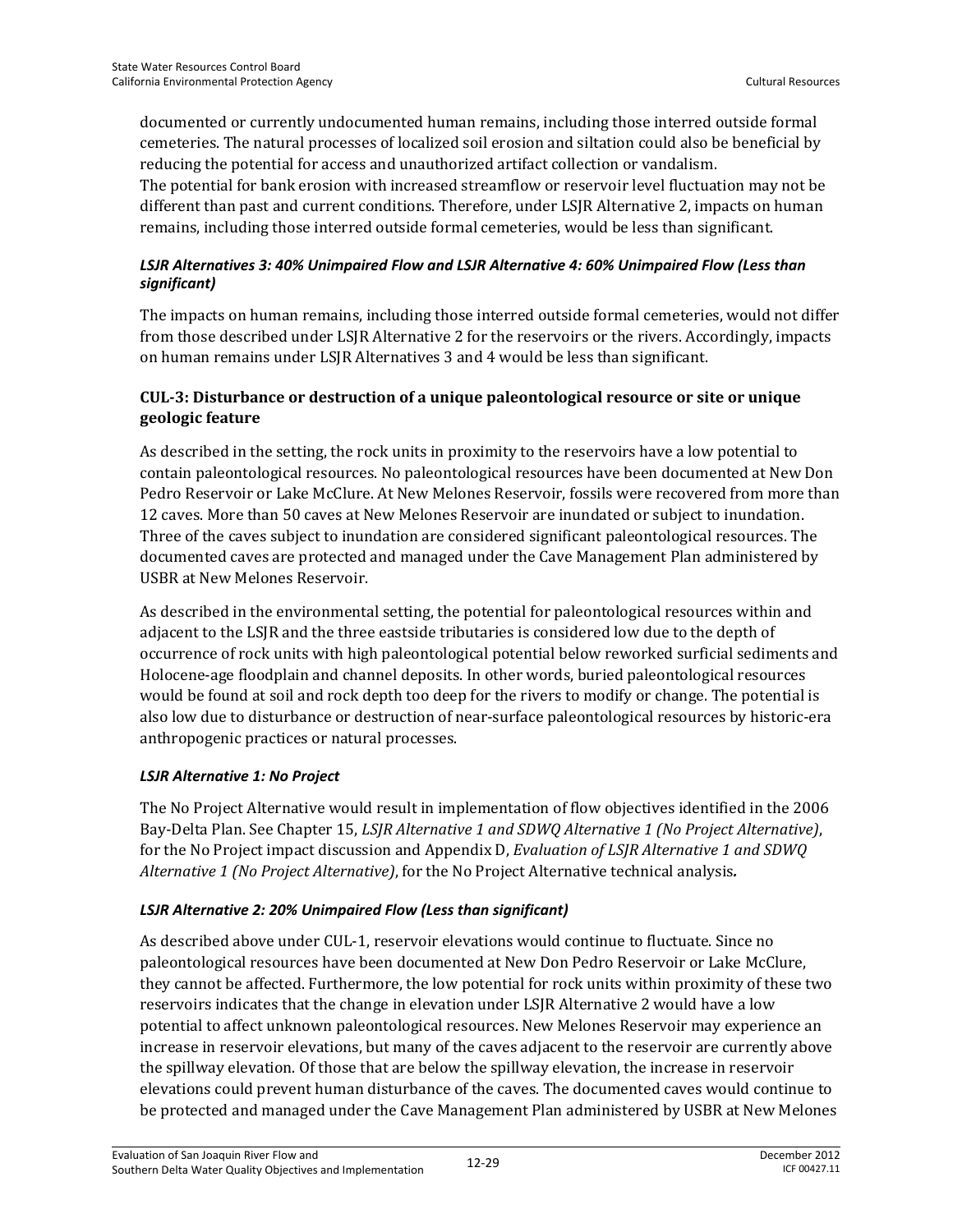Reservoir. Therefore, under LSJR Alternative 2, impacts on paleontological resources or sites or unique geologic features associated with the reservoirs would be less than significant.

The expected change in flows in the LSJR and the three eastside tributaries would have an extremely low potential to disturb paleontological resources. This is because these resources are typically identified at depths below the surficial sediments reworked by historic-era anthropogenic practices and the Holocene-age floodplain and channel deposits along the riparian corridors. In addition, it is likely that near-surface paleontological resources have been previously disturbed or destroyed by agriculture, irrigation practices, mining activities, or other development. Accordingly, impacts on paleontological resources or sites or unique geologic features under LSJR Alternative 2 associated with the rivers would be less than significant.

### *LSJR Alternative 3: 40% Unimpaired Flow (Less than significant)*

Impacts would be the same as described above for LSJR Alternative 2 for New Don Pedro Reservoir and Lake McClure. At New Melones Reservoir, water level fluctuation and drawdown could expose documented caves that may normally be inundated by the reservoir waters because the average annual reservoir elevations would slightly decrease. Such exposure could increase the potential to adversely affect the caves by natural processes as a result of erosion and weathering, and/or increased access and the risk of vandalism or unauthorized collection of undocumented, newly eroded fossils. However, the documented caves would continue to be protected and managed under the Cave Management Plan administered by USBR at New Melones Reservoir. Accordingly, under LSJR Alternative 3, impacts on paleontological resources or sites or unique geologic features would be less than significant.

### *LSJR Alternative 4: 60% Unimpaired Flow (Less than significant)*

Impacts would be the same as described above for LSJR Alternative 2 for New Don Pedro Reservoir and Lake McClure. Impacts would be the same as described above for LSJR Alternative 3 for New Melones Reservoir. Impacts would be the same as described above for LSJR Alternative 2 for the three eastside rivers and the LSJR. Therefore, under LSJR Alternative 4, impacts on paleontological resources or sites or unique geologic features would be less than significant.

# **12.5 Cumulative Impacts**

# **12.5.1 Definition**

Cumulative impacts are defined in the State CEQA Guidelines (14 Cal. Code. Regs., § 15355) as "two or more individual effects which, when considered together, are considerable or which compound or increase other environmental impacts." A cumulative impact occurs from "the change in the environment which results from the incremental impact of the project when added to other closely related past, present, and reasonably foreseeable future projects. Cumulative impacts can result from individually minor but collectively significant projects taking place over a period of time" (14 Cal. Code Regs., § 15355(b)).

Consistent with the State CEQA Guidelines (14 Cal. Code Regs., § 15130(a)), the discussion of cumulative impacts in this chapter focuses on significant and potentially significant cumulative impacts. The State CEQA Guidelines (14 Cal. Code Regs., § 15130(b)) state the following: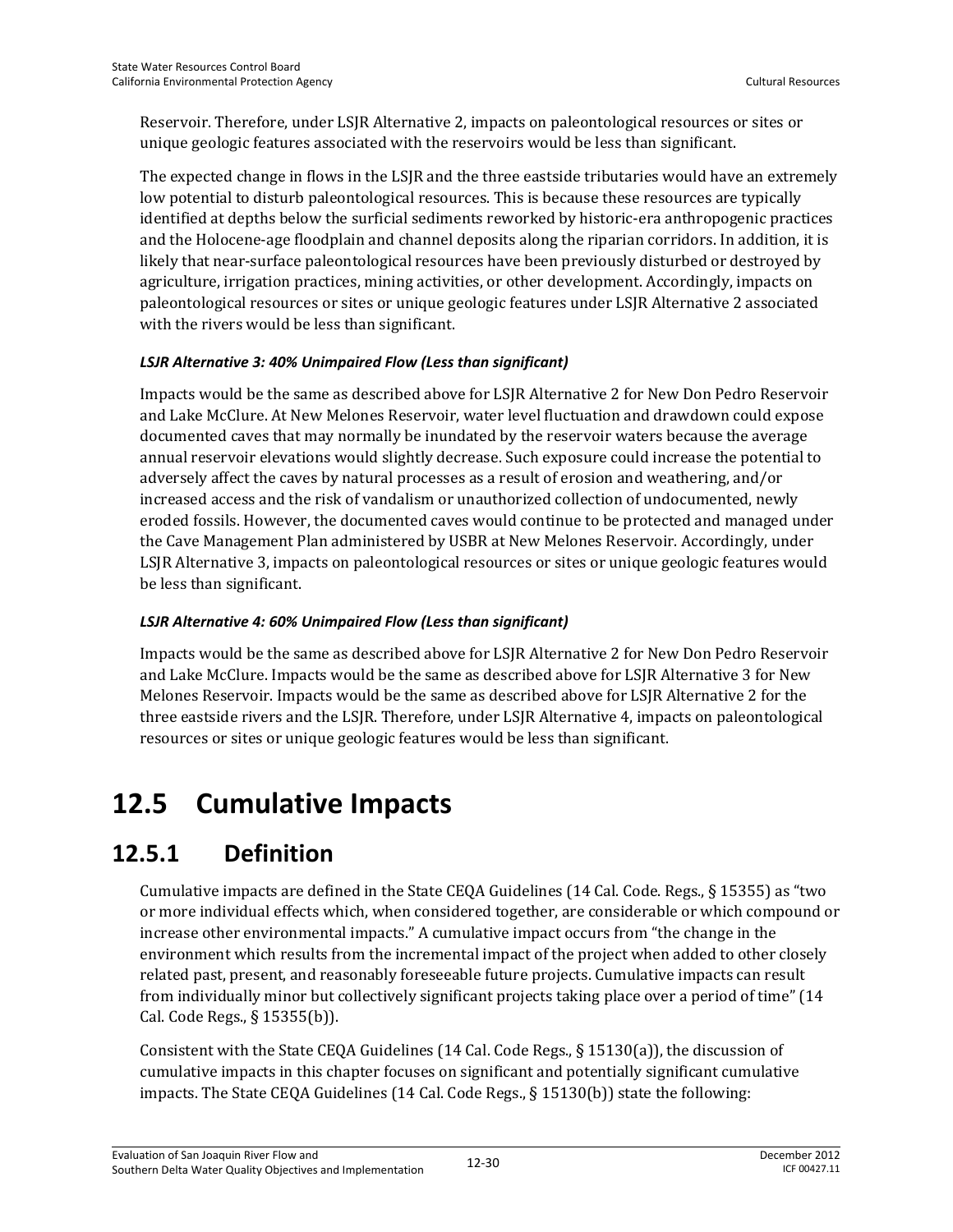The discussion of cumulative impacts shall reflect the severity of the impacts and their likelihood of occurrence, but the discussion need not provide as great detail as is provided for the effects attributable to the project alone. The discussion should be guided by the standards of practicality and reasonableness, and should focus on the cumulative impact to which the identified other projects contribute rather than the attributes of other projects which do not contribute to the cumulative impact.

## **12.5.2 Past, Present, and Reasonably Foreseeable Projects**

Chapter 16, *Cumulative Impact Summary*, *Growth-Inducting Effects, and Irreversible Commitment of Resources* includes a list of past, present, and reasonably foreseeable future projects considered for the cumulative analysis.

Present and reasonably foreseeable probable future projects are projects that are currently under construction, approved for construction, or in final stages of formal planning. These projects were identified by reviewing available information regarding planned projects and are summarized in Chapter 16. Present and reasonably foreseeable future projects related to cultural resources or that could affect cultural resources are listed in Chapter 16 and include the following.

- Almond 2 Power Plant
- Bay-Delta Conservation Plan and Alternative Delta Conveyance Facilities
- City of Stockton DWSP to reduce salinity in the Southern Delta
- City of Tracy Connection to the South San Joaquin Irrigation District
- City of Tracy Desalination and Green Energy Project
- Conditional Waiver of Waste Discharge Requirements for Irrigated Lands
- Contra Costa Alternative Intake Project
- Conveyance of Refuge Water Supply and Mendota Wildlife Area
- Delta-Mendota Canal/California Aqueduct
- Delta Water Supply Project
- FERC Relicensing of the Don Pedro Project (FERC Project No. 2299)
- FERC Relicensing of the Merced River Hydroelectric Project (FERC Project No. 2179)
- In-Delta Storage Program (Delta Wetlands Project)
- Levee Repair-Levee Evaluation Program
- Los Vaqueros Reservoir Expansion Project
- Merced County General Plan Update
- Millerton Lake Resources Management Plan/General Plan
- Modesto Regional Water Treatment Plant Phase Two
- Regional Surface Water Supply Project
- San Joaquin County General Plan Update
- SEWD Dr. Joe Waidhofer Water Treatment Plant Expansion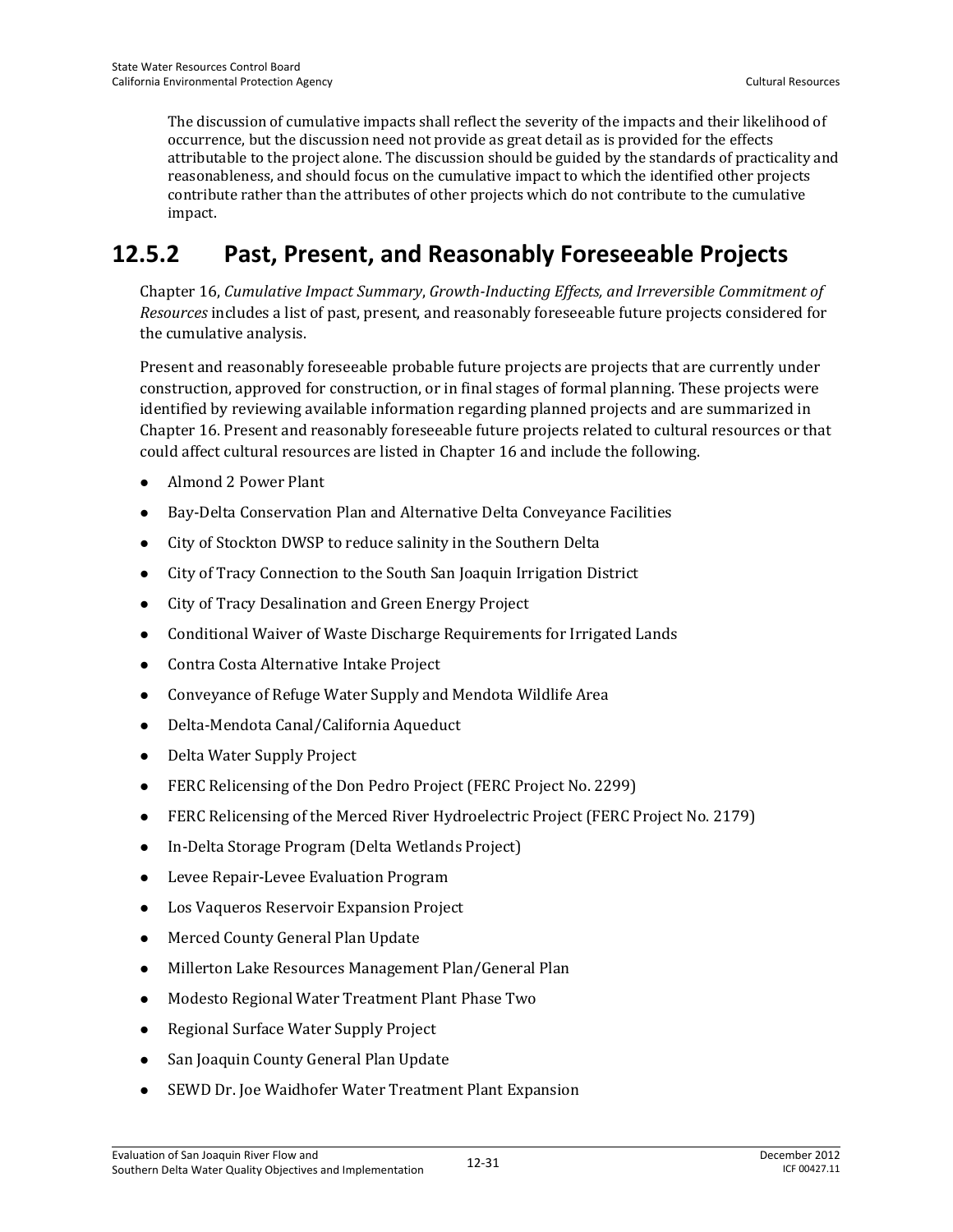- South Bay Aqueduct Improvement and Enlargement Project
- South County Water Supply Project
- South Delta Improvements Program
- South Delta Temporary Barriers Project
- Stanislaus County General Plan Update
- Tuolumne County General Plan Update
- USBR New Melones Resource Management Plan

# **12.5.3 Significance Criteria**

Two significance criteria must be met for an environmental consequence to have a significant cumulative impact: (1) the effect must make a cumulatively considerable incremental contribution to an overall cumulative impact, and (2) the overall cumulative impact (considering past, present, and reasonably foreseeable probable future projects) must be significant. (See Cal. Code Regs., tit. 14, §§ 15064, 15065, 15130.) The cumulative analysis uses the impact threshold topics discussed in the impact analysis (i.e., substantial adverse change in the significance of a historical, archeological, paleontological or geological feature; disturb human remains).

# **12.5.4 Mitigation Measures for Significant Cumulative Impacts**

As specified by Section 15130 of the State CEQA Guidelines (2012) the analysis of cumulative impacts will examine feasible options for mitigating or avoiding a project's contribution to any significant cumulative effects. With some projects, the only feasible mitigation for cumulative impacts may be the adoption of ordinances or regulations rather than the imposition of conditions on a project-by-project basis. Mitigation measures to reduce an alternative's contribution to significant cumulative effects are presented below where feasible and appropriate.

# **12.5.5 Cumulative Impact Analysis**

### **Methodology**

Potential direct and indirect impact mechanisms for disturbing, materially altering, or demolishing cultural resources, including buried human remains and paleontological resources, as a result of the LSRJ alternatives were considered. The SDWQ alternatives would not cause impacts on cultural or paleontological resources in the southern Delta and were not considered.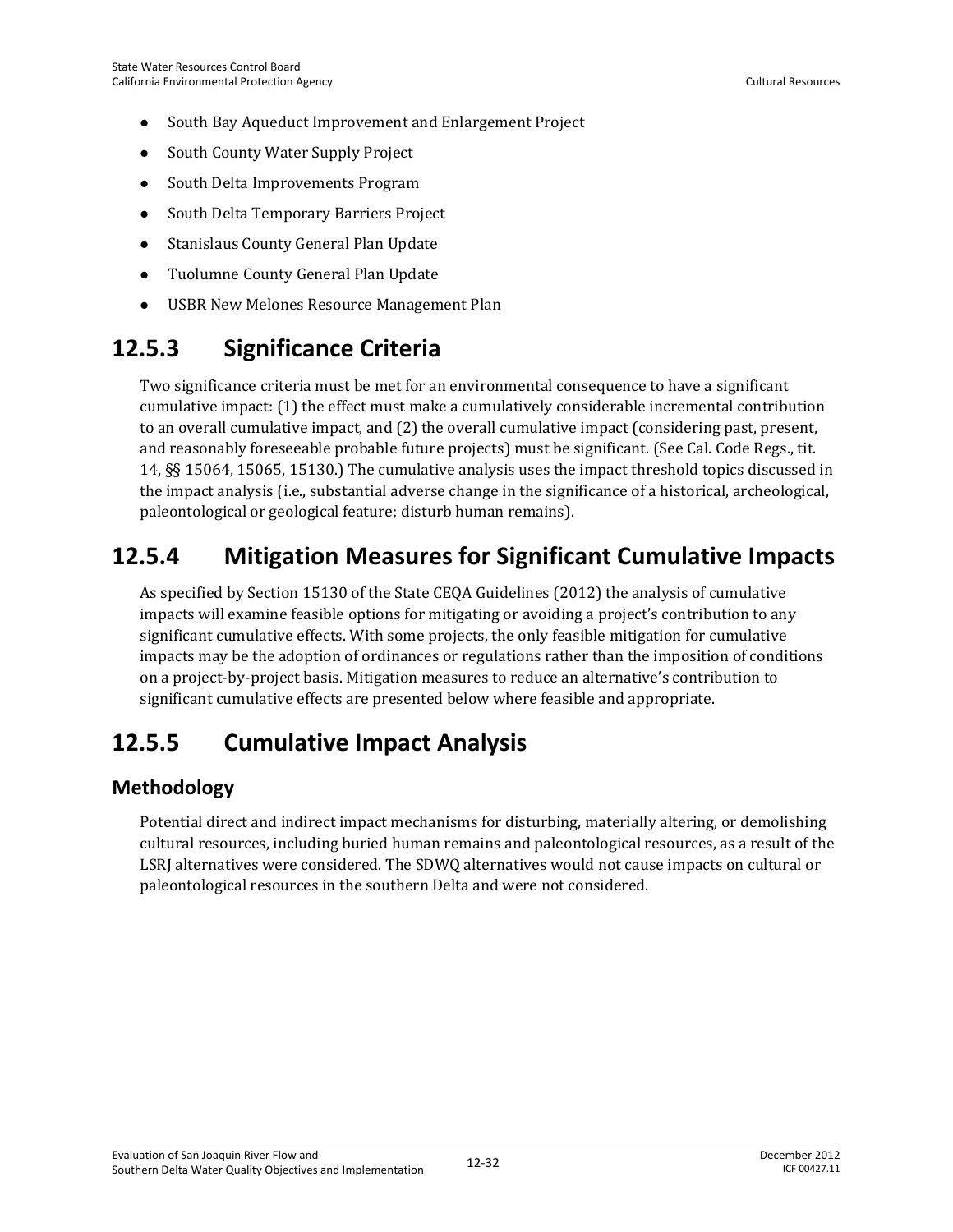### **Geographic Scope**

The geographic scope of the area potentially affected by cumulative cultural resources impacts is defined by the cultural setting and ethnographic territory of the prehistoric, ethnohistoric, and historic peoples who have occupied the northern San Joaquin Valley and adjacent Sierra Nevada foothills region of inland California, as well as by accessible, near-surface areas in this region exhibiting a high paleontological potential (e.g., Calaveras Formation caves). The LSJR alternatives would apply to the LSJR up to the confluence with the Merced River and to the lower portions of the three tributaries to the LSJR (Stanislaus, Tuolumne, and Merced Rivers) upstream to and including the reservoirs (New Melones Reservoir, New Don Pedro Reservoir, and Lake McClure), impounded by the three rim dams (New Melones, New Don Pedro, and New Exchequer).

### **Analysis**

Past and present projects have resulted in the destruction or modification of significant cultural resources. Past and present ground-disturbing construction has resulted in disturbance of archaeological resources and demolition of built environment resources. Human remains may be encountered and disturbed where they occur as part of larger archaeological sites, or also as discrete burials. Development for agricultural, transportation, mining or urban purposes has resulted in the conversion of raw land and the associated disturbance of archaeological resources, buried human remains and fossils, and, in some cases, demolition of existing built environment structures and residences. Project proponents that satisfy CEQA are required to implement typical mitigation and avoidance measures for most if not all projects occurring as part of the cumulative context. Some unavoidable effects on cultural resources have nonetheless occurred because it is not always feasible to avoid resources. Treatment such as data recovery or documentation cannot replace the lost resource. In addition, archaeological resources or human remains are encountered or damaged inadvertently during construction because these buried or otherwise obscured resources cannot be identified before construction takes place. Future projects as identified above would have similar ground disturbing and potential effects to known and unknown cultural resources. Reasonably foreseeable future projects constructed and operated at the three reservoirs or adjacent to the four rivers could unearth significant cultural resources; such resources may be subject to resource protection and management plans (e.g., RMPs, HPMPs) and would be treated in accordance with existing federal and state laws that would reduce potential impacts to a less-thansignificant level. Therefore, while past projects may have affected cultural resources and had cumulatively considerable effects, present and reasonably foreseeable future probable projects have a low probability of affecting cultural resources and therefore, would not be cumulatively considerable or significant.

Under the LSJR alternatives, known or unknown significant cultural resources are expected to continue to be inundated and exposed at the reservoirs. Furthermore, there is a low potential for cultural resources to be located within and adjacent to the rivers due to prior anthropogenic disturbance and natural modifications along the LSJR and three eastside tributaries. Accordingly, the incremental contribution of LSJR Alternatives 2, 3, or 4 would not be cumulatively considerable and impacts would be less than significant.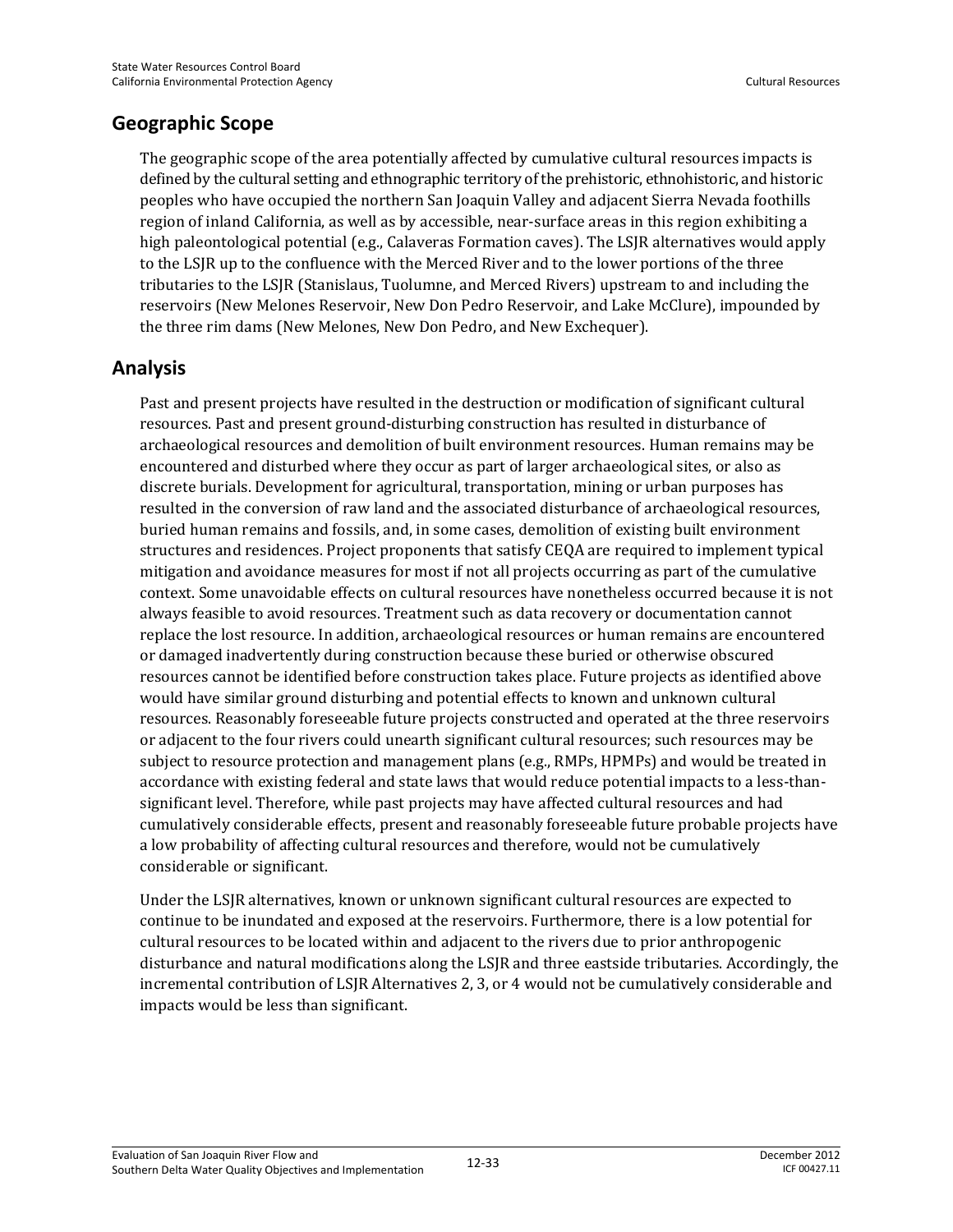# **12.6 References Cited**

# **12.6.1 Printed References**

Arkley, Ronald J. 1962. The Geology, Geomorphology, and Soils of the San Joaquin Valley in the Vicinity of the Merced River, California. In Geologic Guide to the Merced Canyon and Yosemite Valley, California. Reprinted 1966. Bulletin 182. San Francisco, CA: California Division of Mines and Geology. Available:

http://www.nps.gov/history/history/online\_books/geology/publications/state/ca/cdmg-bul-182/index.htm. Accessed: January 26, 2012.

- California Department of Transportation (Caltrans). 2006. A Historical Context and Archaeological Research Design for Townsite Properties in California. Sacramento, CA: Division of Environmental Analysis, Department of Transportation.
- California Department of Transportation (Caltrans). 2007. A Historical Context and Archaeological Research Design for Agricultural Properties in California. Sacramento, CA: Division of Environmental Analysis, Department of Transportation.
- Creely, Scott, and Eric R. Force. 2007. Type Region of the Ione Formation (Eocene), Central California: Stratigraphy, Paleogeography, and Relation to Auriferous gravels. U.S. Geological Survey Open File Report 2006-1378. Available: http://pubs.usgs.gov/of/2006/1378/. Accessed January 26, 2012.
- Dundas, Robert G., Randall B. Smith, and Kenneth L. Verosub. 1996. The Fairmead Landfill Locality (Pleistocene, Irvingtonian), Madera County, California: preliminary report and significance. PaleoBios 17(2-4):50-58.
- EA Engineering. 1999. Meeting Flow Objectives for the San Joaquin River Agreement 1999-2010 Environmental Impact Statement and Environmental Impact Report. Prepared for U.S. Department of the Interior Bureau of Reclamation and San Joaquin River Group Authority. Available: http://www.sjrg.org/EIR/eiseir.htm. Accessed: January 17, 2012.
- Helley, Edward J., and David S. Harwood. 1985. Geologic Map of the Late Cenozoic Deposits of the Sacramento Valley and Northern Sierran Foothills, California. U.S. Geological Survey Miscellaneous Field Studies Map MF-1790 (1:62,500 scale). Available: http://pubs.usgs.gov/mf/1985/1790/. Accessed January 26, 2012.
- Hoover, Mildred B., Hero E. Rensch, Ethel G. Rensch, and William N. Abeloe. 2002. Historic Spots in California. 5th ed. Revised by Douglas E. Kyle. Palo Alto, CA: Stanford University Press.
- ICF Jones & Stokes. 2008. Final Master Environmental Impact Report for the City of Modesto Urban Area General Plan Update. October 2008. Prepared for City of Modesto Community and Economic Development Department. Available: http://www.modestogov.com/ced/documents/planning\_general-plan-meir.asp. Accessed March 13, 2012.
- Merced Irrigation District (Merced ID). 2008. Relicensing Pre-Application Document: Public Information. Merced River Hydroelectric Project. FERC Project No. 2179. November 2008. Available: http://www.eurekasw.com/MID/default.aspx. Accessed: January 17, 2012.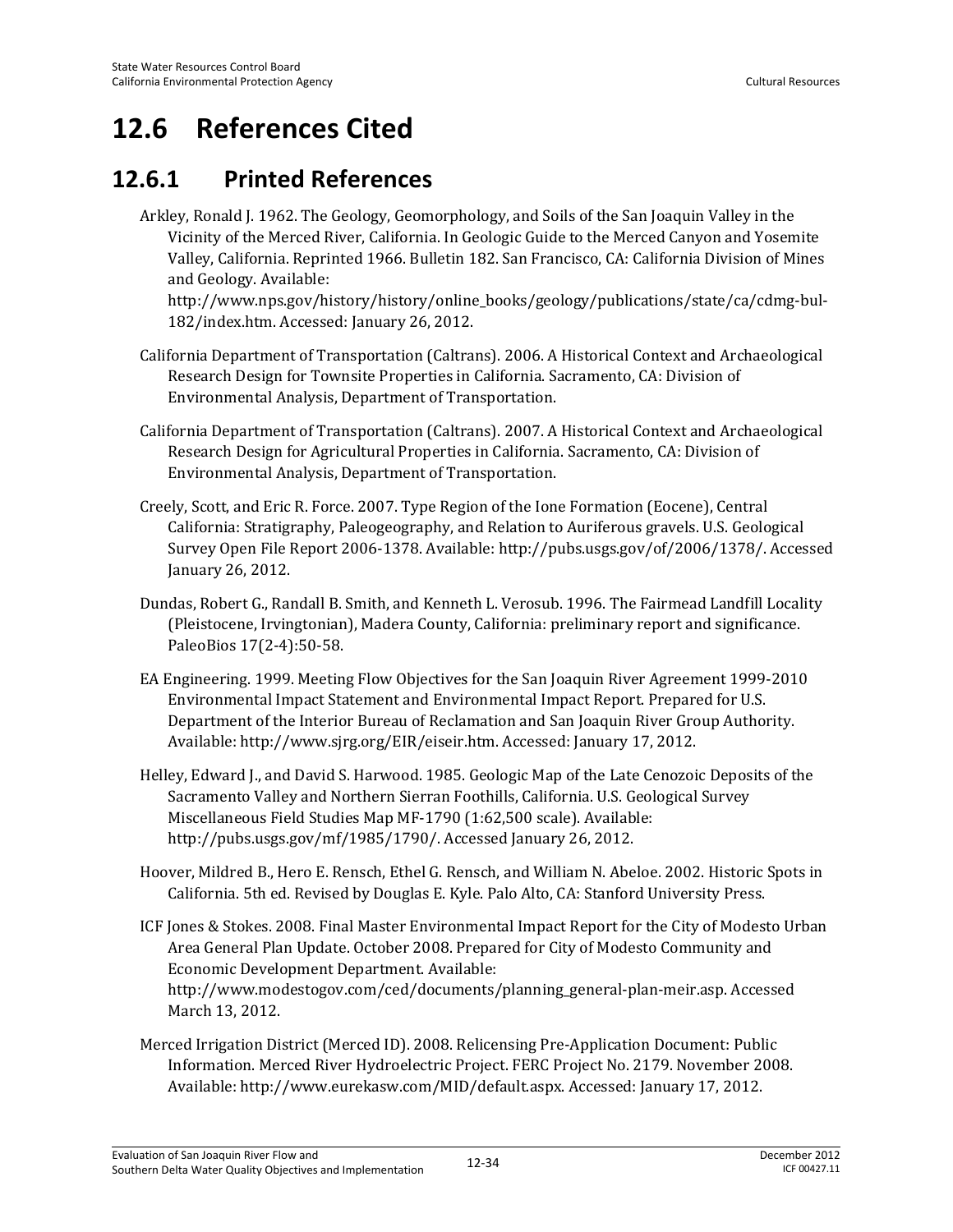- Merced Irrigation District (Merced ID). 2010a. Initial Study Report. Merced River Hydroelectric Project. FERC Project No. 2179. November 2010. Available: http://www.eurekasw.com/MID/default.aspx. Accessed: January 18, 2012.
- Merced Irrigation District (Merced ID). 2010b. Interim Technical Memorandum 12-1: Historic Properties. Merced River Hydroelectric Project. FERC Project No. 2179. November 2010. Available: http://www.eurekasw.com/MID/Technical%20Memoranda/Forms/AllItems.aspx. Accessed: February 24, 2012.
- Merced Irrigation District (Merced ID). 2011. Application for New License, Major Project Existing Dam. Merced River Hydroelectric Project. FERC Project No. 2179. Draft October 2011. Available: http://www.eurekasw.com/MID/default.aspx. Accessed: January 13, 2012.
- Merced Irrigation District (Merced ID). 2012a. Application for New License, Major Project Existing Dam. Merced River Hydroelectric Project. FERC Project No. 2179. Final February 2012. Available: http://www.eurekasw.com/MID/default.aspx. Accessed: March 8, 2012.
- Merced Irrigation District (Merced ID). 2012b. Technical Memorandum 12-1: Historic Properties. Merced River Hydroelectric Project. FERC Project No. 2179. February 2012. Available: http://www.eurekasw.com/MID/Technical%20Memoranda/Forms/AllItems.aspx. Accessed: March 14, 2012.

Moratto, Michael J. 1984. California Archaeology. Orlando, FL: Academic Press, Inc.

- Moratto, Michael J. 2002. Culture History of the New Melones Reservoir Area, Calaveras and Tuolumne Counties, California. In Essays in California Archaeology: A Memorial to Franklin Fenenga, pp. 25-54. Berkeley, CA: Contributions of the University of California Archaeological Research Facility, No. 60.
- Page, R. W. 1986. Geology of the fresh ground-water basin of the Central Valley, California, with texture maps and sections. U.S. Geological Survey Professional Paper 1401-C. Available: http://pubs.er.usgs.gov/publication/pp1401C. Accessed: January 26, 2012.
- PMC. 2008. City of Livingston 2025 General Plan. Adopted October 2008. Prepared for City of Livingston. Available: http://www.livingstoncity.com/. Accessed March 12, 2012
- Rondeau, Michael F., Jim Cassidy, and Terry L. Jones. 2007. Colonization Technologies: Fluted Projectile Points and the San Clemente Island Woodworking/Microblade Complex. In California Prehistory: Colonization, Culture, and Complexity, edited by Terry L. Jones and Kathryn A. Klar, pp. 63–70. Lanham, Maryland: AltaMira Press.
- Rosenthal, Jeffrey S., and Jack Meyer 2004. Landscape Evolution and the Archaeological Record of Central California. Volume III: Geoarchaeological Study. Cultural Resources Inventory of Caltrans District 10 Rural Conventional Highways. June 2004. Prepared by Far Western Anthropological Group, Inc., Davis, CA, for California Department of Transportation, District 10, Stockton, CA.
- Rosenthal, Jeffrey S., Gregory G. White, and Mark Q. Sutton. 2007. The Central Valley: A View from the Catbird's Seat. In California Prehistory: Colonization, Culture, and Complexity, edited by Terry L. Jones and Kathryn A. Klar, pp. 147–163. Lanham, Maryland: AltaMira Press.